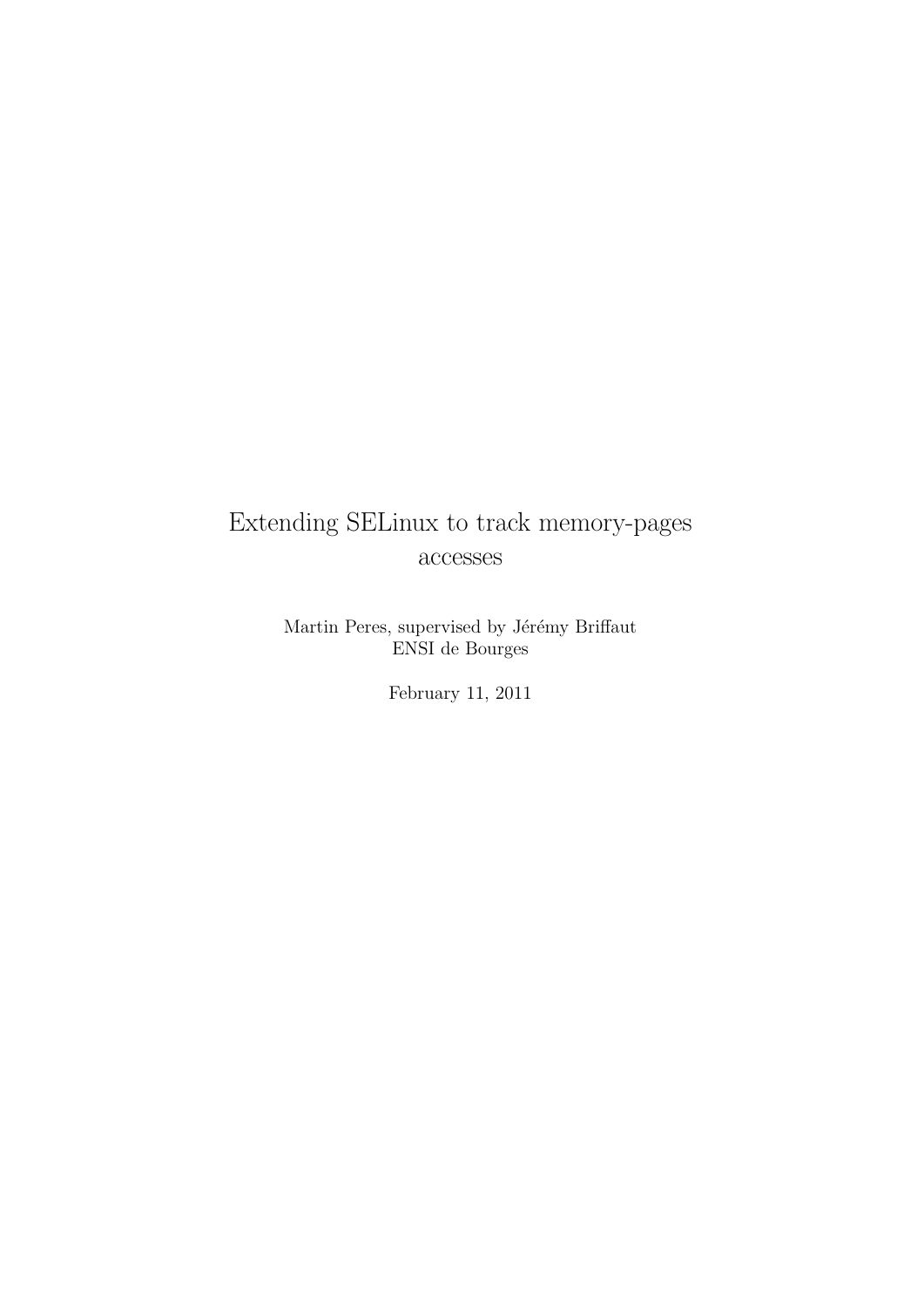# **Contents**

| $\mathbf{1}$   |     | Introduction                                                                     | $\overline{\mathbf{4}}$ |
|----------------|-----|----------------------------------------------------------------------------------|-------------------------|
| $\overline{2}$ |     | State of the art                                                                 | $\overline{5}$          |
|                | 2.1 |                                                                                  | $\overline{5}$          |
|                | 2.2 |                                                                                  | $\overline{5}$          |
|                |     | 2.2.1                                                                            | 6                       |
|                |     | Domain and Type Enforcement<br>2.2.2                                             | $\overline{7}$          |
|                |     | Role-Based Access Control<br>2.2.3                                               | 8                       |
|                | 2.3 |                                                                                  | 9                       |
|                |     | 2.3.1                                                                            | 10                      |
|                | 2.4 |                                                                                  | 13                      |
|                |     | 2.4.1<br>Rings: The principle of least privilege applied to the CPU              | 13                      |
|                |     | 2.4.2                                                                            | 14                      |
|                |     | Controlling direct memory accesses<br>2.4.3                                      | 14                      |
|                |     | 2.4.4                                                                            | 15                      |
|                |     | 2.4.5                                                                            | 15                      |
|                | 2.5 |                                                                                  | 17                      |
|                |     | 2.5.1                                                                            | 17                      |
|                |     | 2.5.2                                                                            | 17                      |
|                |     | 2.5.3                                                                            | 18                      |
| 3              |     | Extending SELinux to track memory-pages accesses                                 | 21                      |
|                | 3.1 | Installing an SELinux Distribution                                               | 21                      |
|                |     | 3.1.1                                                                            | 21                      |
|                |     | 3.1.2                                                                            | 22                      |
|                | 3.2 |                                                                                  | 23                      |
|                |     | Adding ourselves in KBuild<br>3.2.1                                              | 23                      |
|                |     | 3.2.2<br>Tag the memory pages $\ldots \ldots \ldots \ldots \ldots \ldots \ldots$ | 24                      |
|                |     | 3.2.3<br>Finding the functions to hook                                           | 24                      |
|                |     | 3.2.4                                                                            | 26                      |
|                |     | From LSM to the SELinux's AVC $\ldots \ldots \ldots \ldots$<br>3.2.5             | 27                      |
|                | 3.3 |                                                                                  | 30                      |
|                | 3.4 |                                                                                  | 30                      |
|                | 3.5 |                                                                                  | 31                      |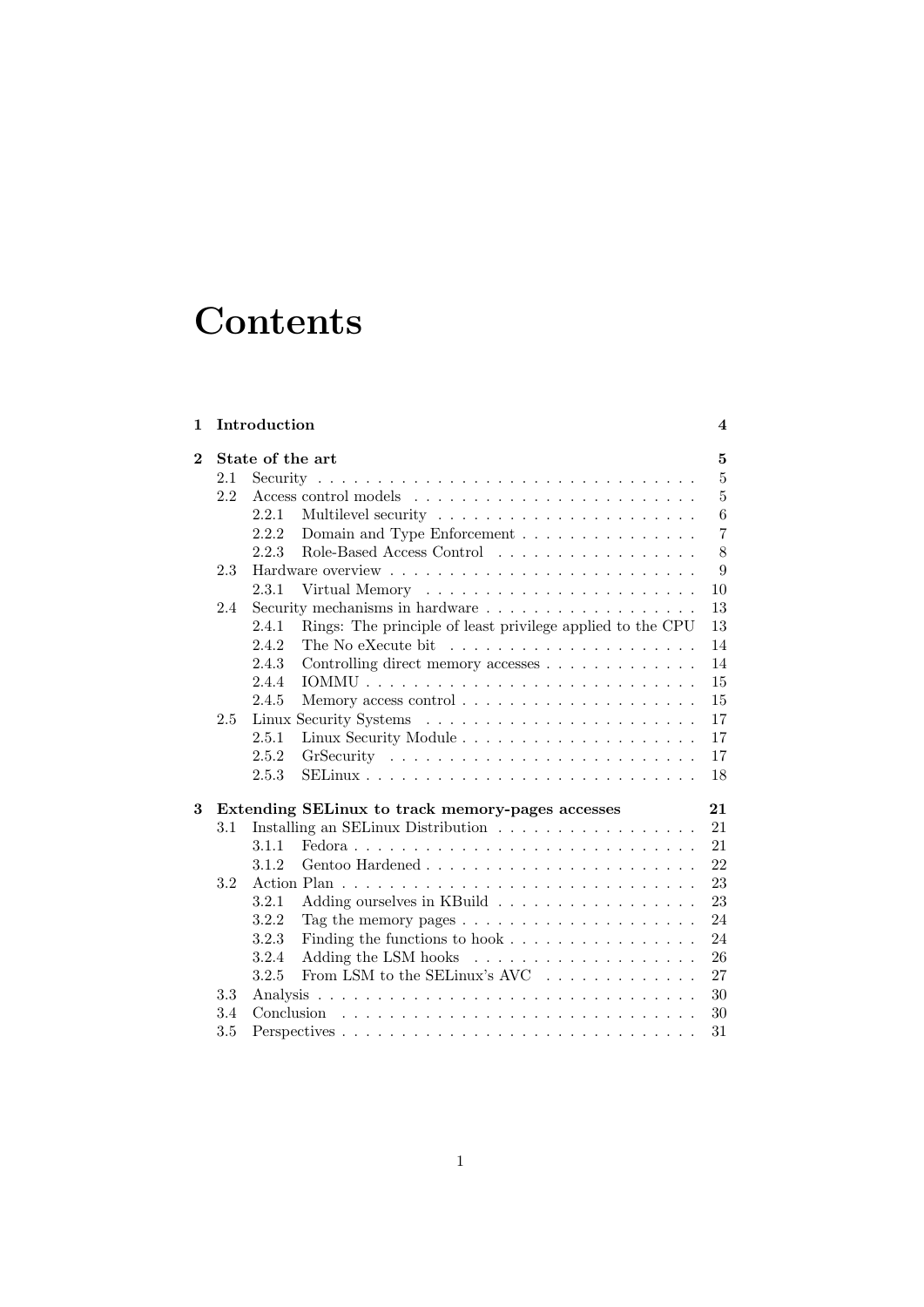|   | Appendices |                      |                                                                          | 31       |
|---|------------|----------------------|--------------------------------------------------------------------------|----------|
| A |            | <b>SELinux</b>       | A.1 Writing an SELinux policy                                            | 32<br>32 |
|   | A.2        |                      |                                                                          | 34       |
| в |            |                      | Useful Pax documentation                                                 | 35       |
|   |            |                      |                                                                          | 35       |
|   |            |                      |                                                                          | 35       |
|   |            |                      |                                                                          | 36       |
|   |            |                      |                                                                          | 38       |
|   |            |                      |                                                                          | 38       |
|   |            | B.2.2                | Implementation $\ldots \ldots \ldots \ldots \ldots \ldots \ldots \ldots$ | 38       |
|   | B.3        |                      |                                                                          | 40       |
|   |            | B.3.1                | The test itself                                                          | 40       |
|   |            | B.3.2                | Output of the program on the hardened Kernel $\dots \dots$               | 40       |
|   |            | B.3.3                | The generated SELinux trace $\ldots \ldots \ldots \ldots \ldots$         | 41       |
|   |            | <b>Bibliographie</b> |                                                                          | 50       |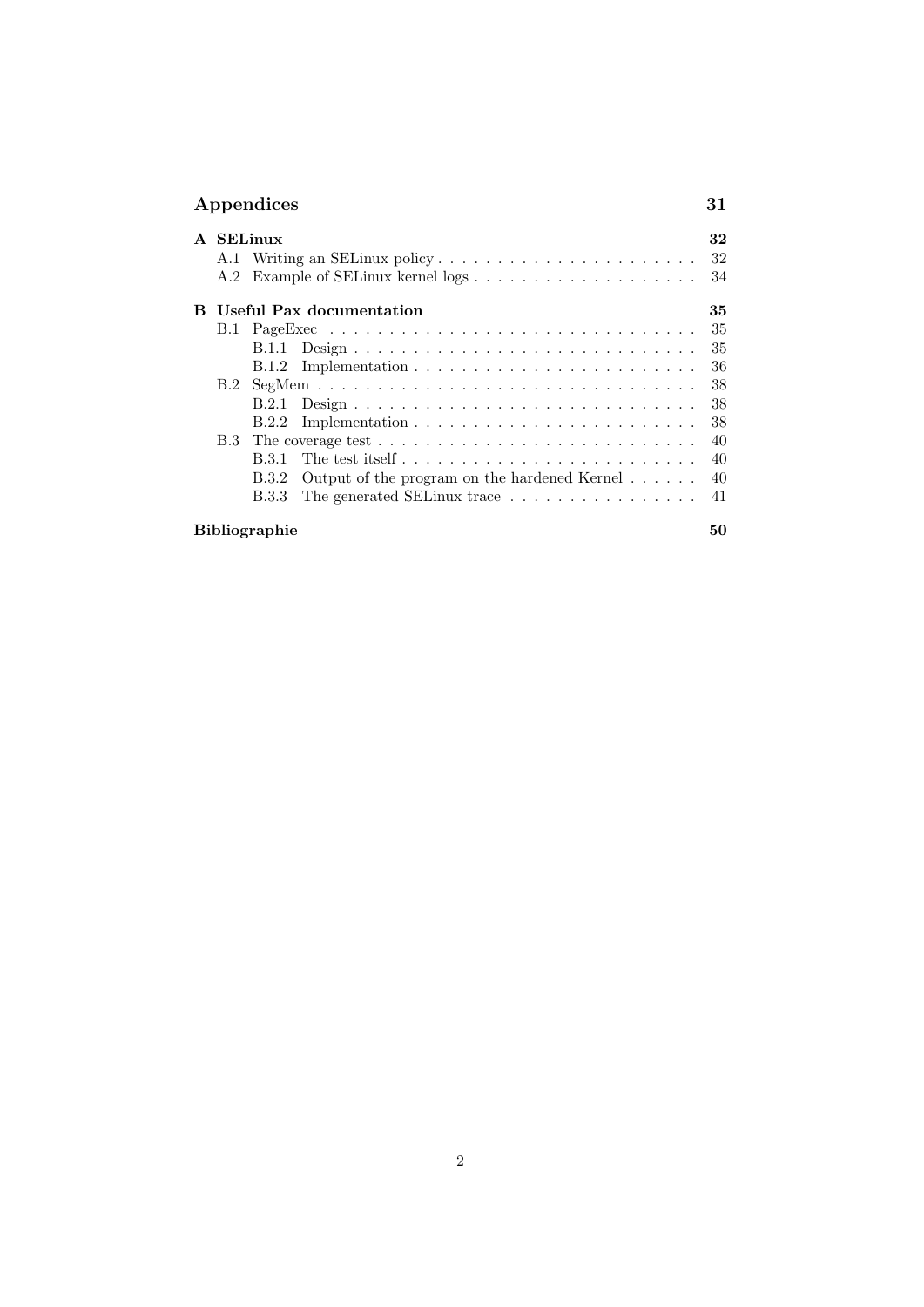# List of Figures

|     | 2.1 The Bell-LaPadula security model $\dots \dots \dots \dots \dots \dots$ 6                |     |
|-----|---------------------------------------------------------------------------------------------|-----|
|     | 2.2 The Biba security model $\ldots \ldots \ldots \ldots \ldots \ldots \ldots$ 7            |     |
|     | 2.3 The DTE and MLS models compared $\dots \dots \dots \dots \dots$ 8                       |     |
| 2.4 | General overview of the main components of a motherboard                                    | - 9 |
|     | 2.5 General overview of what is virtual memory $\dots \dots \dots \dots \dots$ 10           |     |
|     |                                                                                             |     |
|     | 2.7 General overview of the address translation process $\dots \dots \dots$ 12              |     |
|     | 2.8 Flow diagram of Linux's page fault handler. Copyright "Under-                           |     |
|     |                                                                                             |     |
|     |                                                                                             |     |
|     | $2.10$ IOMMU versus MMU $\ldots \ldots \ldots \ldots \ldots \ldots \ldots \ldots \ldots 15$ |     |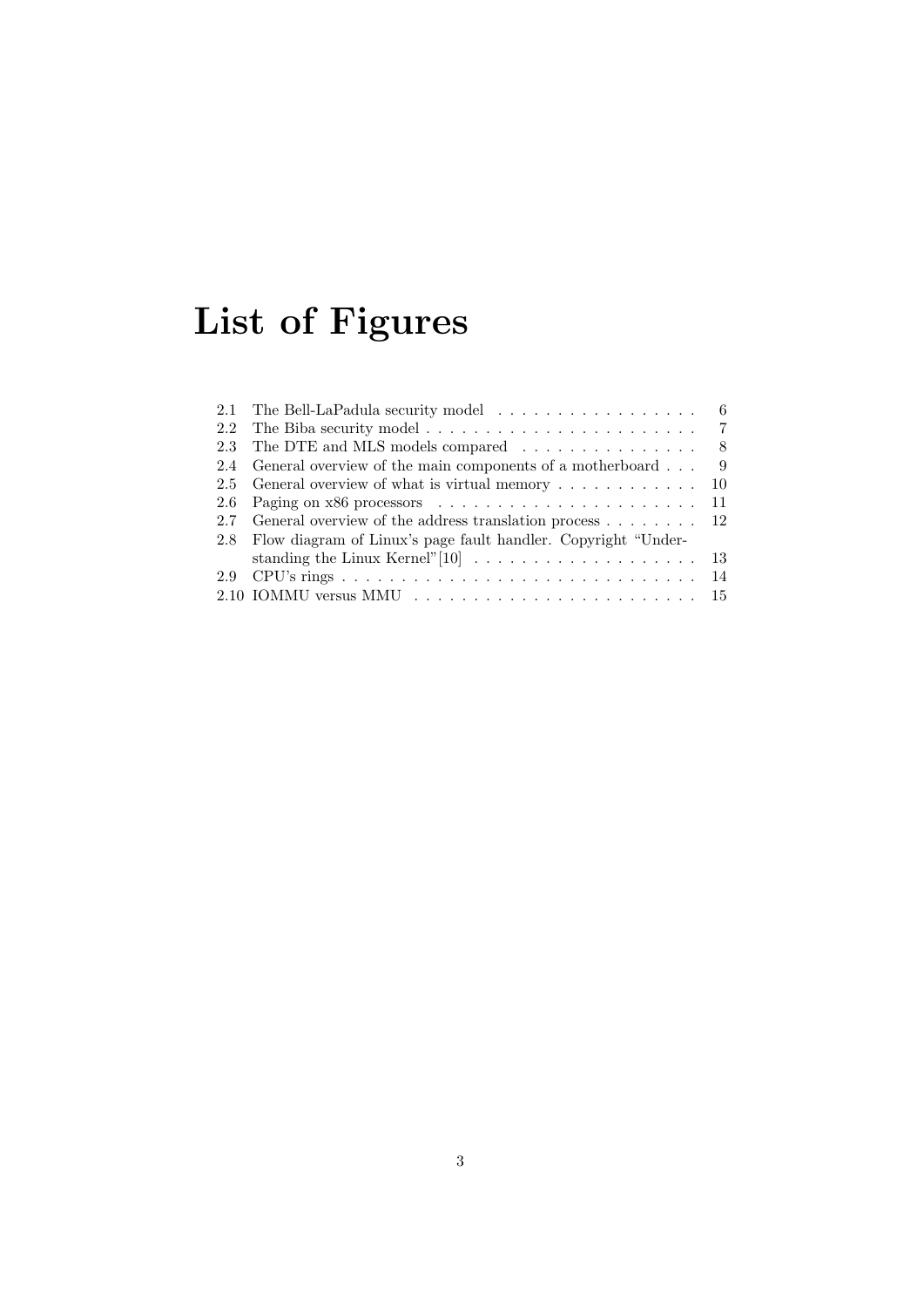# Chapter 1

# Introduction

There are several Mandatory Access Control systems for Linux, but none of them actually brings MAC into the memory pages.

Would it be possible to extend SELinux to add support for memory pages access control on the x86 architecture? What would be the performance hit?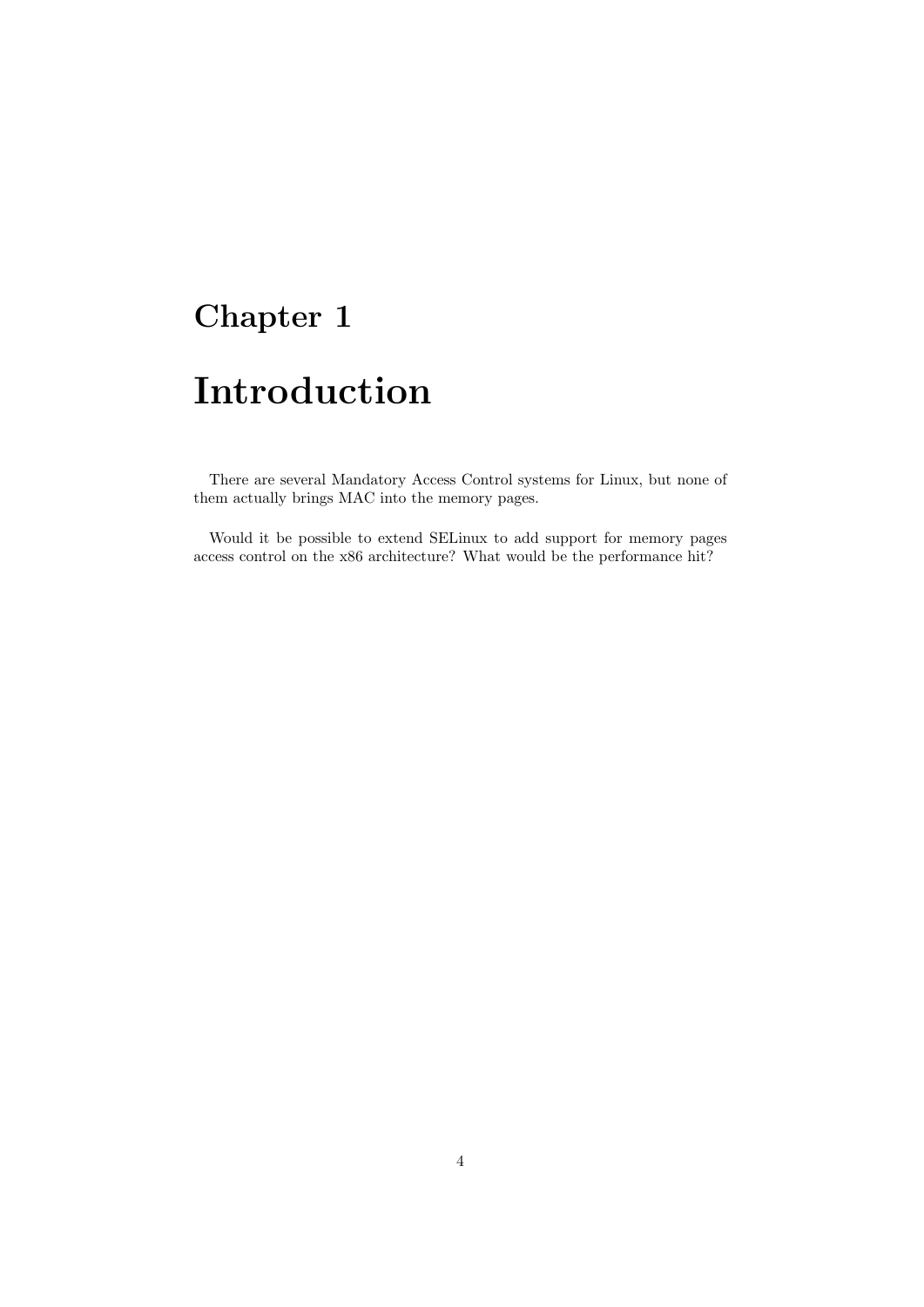# Chapter 2

# State of the art

## 2.1 Security

Security is always led by the principle of least privilege[1]. It means that a process should only be able to perform its task and nothing more.

Following this principle results in a greater system reliability and security as sub-systems are not able to interact with each others unless they are supposed to. The thus simplified system can then be audited and proved more easily.

We can distinguish three different security threats<sup>[2]</sup>:

- Confidentiality: An unauthorized personnel read confidential data
- Integrity: An unauthorized personnel modified data
- Availability: An unauthorized personnel managed to prevent the system from working

## 2.2 Access control models

Access control models allow to control users' file accesses according to the user's privilege. All access control models fall into two categories. The discretionary (DAC) and the mandatory (MAC) access control models.

DAC lets users manage their files and define what operations other users can perform on them. This is a security threat as applications launched by the user have the right to change the availability of a potentially-confidential file to others.

The MAC policy is set by system administrators. This access control is usually set as a second layer of protection after DAC. This extra layer allows system administrators to enforce some security properties. It enhances security as users can't do everything they want with their files anymore.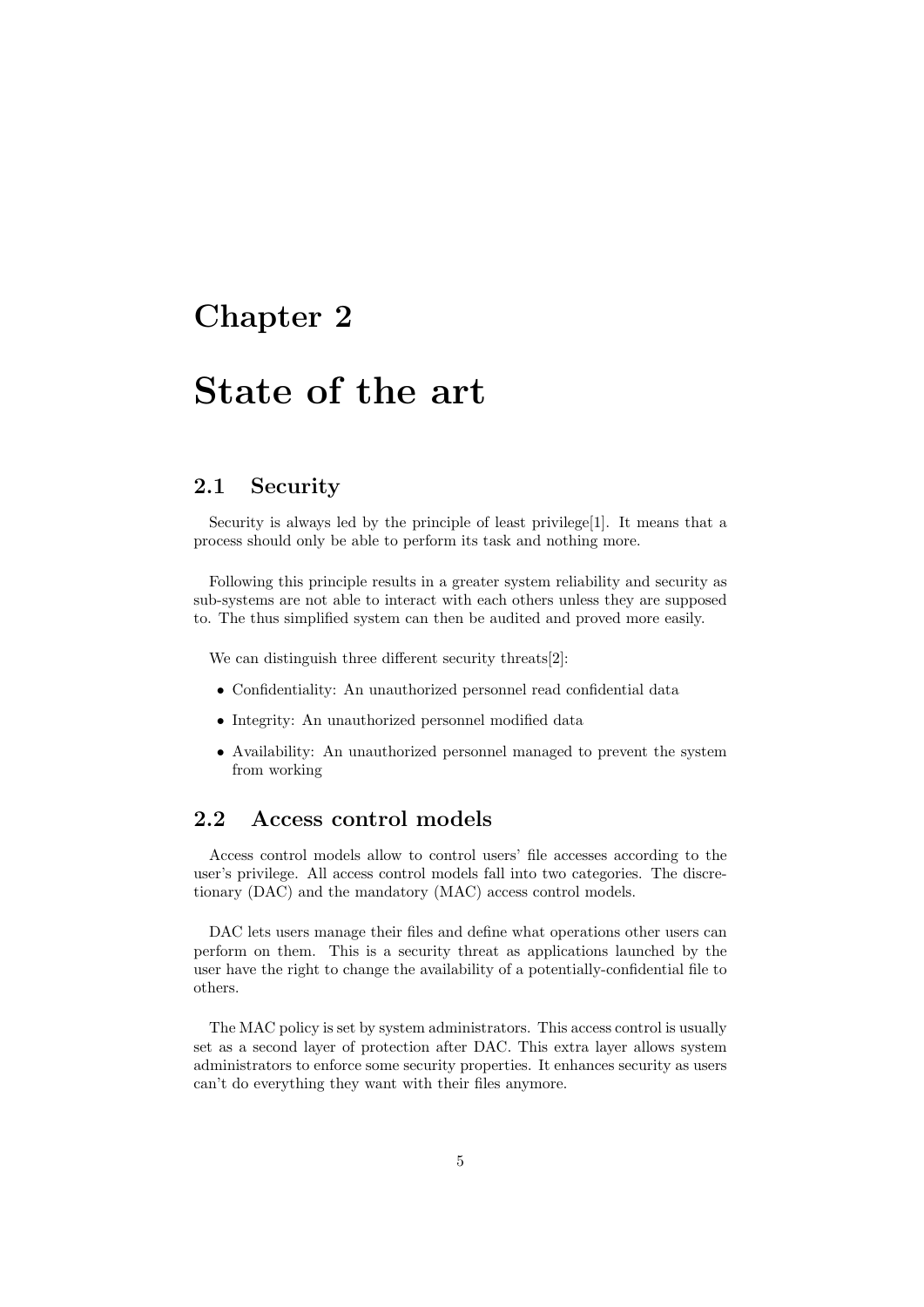#### 2.2.1 Multilevel security

Multilevel security (MLS[3]) is a data classification model proposed by Brotzman in 1985 for the USA's Department Of Defence(DoD) as "Guidance for Applying the Department of Defense Trusted Computer System Evaluation Criteria in Specific Environments".

This paper introduced different levels of accreditation such as:

- Top Secret
- Secret
- Confidential
- Unclassified

Labeling data with an accreditation level eases data access by authorized personnel while making it harder for the unauthorized ones to break its confidentiality or integrity.

MLS is a requirement for the Bell-LaPadula and Biba models.

#### Bell-LaPadula

The Bell-LaPadula[4] model can be considered as a MAC model. This model defines entities(subjects) requesting to access objects (files, data). In an MLS environment, this model can be summed-up as no read-up, no write-down. See figure 2.1.



Figure 2.1: The Bell-LaPadula security model

This model preserves confidentiality but fails at preserving integrity. Also, when applied, this model tends to over-classify information which finally leads to having all the files in the top secret level. This is because there is no way for applications to de-classify data automatically.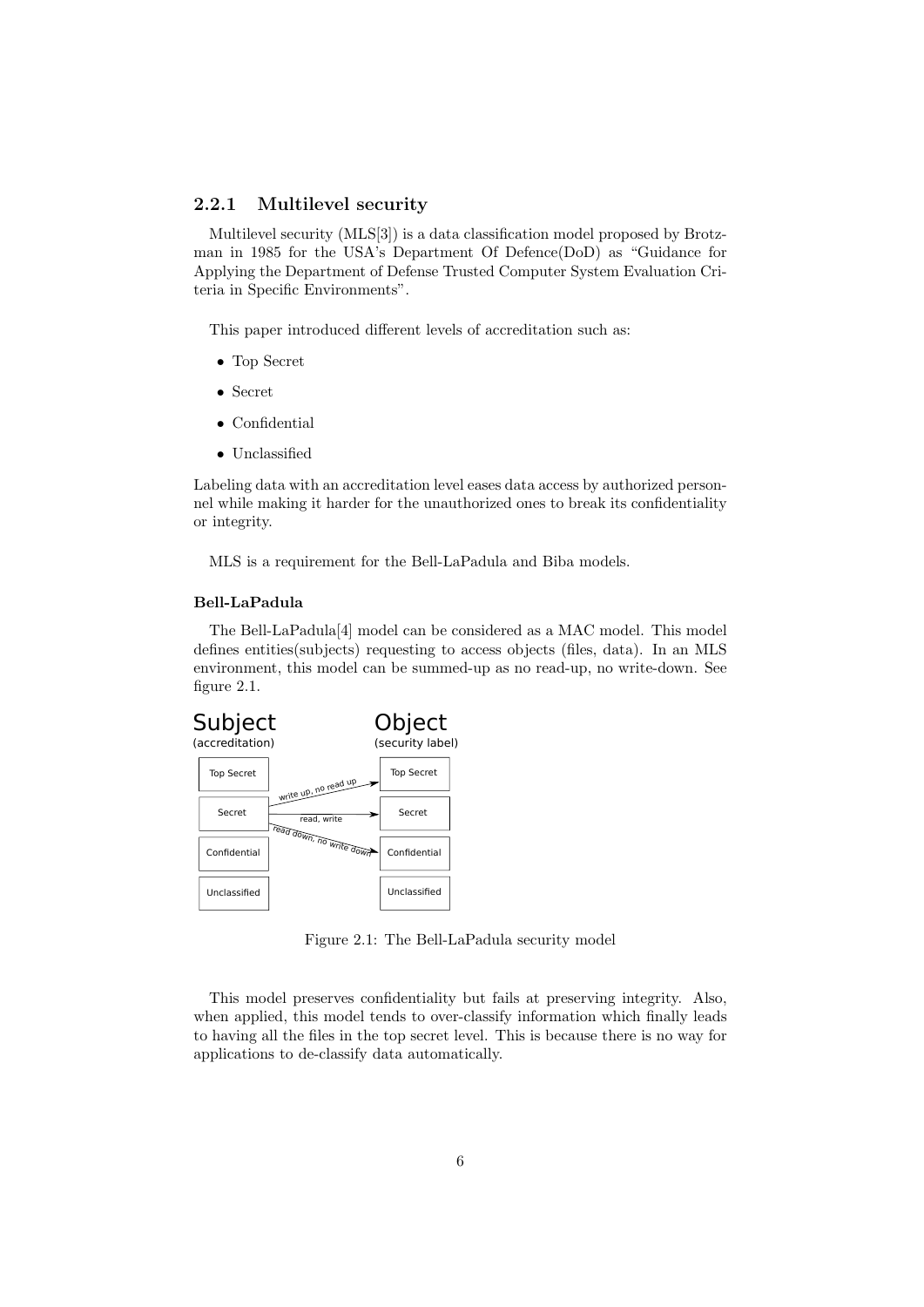#### Biba

The Biba[5] model is a clone of the Bell-LaPadula model that focuses on integrity instead of confidentiality. In an MLS environment, this model can be summed-up as no write-up, no read-down. This is the exact opposite of the Bell-LaPadula model. See figure 2.2.



Figure 2.2: The Biba security model

The Biba model also suffers the same problems as the Bell-LaPadula model, but the other way around.

#### 2.2.2 Domain and Type Enforcement

The major problem of the MLS approach of security is that not all systems are that hierarchical. Actually, most of them are not.

With the MLS approach, it means that people working on a top secret project get clearance to every top secret project when they only needed to get clearance relative to their work. This is a direct violation of the principle of least privilege and this is what the Domain and Type Enforcement[6] is all about.

Using DTE, independent components of the system are isolated from each others in what are called domains or sandboxes. See figure 2.3.

#### Subjects, Objects and Actions

The DTE model formalizes system interactions and gives names to different entities:

- Subject: The initiator of the interaction (may be a person or a process)
- Action: The kind of action done by the subject on the object
- Object: The object on which the action is performed by the subject.

Then the mandatory access control checks whether the interactions on the system are legal or not and applies the decision as whether the interaction should be pursued or not.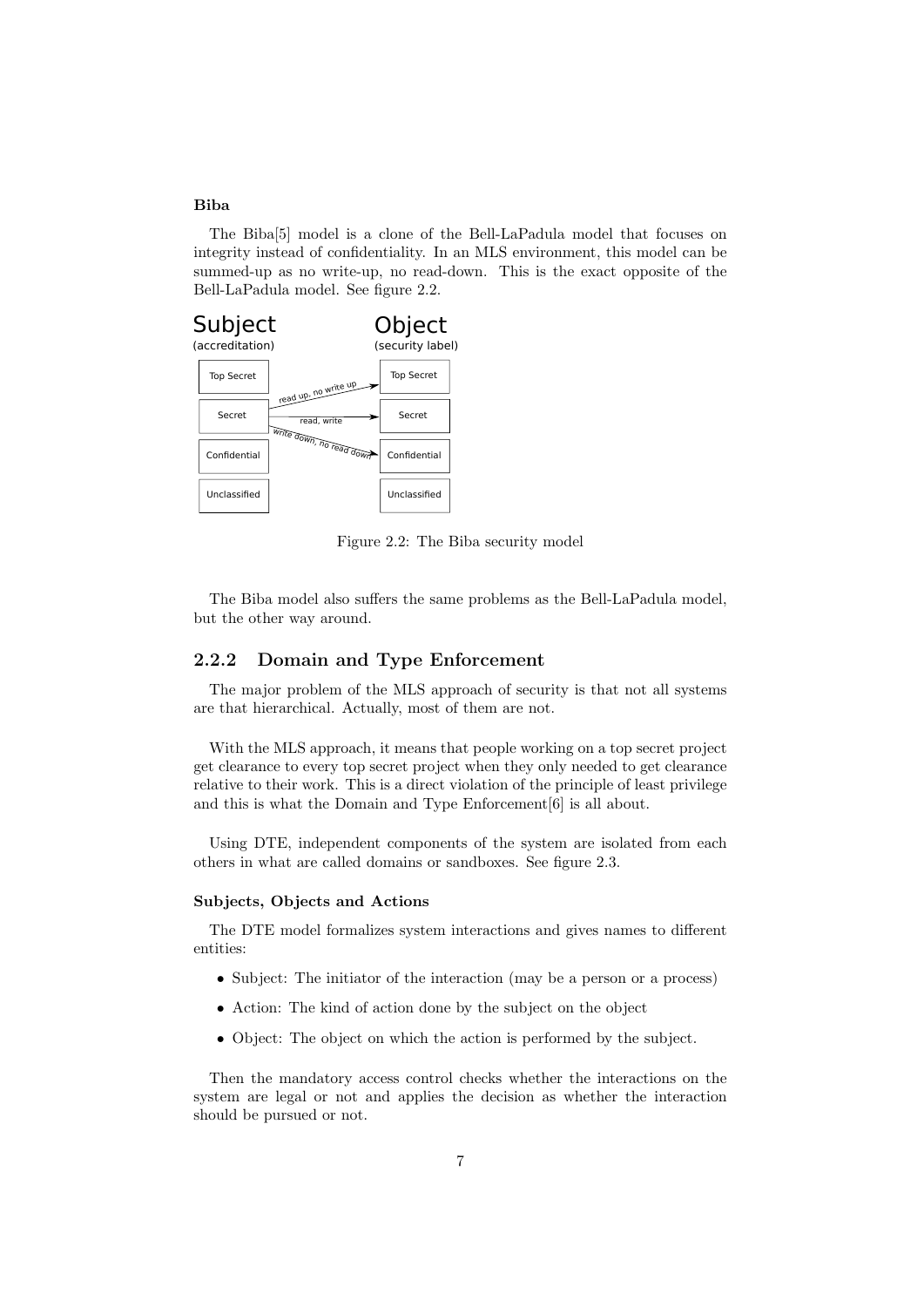

Figure 2.3: The DTE and MLS models compared

### 2.2.3 Role-Based Access Control

The Bell-LaPadula or Biba models being too difficult to implement for industries, most of them sticked to DAC. This lead to the Role-Based Access Control (RBAC)[7] model.

RBAC is a MAC model which describes allowed interactions in terms of roles instead of users. This eases the administrators' work as they only need to write the policies once and then assign users a role. As industries already have rolebased tasks, this makes sense to keep these roles for the data access control.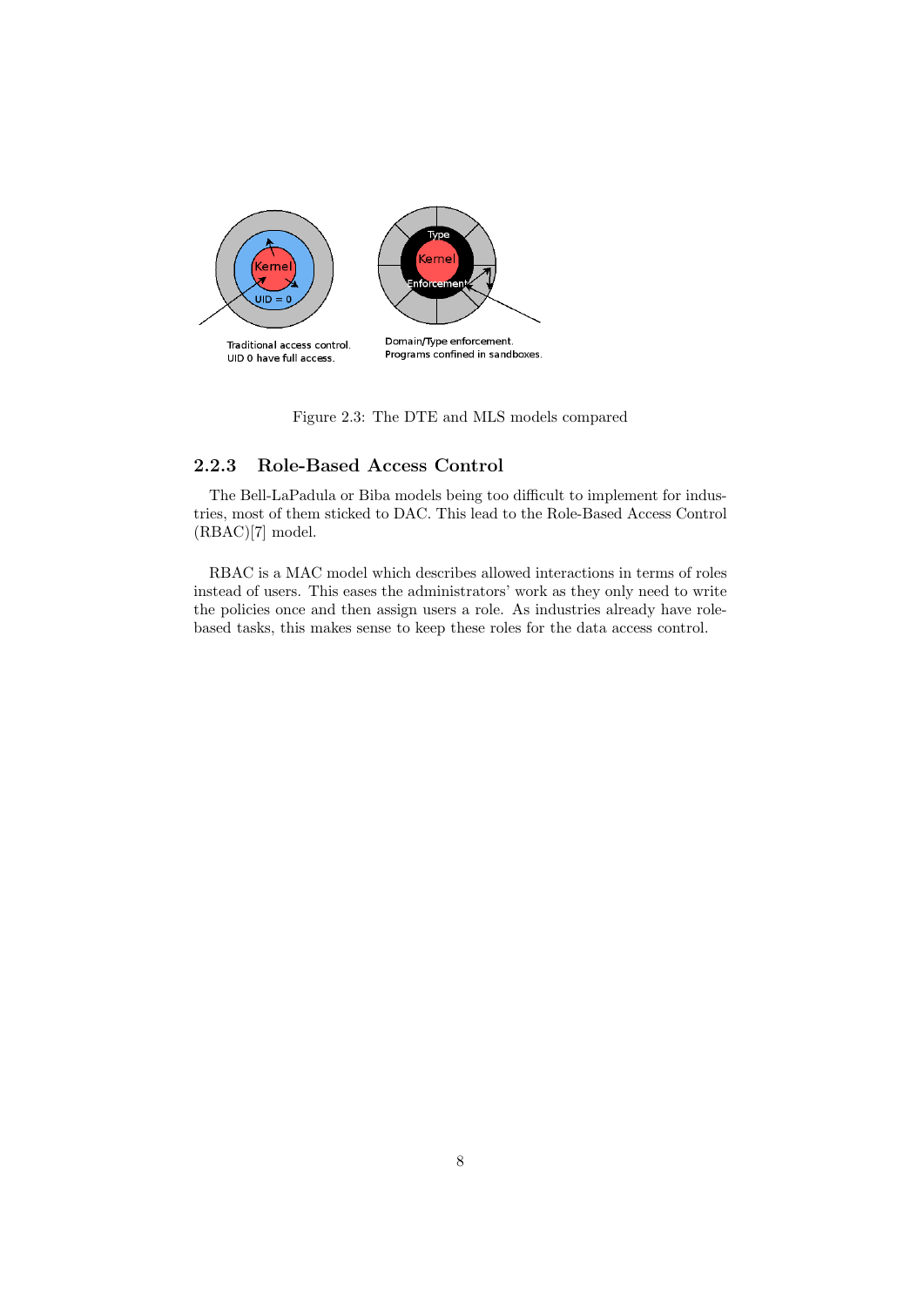# 2.3 Hardware overview

Now that the major security models have been described, it is time to look at how the hardware works.

As you can see on the figure 2.4, the northbridge interconnects everything. Its task is to provide access to the memory to the system. There are two ways to access the central memory, either the CPU accesses it or a device knowing how to do Direct Memory Access(DMA). Given that memory accesses are performance critical, the northbridge needs to answer requests in a timely fashion.



Figure 2.4: General overview of the main components of a motherboard

The southbridge is dedicated to connecting low-bandwidth peripherals to the faster quatuor that is the CPU, the northbridge, the memory and the graphic card.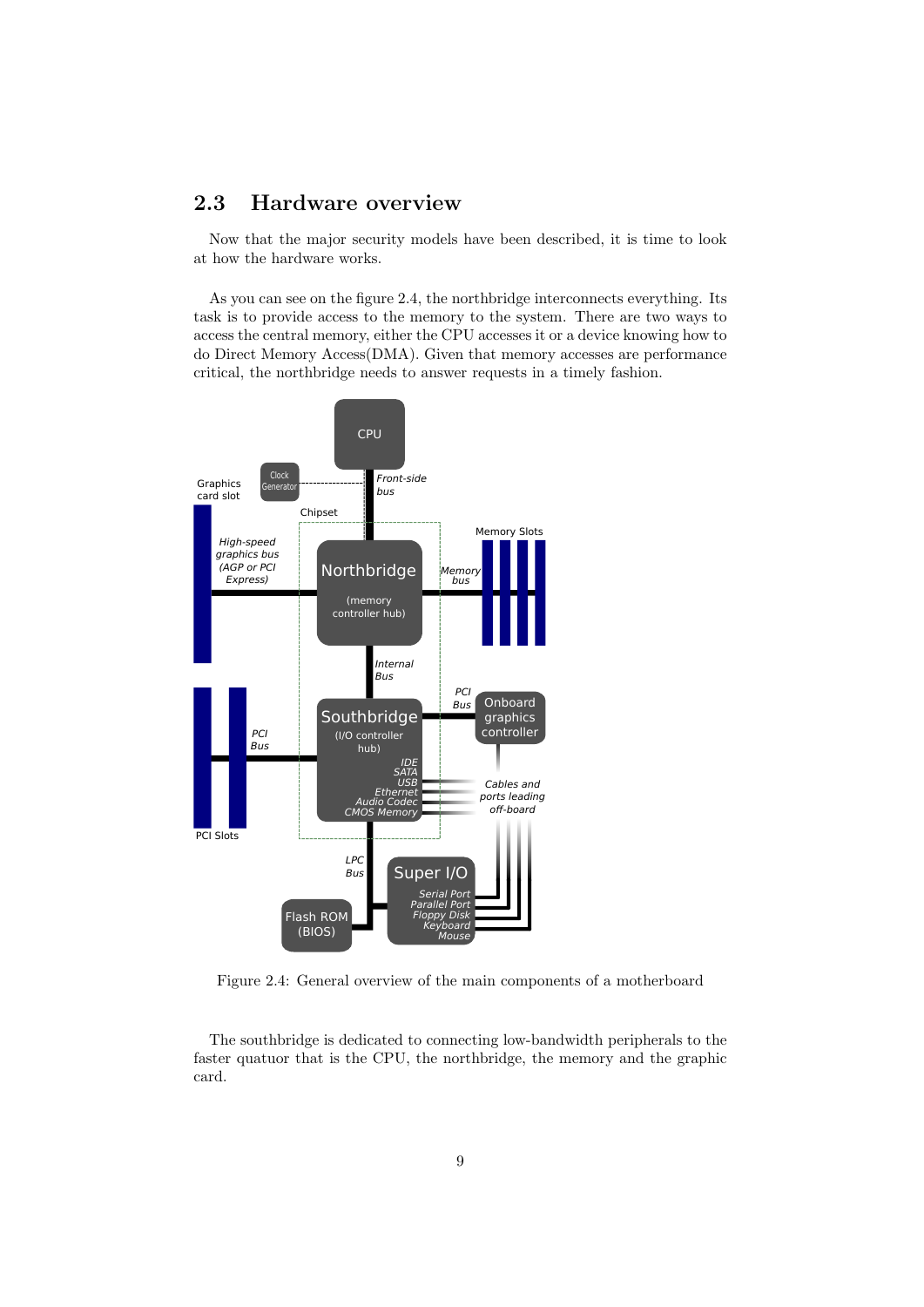Graphic cards are a central element on today's desktop computers. As they communicate a lot with the CPU (through Memory-Mapped IO(MMIO) and DMA), they have a dedicated high-speed PCI Express or AGP bus directly connected to the northbridge. This is the only peripheral to have access direct access to the northbridge.

The rest is pretty much self-explanatory or doesn't pose any security threat that I try to address in this paper.

#### 2.3.1 Virtual Memory

#### **Overview**

Virtual memory has always been a feature provided by any x86 processor but support failed to appear to the general public until Windows 3.0.



Figure 2.5: General overview of what is virtual memory

As shown on the figure 2.5, the goal of virtual memory is to add an indirection layer between the addresses processed by a processus and the physical RAM. This technique makes it possible for processes to allocate big chunck of contiguous memory in their virtual memory space even though there is no such contiguous space in the physical memory space. Also, it made possible for the OS to emulate a bigger physical memory by dumping some rarely-used memory areas to the hard disk drive. On Unix, this is the role of the swap partition.

The introduction of this indirection layer is also a nice security feature as processes are now jailed into their virtual memory space and cannot access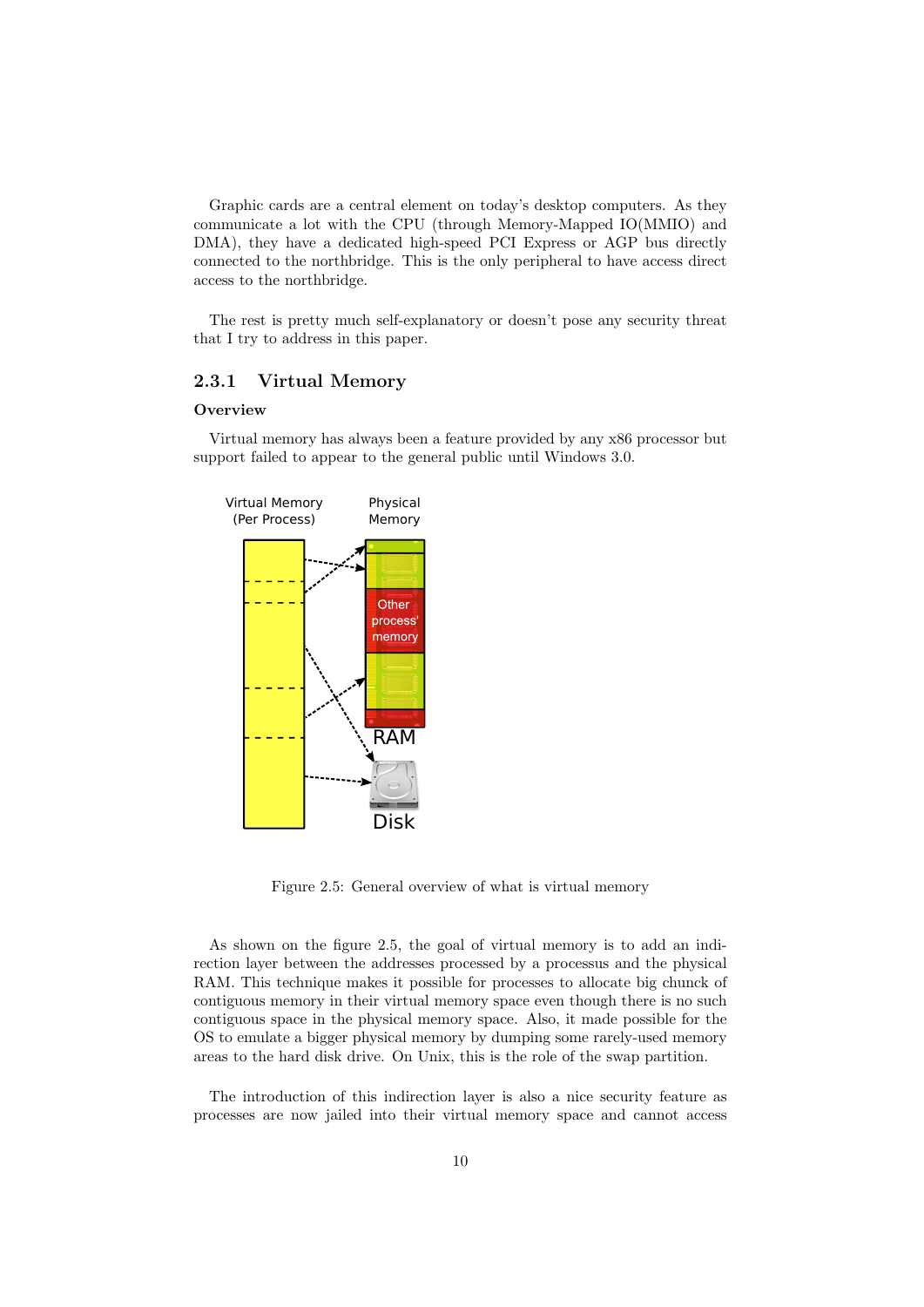others' memory space.

#### Paging

To avoid fragmentation and increase the speed of virtual to physical memory address translation, memory pages have been introduced. A page is the smallest memory space an Operating System can allocate. On x86 processors, the typical memory page is 4KB.

As can be seen on figure 2.6, a 32-bits physical memory address is split in 3 parts:

- Offset: Composed of 12 bits, it can address  $2^{12}$  bits = 4KB, the size of a memory page. This means the lower 12 bits are used to address every byte of a memory page.
- Page: Composed of 10 bits. This can address  $1000(2^{10})$  memory pages.
- Directory: Composed of 10 bits. This can address 1000 page directories.

In the end, a 32-bits processors can address one million( $2^{10+10}$ ) 4KB memory pages.



Figure 2.6: Paging on x86 processors

#### Address translation

When the processor wants to access a memory address, it goes through the Memory-Management Unit(MMU) that will handle the request for him.

As the processor usually deals with virtual addresses, it is the MMU's task to translate those virtual addresses into physical ones. To do so, the MMU first looks into the Transition Look-aside Buffer(TLB) for an already known correspondence. If there are no matches, the MMU calls for help to the OS by issuing an Interruption Request(IRQ), this IRQ is called page fault.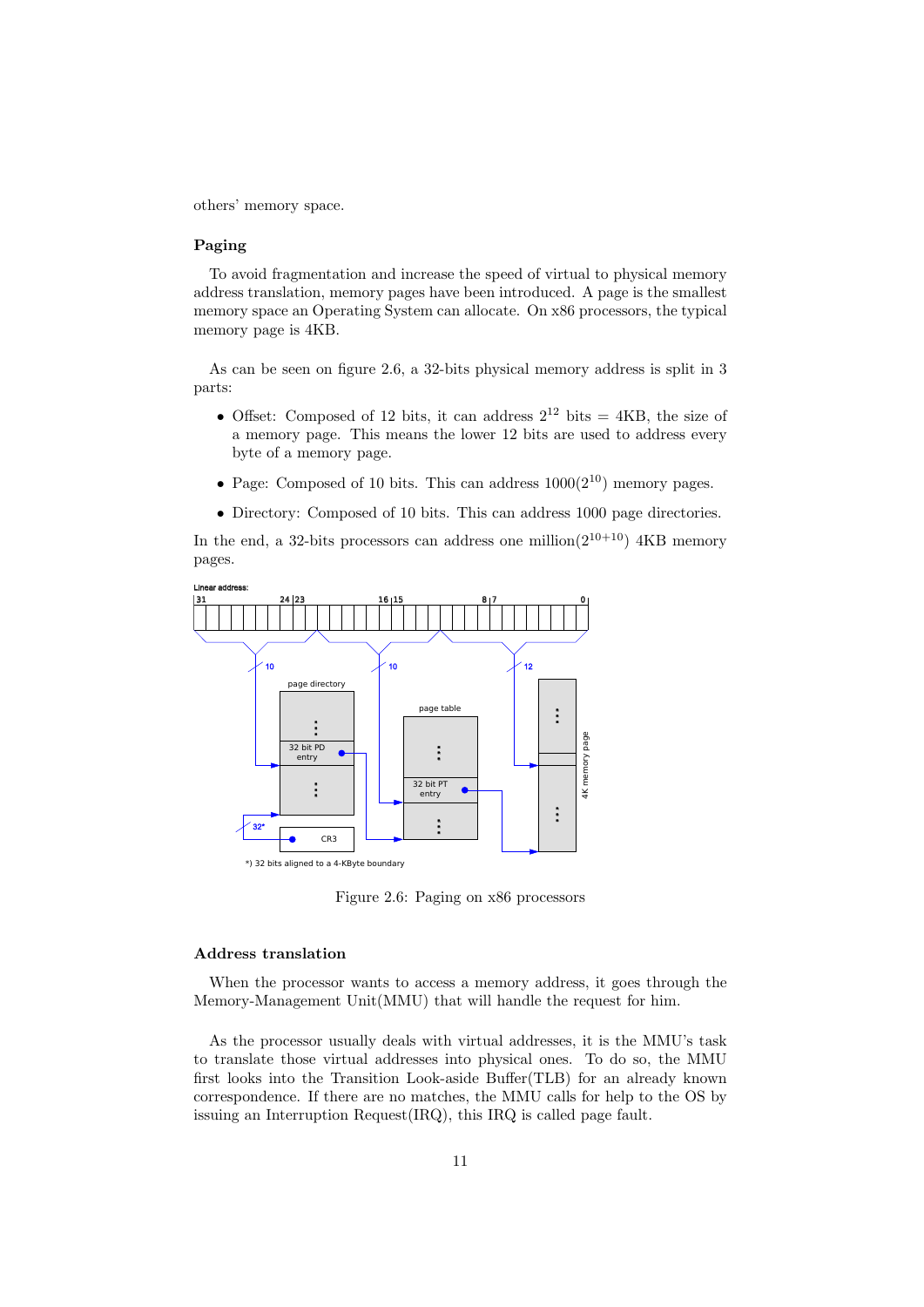It is possible to flush the content of the entire TLB, just a specific range of linear address or a single page. This list is not comprehensive, there are several other possibilities.

There are in fact at least two independent TLBs in the MMU. The Instructionfetch Transition Look-aside Buffer(ITLB) is used for fetching instructions while the Data Transition look-aside Buffer(DTLB) is used for data (read/write) transferts.

See figure 2.7 for a visual representation of the virtual-to-physical translation of the memory address.



Figure 2.7: General overview of the address translation process

#### Page fault

There are multiple reasons for an OS to receive a page fault. This goes from the simplest case of the MMU asking for help on virtual-to-physical memory address to the implementation of Linux's famous Copy-on-Write system. See figure 2.8 for a detailed flow-chart of Linux's page fault handler.

x86 processors don't make any difference between reading a memory page or executing code from it. We'll talk about it a bit later.

When getting a page fault on an x86 processor, Linux gets the address of the page that needs to be addressed and some flags (bitfield):

- bit 0 0: no page found 1: protection fault
- bit 1 0: read access 1: write access
- bit 2 0: kernel-mode access 1: user-mode access
- $\bullet$  ...

If bit 0 is set, it means the processor tried to access a memory page (read/execute or write) without having the right to do so.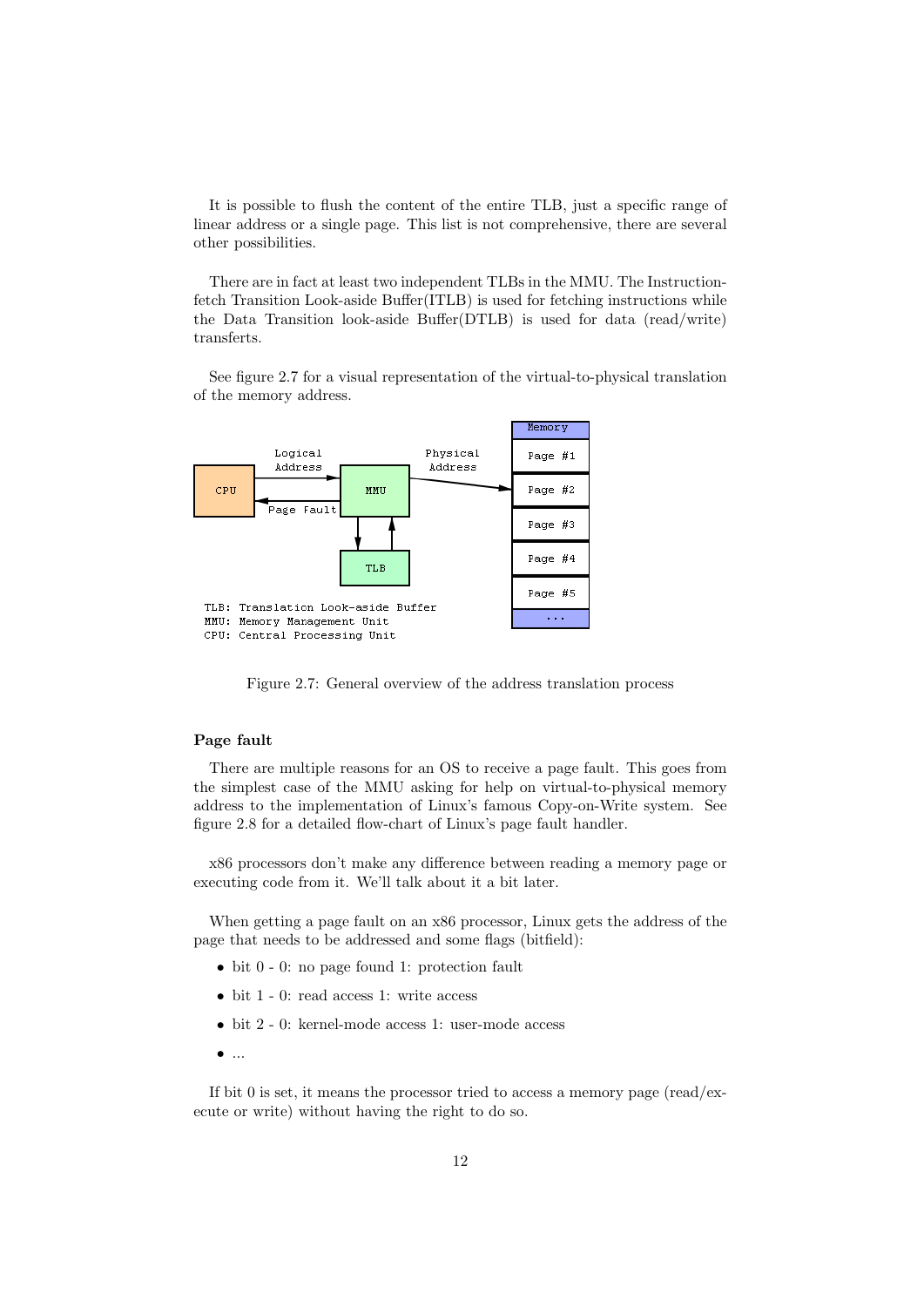

Figure 2.8: Flow diagram of Linux's page fault handler. Copyright "Understanding the Linux Kernel"[10]

# 2.4 Security mechanisms in hardware

Now that we have roughly seen how the hardware works, let's see what security features are available to us.

### 2.4.1 Rings: The principle of least privilege applied to the **CPU**

The most famous hardware security feature is the privilege separation provided by the CPU's rings. On an x86 processor, there are 4 rings, going from the most privileged to the least privileged  $(0 \rightarrow 3)$ .

Virtualization-related ring -1 put aside, the level 0 is the most privileged level. It basically allows full access to the hardware.

On the contrary, the level 3 is only suitable for applications. Indeed, this level of privilege doesn't let the executed program exit its virtual memory space. If it tries to, the MMU would trap the call which would result in the OS killing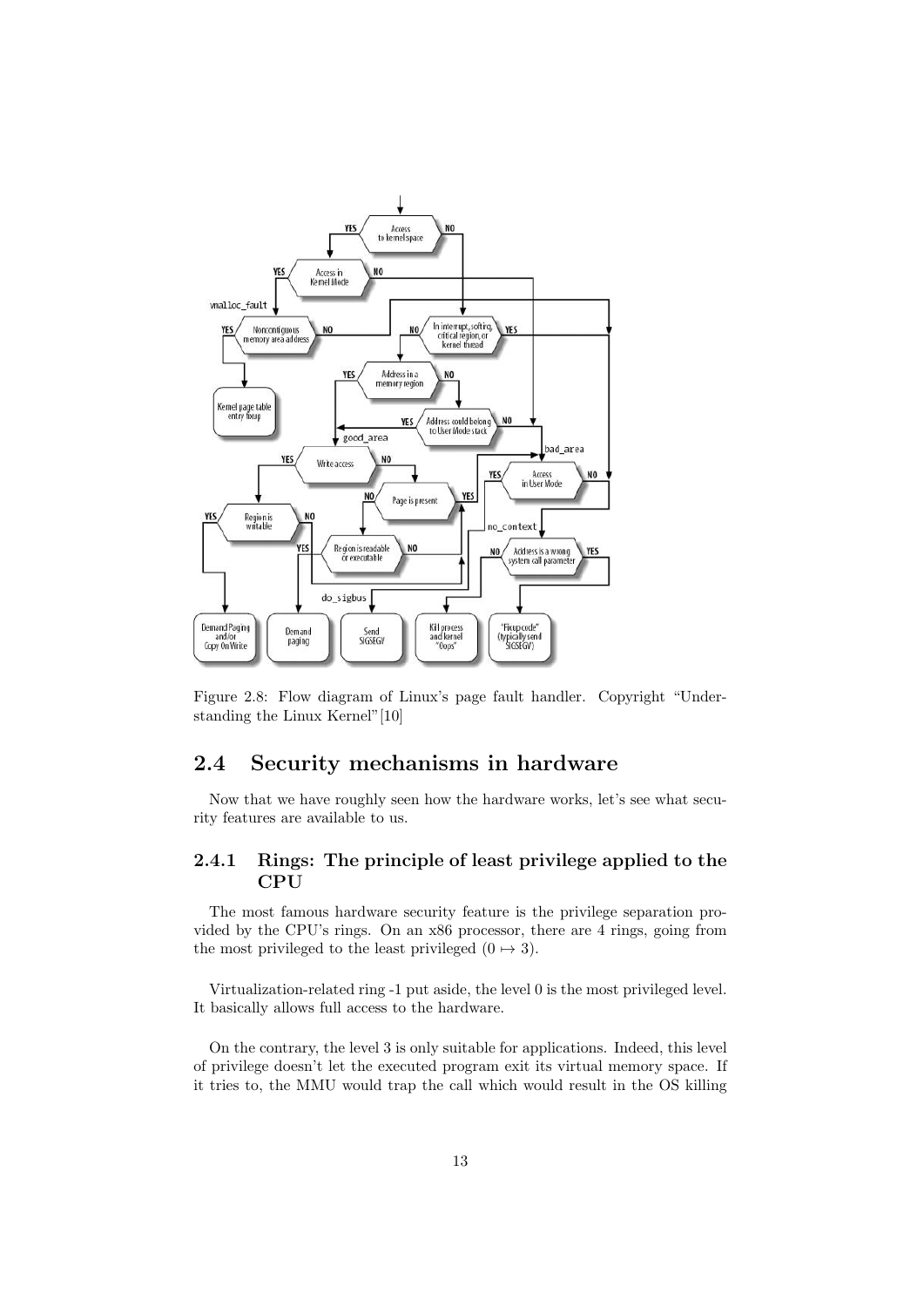

Figure 2.9: CPU's rings

the application. Though, the level 3 allows shared-memory access across applications, but it has to be set-up by the OS.

Typically, you'll find that only two rings are effectively used by the Operating Systems, the more privileged for the kernel-space and the least privileged for the user-space.

On a side note, changing the ring is really expensive. On Linux, it takes generally ∼1000 to ∼1500 CPU cycles for a round trip from the level 3 to the level 0 and back to the level 3 again. This is to be compared to the ∼100 CPU cycles it takes to perform a context-switch (switch from a process to an other, see scheduling).

#### 2.4.2 The No eXecute bit

Initially introduced by AMD in his AMD64 architecture, the NX bit works around the security gap introduced by not differencing executions from reads in x86's memory pages access protocol.

When set on a memory page, this bit prevents the execution of code from this page. This allows the physical separation of the code from the data (stack, heap) of a program. This make applications less vulnerable to the exploitation of Buffer Overflows which are one of the primary vector of attack on a system where physical access is impossible.

Intel copied this extension in their architecture but named it the eXecute Disable(XD) bit.

#### 2.4.3 Controlling direct memory accesses

Now that we have seen that applications are jailed into a virtual memory space, there are other devices which can access the memory.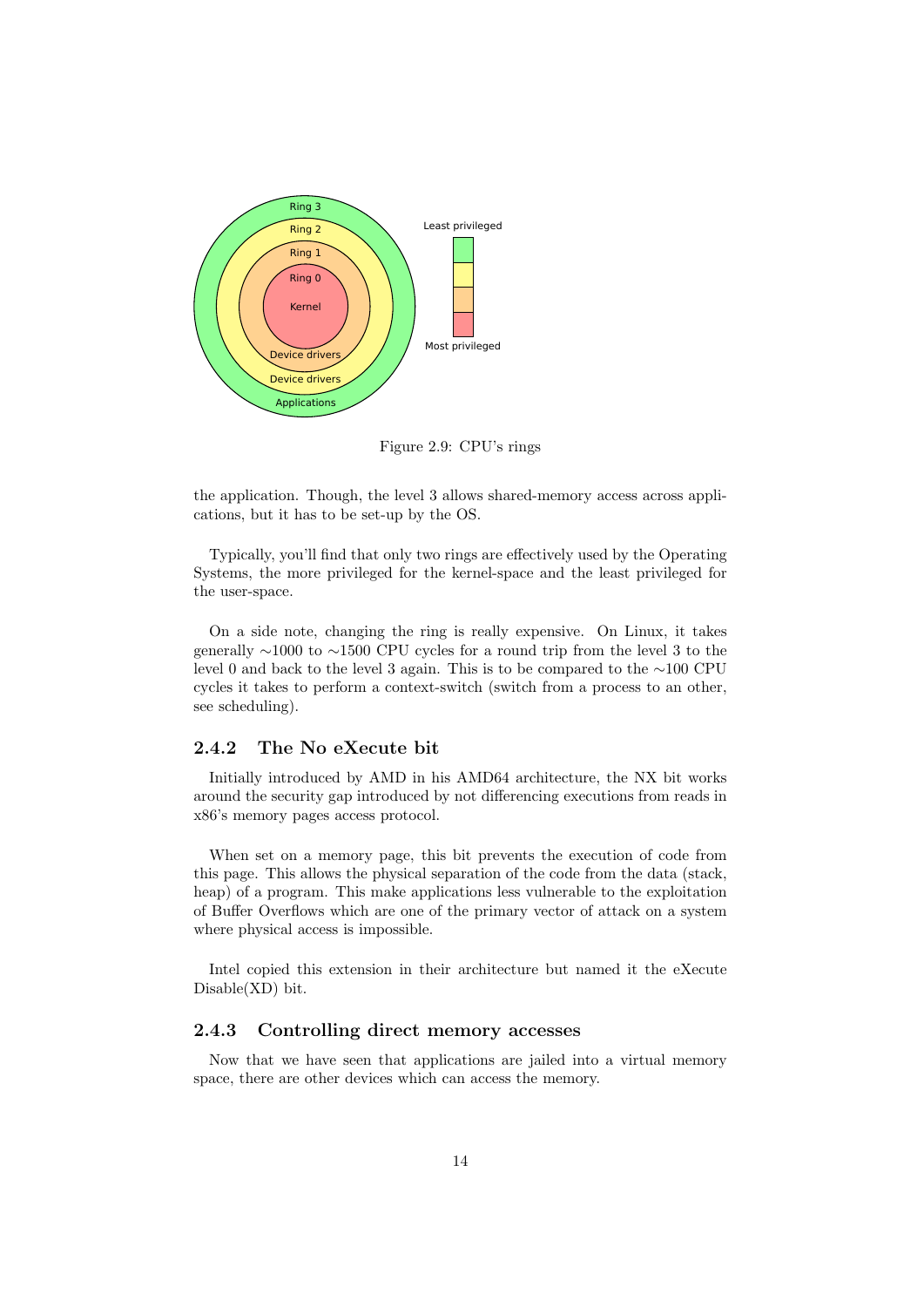Basically, we've already seen that any PCI, SATA, IDE or SCSI peripheral are able to access memory directly through the Southbridge and then the Northbridge This allows malicious devices to copy sensitive information from a process to another (malicious) process which could then send this data to anyone.

The problem is that DMA eludes the control of the Kernel which was supposed to be the only one to be able to access the memory directly. To address the problem, the Input/Ouput Memory Management Units(IOMMU) have been introduced.

### 2.4.4 IOMMU

The IOMMU's role is to restrict the different peripherals from accessing memory spaces that have not been specifically mapped for them.

|              |                   |  | <b>Main Memory</b>       |  |
|--------------|-------------------|--|--------------------------|--|
|              |                   |  | Physical addresses       |  |
| <b>IOMMU</b> | Device Taddresses |  | MMU<br>Virtual addresses |  |
| Device       |                   |  | CPU                      |  |
|              |                   |  |                          |  |

Figure 2.10: IOMMU versus MMU

The mapping process can only be done by the CPU (in ring 0, of course), this is the key to the security of the IOMMU.

The IOMMU is located in the Northbridge.

#### 2.4.5 Memory access control

Just like the IOMMU can control DMA, we can use the TLB for some kind of access control.

#### x86 hardware support

x86 memory pages can be tagged with 2 security-related flags:

- write-protection: The memory page is read only. It can also be executed.
- supervision-mode: The memory page can only be accessed in ring  $0$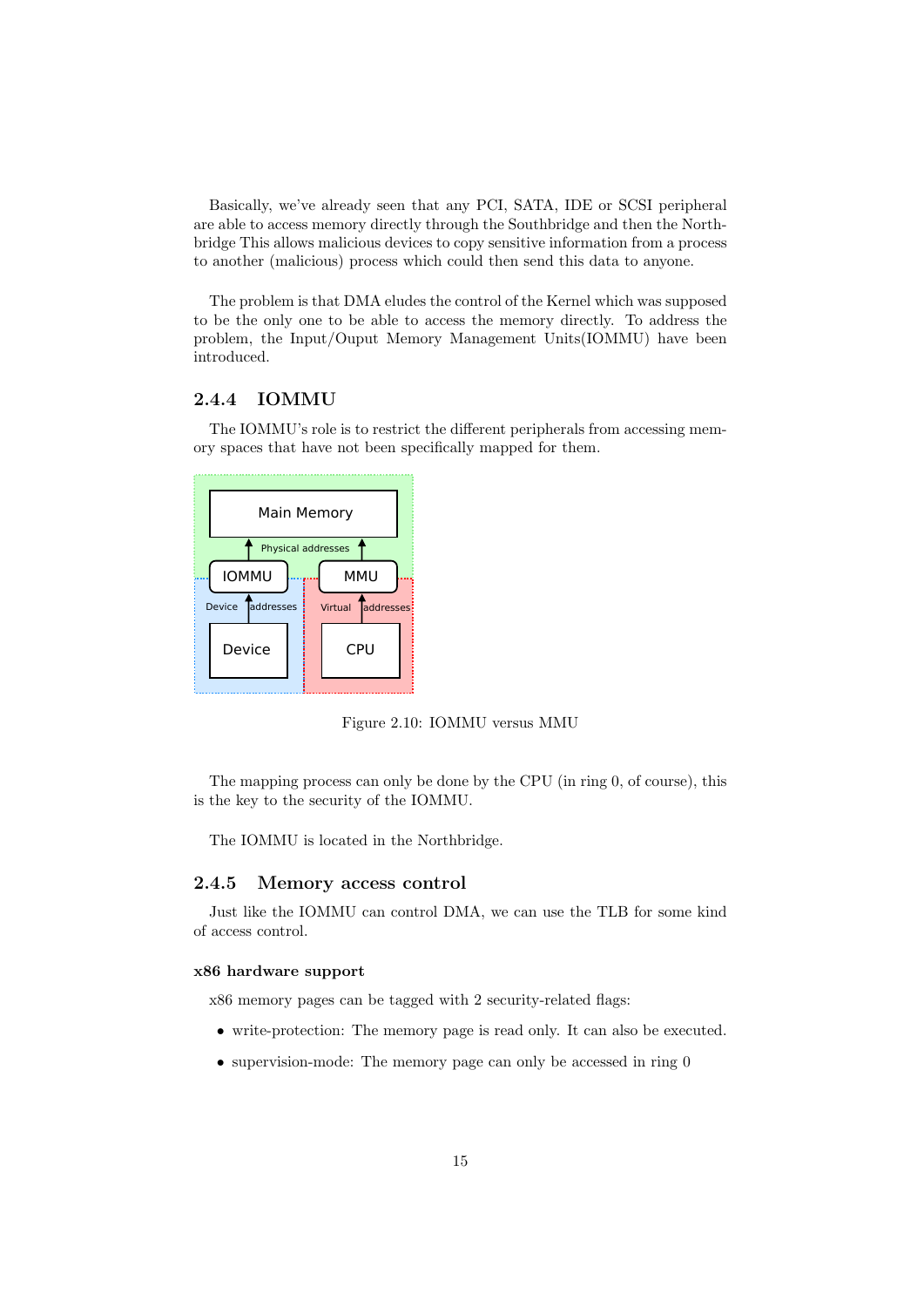x86 memory pages can also be tagged with other flags:

- present: Is the page in the main memory?
- dirty: Has the page been modified?

#### Emulating full access control on Userspace programs

As explained in the PageExec[8] documentation, there is a trick to get a full access-control.

If we set the supervision-mode bit to every memory page, we will get protection faults traps from the MMU for every memory access made from the userspace. But if we also clear the present bit, we end up in the page fault handler with all the information we need to determine whether the access was a read, a write or an execution access.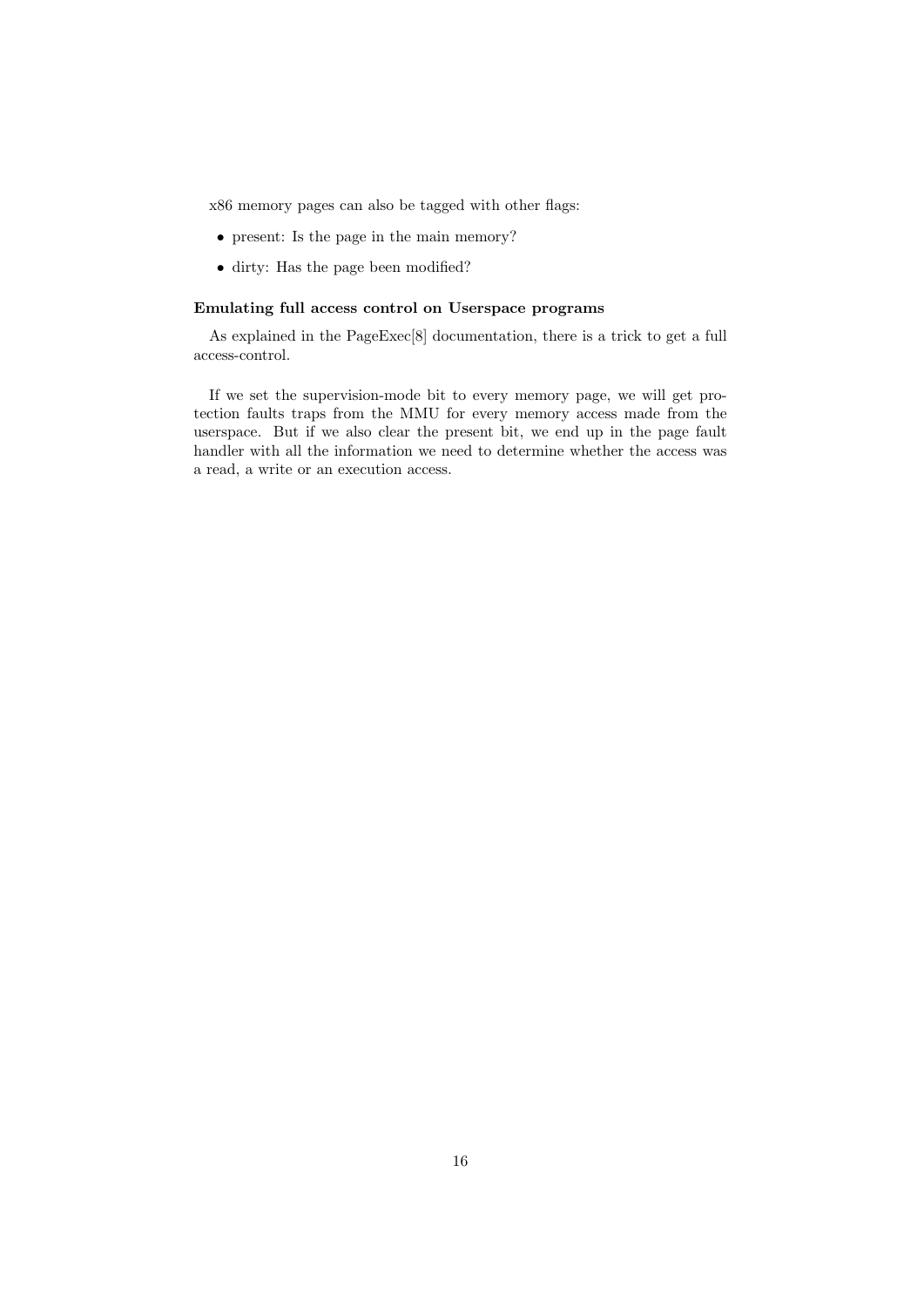## 2.5 Linux Security Systems

In the purpose of this article, we will now restrict our choice of Operating System to Linux only. The main reasons behind this choice are:

- Free/Libre and Open Source: We can see, edit, recompile and share our work on Linux
- Numerous alreadyimplemented Mandatory Access Controls: We can study them down to the source code
- LSM: A unique security framework that makes it simple to implement new MAC
- Very good Documentation: No need to reverse engineer everything
- Portability: It is meant to work on many architectures

#### 2.5.1 Linux Security Module

LSM[9] is a unique feature among Operating Systems. It allows security modules targeted for Linux to be compiled built-in without having to manually hook all the security-related system calls. Instead, security modules would just need to fill a structure of function pointers so as LSM calls the security module by itself.

One strong advantage of the use of LSM over just letting developers hook the code by themselves is that LSM provides a stabler interface.

LSM was created when the NSA tried to merge SELinux mainline. Linus complained of the lack of consensus between security researchers on what is the right approach. This is why he asked the NSA developer to make SELinux as a module. In response, Linus got a proposition to split SELinux into two parts, the hook code (that is renamed LSM) and SELinux.

#### 2.5.2 GrSecurity

GrSecurity[11] is a security suite that is not based on LSM. It is composed of:

- Pax: Memory-related security improvements
- RBAC: GrSec's implementation of the Role Based Access Control and the Domain and Type Enforcement models.
- Chroot-hardening: Makes it harder for a process to escape from a chroot.

#### Pax

Pax[12, 19, 20, 21, 22, 23, 24, 25, 26, 27] aims to increase the security of applications by randomizing the allocated/mmaped/stack and heap addresses to make it harder for attackers to exploit buffer overflows[13]. Pax also implements the emulation of the NX Bit on the x86 32 architecture.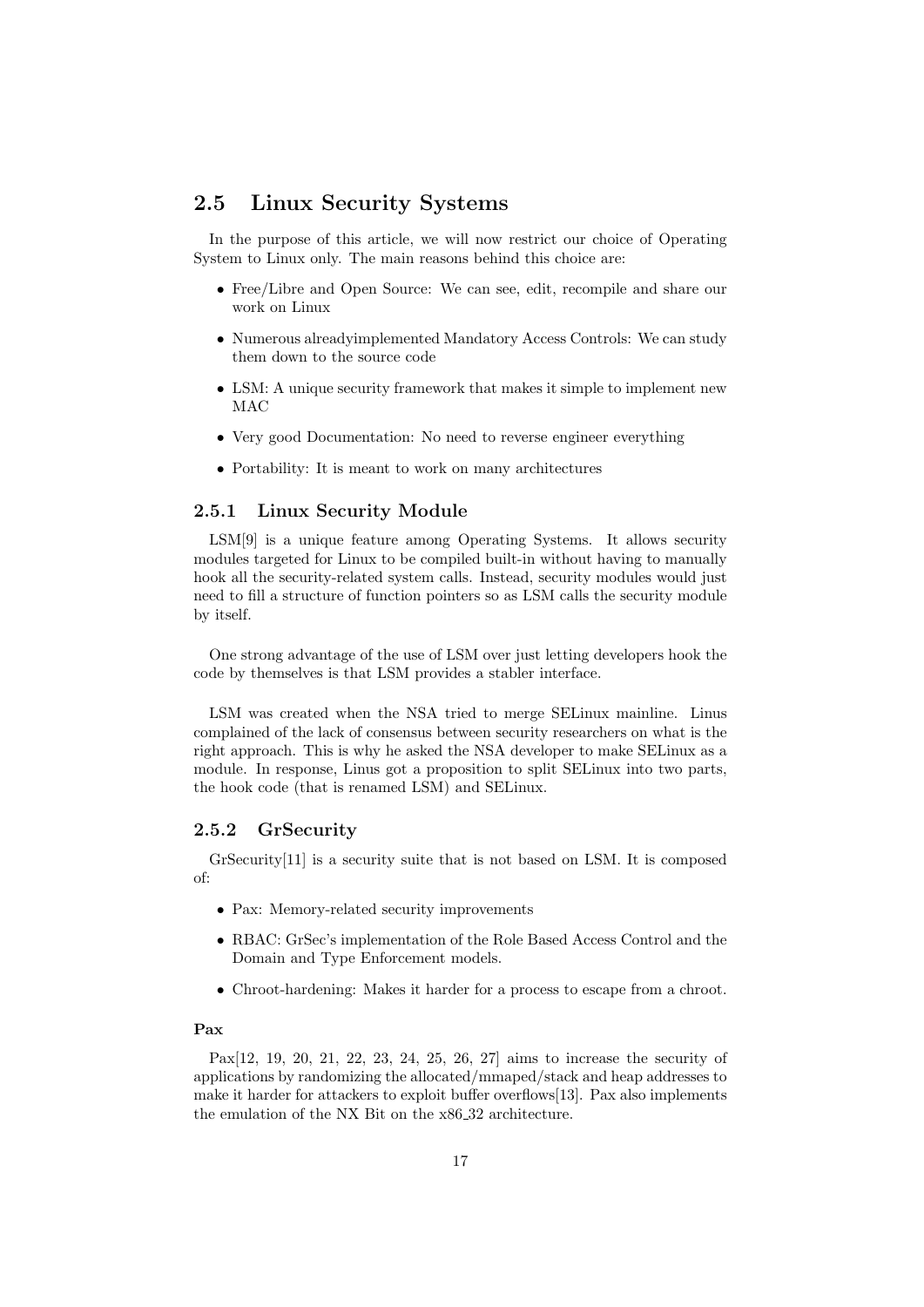A common problem of forbidding execution on writable pages is that it is incompatible with trampoline functions[29, 30]. This problem has been workedaround by introducing EmuTramp[28] in Pax.

Another solution is to compile everything with gcc's flag -fPIC (Position Independent Code).

#### RBAC

GrSecurity's RBAC implementation aims for efficiency, feature completeness and ease of use. It features a learning mode that allow system administrators to execute the program in a controlled environment in order to automatically learn the MAC policy for an application.

#### Chroot-hardening

Even though chroot is not a security feature, the GrSecurity developers decided to build on it by extending its capacities:

- Prevent chrooted application from communicating with other applications (only non-unix sockets are allowed)
- Do not allow chrooted application to connect to a Unix socket made by a non-chrooted application
- Do not allow applications to exit the chroot (no double chroot, hardened  $chdir("/")$
- $\bullet$  ...

The goal is to provide a system like FreeBSD's light jails.

#### Trusted Path Execution

The goal of TPE[14] is to prevent users from executing programs that are not trusted by the system administrator. Technically, this boils down to preventing the user the execution of programs that are not stored into a root-owned directory such as /usr/bin and /bin.

#### **Others**

GrSecurity has a lot of features, it is impossible to even summarize them here. To get a complete list, please visit http://grsecurity.net/features.php.

#### 2.5.3 SELinux

Security-Enhanced Linux[16] is a Mandatory Access Control following the RBAC, MLS and TDE. It has been developed by the USA's National Security Agency and has been released under the GNU General Public License on December 22, 2000.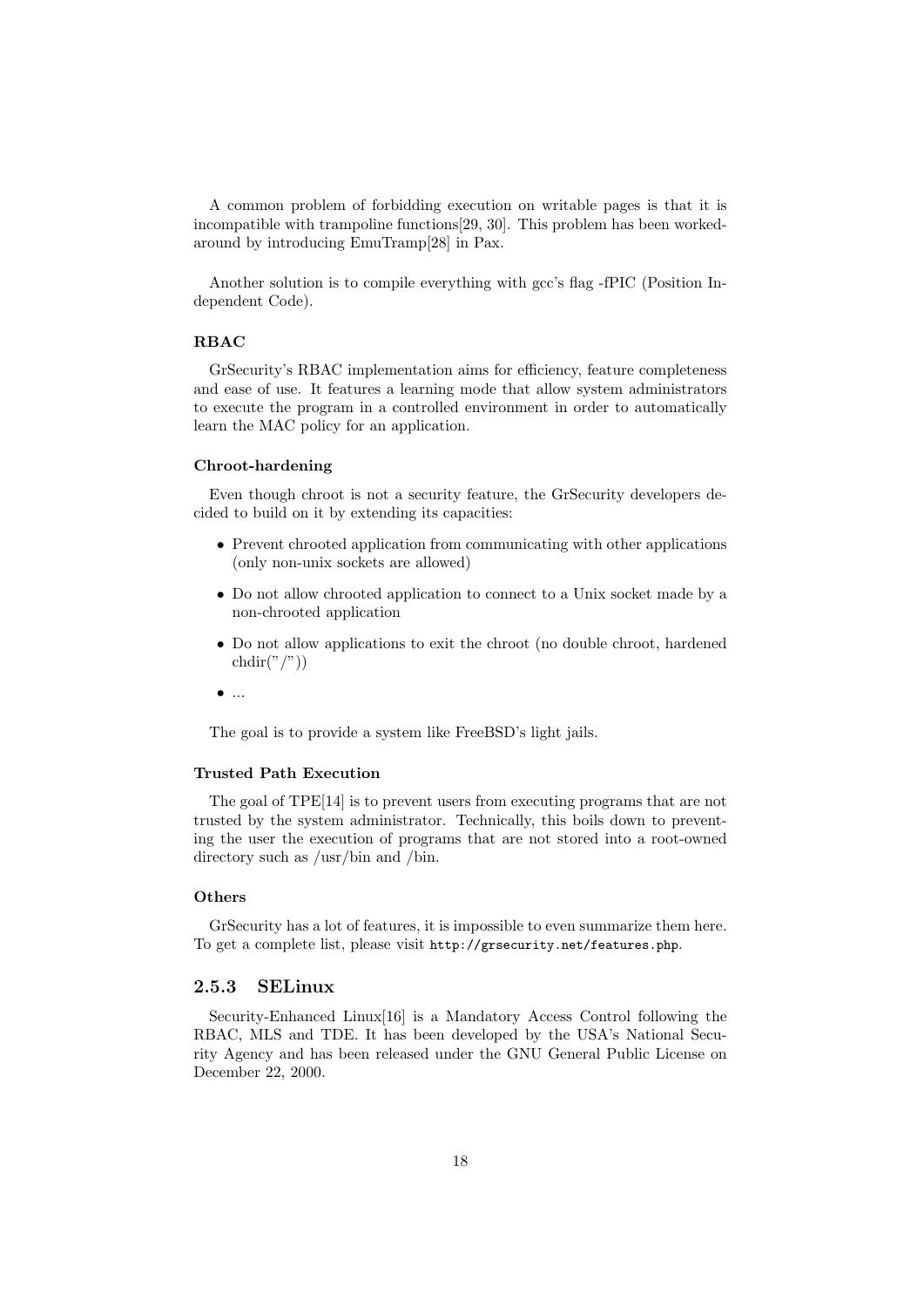SELinux is composed of a kernel part and a userspace tools and patched applications.

#### Kernel Inclusion, the birth of LSM

SELinux has been merged and made available in Linux 2.6.0 in August 2003. It took more than three years before the SELinux and Linux developers (and especially Linus) finally agree on making SELinux a module dependent of LSM.

Linus's main objection to the merge was that security people are incapable of agreeing on a single design. That is why he asked for more modularity. This lead to the creation of LSM, a set of hooks presenting an interface security module could link to.

#### The decision process

Contrary to most MAC systems in the kernel that uses filepath, SELinux bases his decision on security label that have been tagged into the ressources SELinux controls access to. For instance, contrary to AppArmor, when you hardlink a file on SELinux, the resulting file will share the same security label. This wouldn't be the case with AppArmor as the security label depends on the filepath of the new hardlink. The advantage of this technique is that it is compatible with any filesystem, may it be local or distant without any modification of the filesystem drivers.

Once an interaction has been retrieved by SELinux through LSM, SELinux needs to take a decision whether the said interaction is legal or not. To do so, SELinux uses its internal decision maker, the AVC.

To give a decision, the AVC needs:

- The source security ID(SID): The domain that initiated the interaction
- The target SID: The domain on which the action is performed
- The class: The class of action that is performed (security, process, system, capabilities, filesystem, file, dir, socket, ...)
- The action performed (read, write, delete, unlock, fork, ...)

The output of the AVC is a binary decision. In the case the decision was "denied", it is likely that the event got logged.

The AVC's decisions are based upon policies that have been written, compiled and sent from the userspace.

The AVC can be turned on and off by the setenforce (0|1) in userspace. You will need the sysadm\_r role to do that.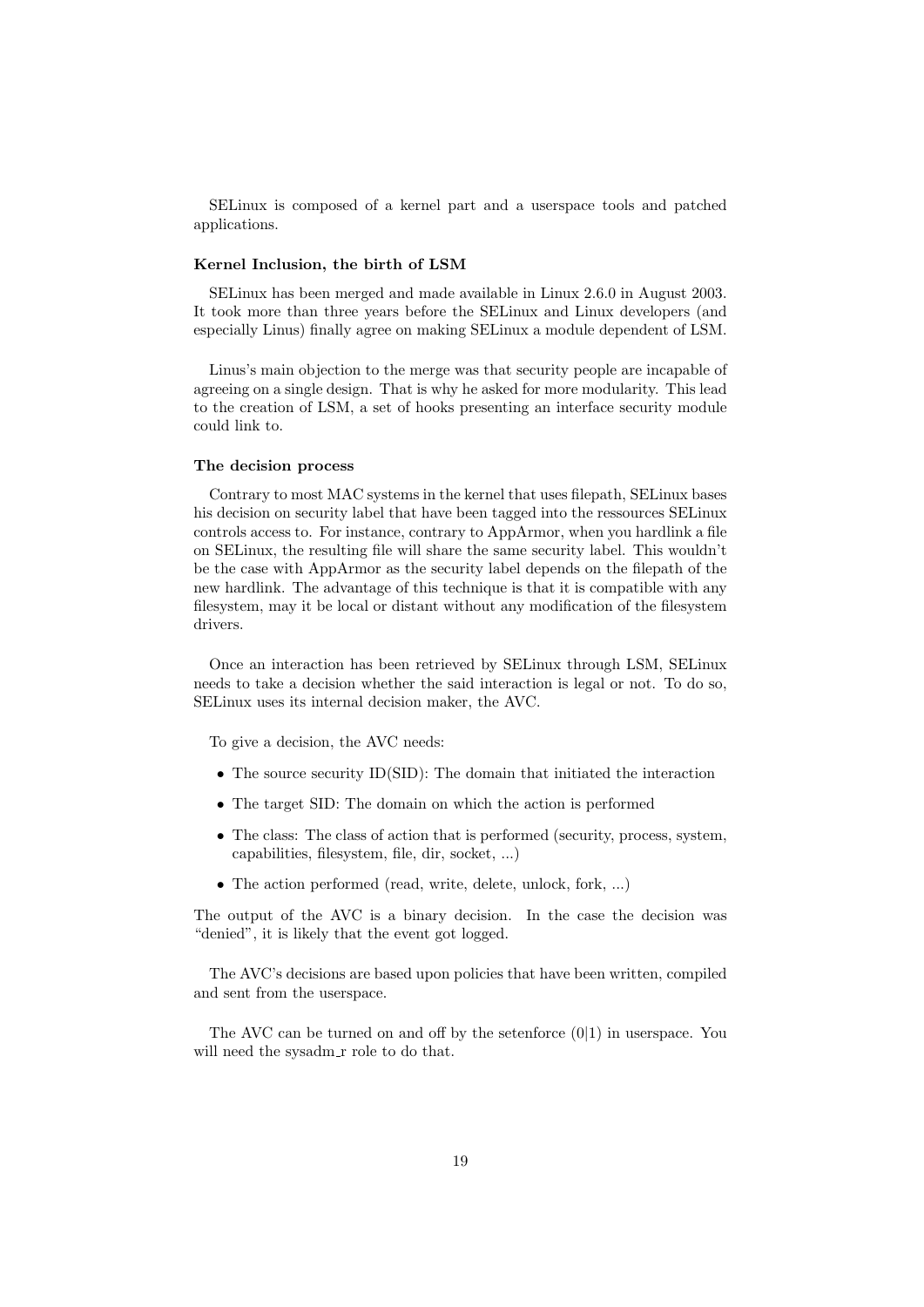#### Kernel traces

Unless asked otherwise, the AVC will log any denied interaction. These logs are available in the kernel logs.

You can see some kernel logs in the appendix A.2.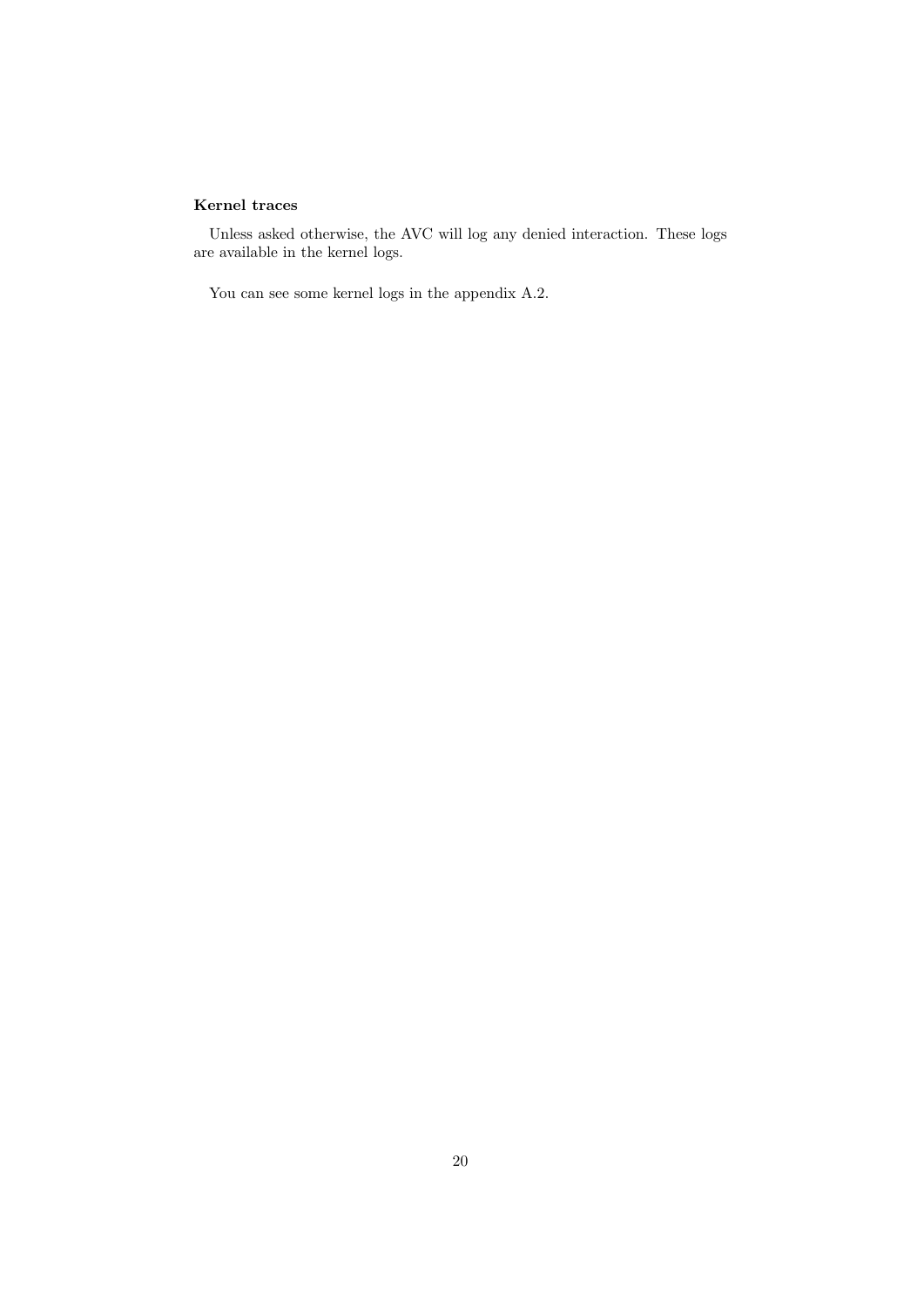# Chapter 3

# Extending SELinux to track memory-pages accesses

This report is about my Master research project. It is about using the SELinux's AVC to implement a mandatory access control on memory pages.

## 3.1 Installing an SELinux Distribution

My first goal was to install an SELinux-enabled Linux distribution. I wanted to install it myself to be able to understand SELinux from the ground up.

There are two major Linux distributions that provide SELinux.

#### 3.1.1 Fedora

#### **Overview**

Fedora is a mainstream Linux-based Operating System developed by the Fedora-project and sponsored by Red Hat. There is a new release every 6 months and the support of each version lasts 13 months.

By default, Fedora comes with SELinux installed in targeted mode. It means that only applications for which an SELinux has been written are properly sandboxed.

Another particularity of Fedora's SELinux base policy is that it uses both DTE and MLS for its security labels.

#### Installation

Just like Ubuntu, Fedora is very easy to install. You just need to insert the latest Fedora's CD into your computer and follow the steps on the screen.

If you are looking for ease of use, Fedora is a great fit.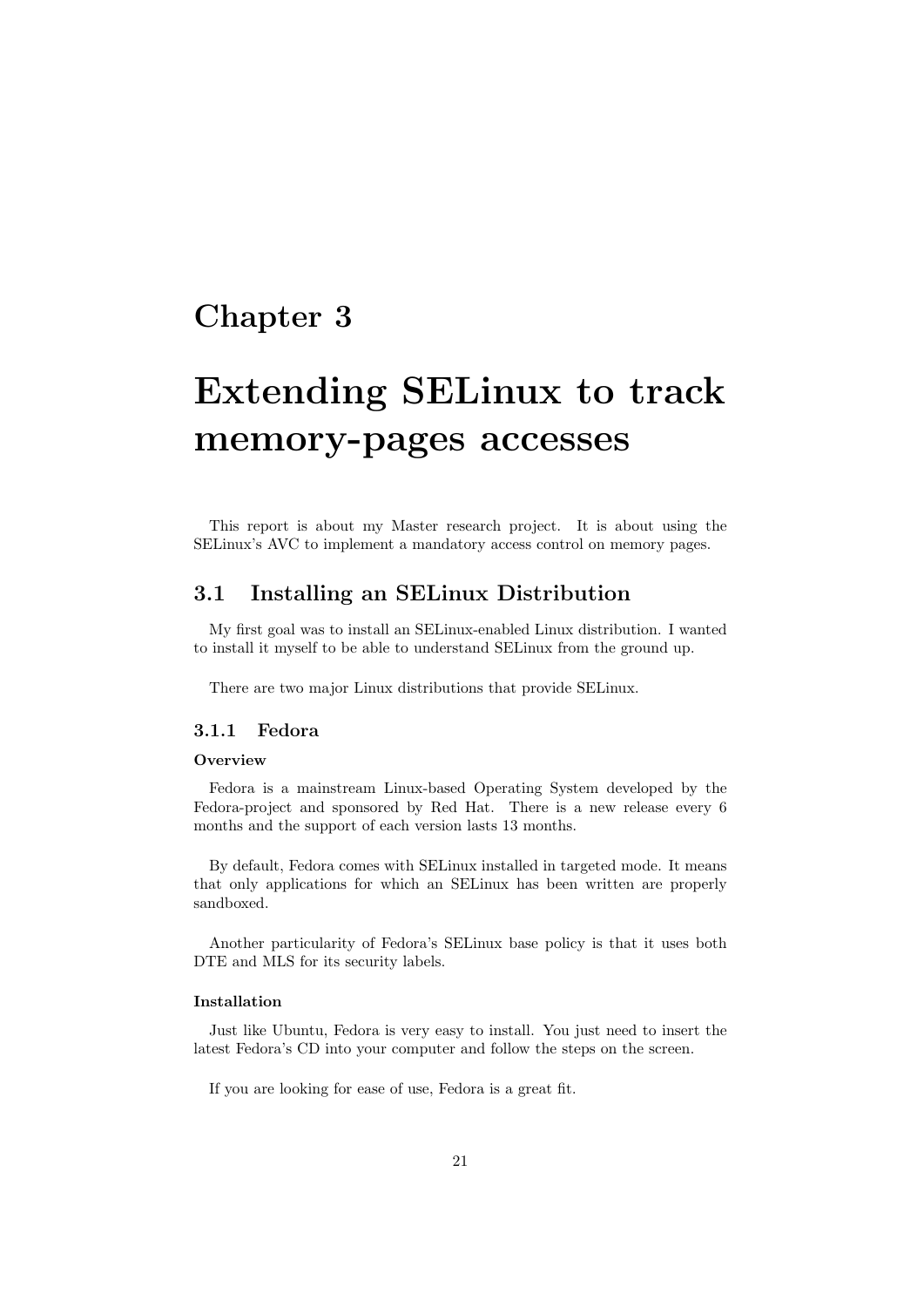Fedora SELinux's documentation is well-written, easy to find and understand. Fedora has some tutorials to get you started in SELinux.

#### Comments

Fedora looks good and is simple to use. On the other hand, I didn't get the possibility to easily do all the installation process by myself.

As I wanted to learn from the ground up how works an SELinux-enabled OS, Fedora wasn't what I needed.

#### 3.1.2 Gentoo Hardened

#### **Overview**

Gentoo is an highly-customizable Linux distribution. Gentoo is often referred as a meta-distribution because of this.

Contrary to most Linux distributions, Gentoo doesn't provide Binary packages, it is the user's task to compile the package with the options he wants.

Another notable difference is that Gentoo is a rolling release. There are no version numbers, the distribution is updated every day and tries as much as possible to keep away from patching applications themselves.

Gentoo proposes an highly-secure version of itself called "Gentoo-Hardened". The typical Gentoo-Hardened distribution involves Pax, GrSecurity (without RBAC), SELinux and an hardened GCC.

#### Installation

The installation of a Gentoo Hardened is explained in Gentoo's SELinux Handbook available at the address http://www.gentoo.org/proj/en/hardened/ selinux/selinux-handbook.xml.

It isn't as easy to follow as Fedora, but at least, you can understand what is done.

The kernel compilation and the installation of the hardened gcc went smoothly but when I tried to install Gentoo SELinux's base policy, I ran into multiple errors that I couldn't solve myself.

In the end, I have decided to use an image of an already installed Gentoo Hardened as understanding the Kernel part was more important to me than the Userspace one.

#### **Comments**

The outdated installation guide is a pity but other than that, Gentoo Hardened works as expected and probably provides the most hardened Linux OS possible.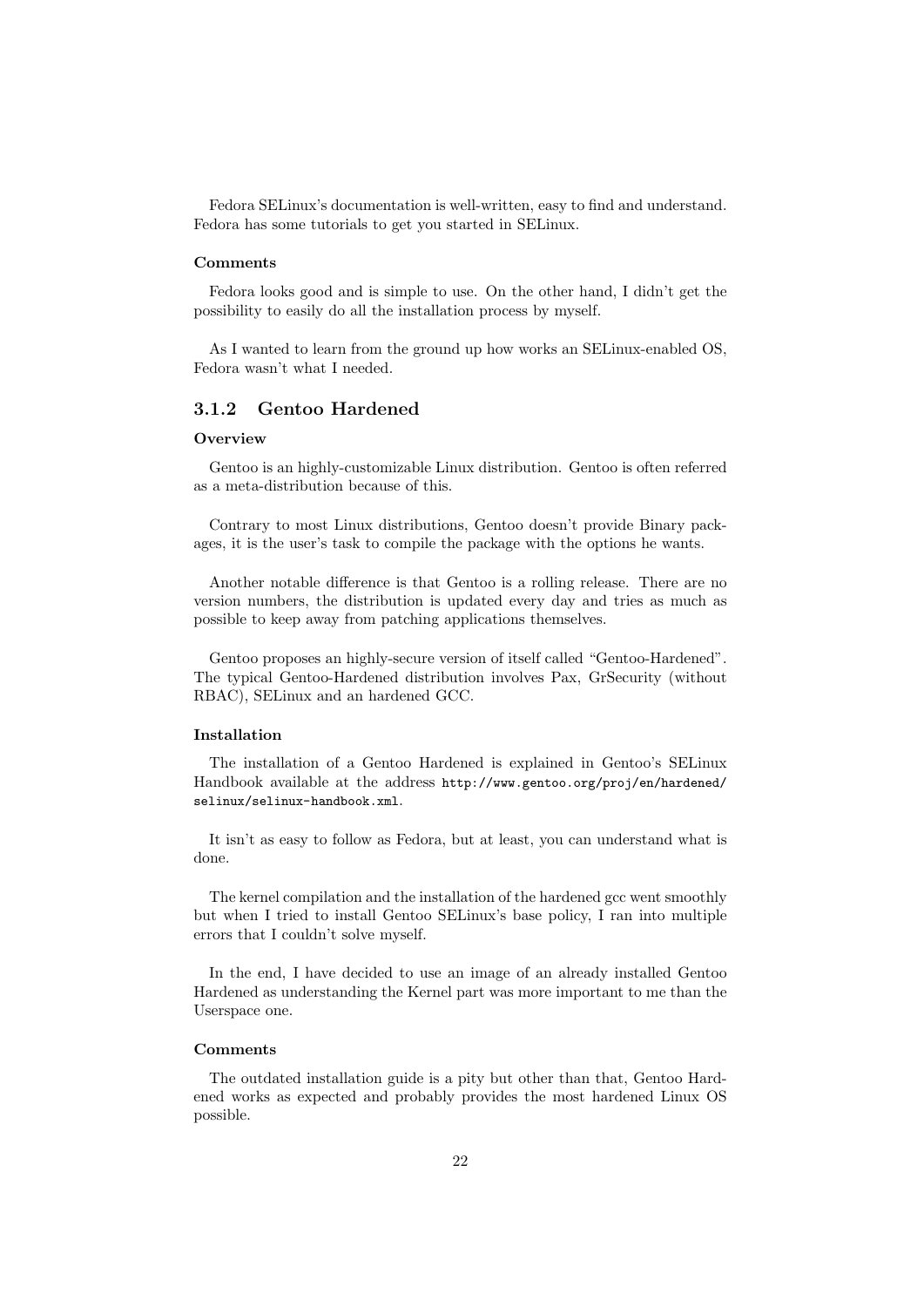This is the distribution I choose to work with.

# 3.2 Action Plan

Now that we have a working SELinux-enabled OS, it is time to start working on implementing the memory access control system.

The plan is to tag memory pages when they are created with the SID of the currently-running process.

Then, we rely on Pax's PAGEEXEC feature to generate page faults whenever a process accesses a memory page.

The last step is to give the information to SELinux's AVC and enforce its decision (allow or deny).

### 3.2.1 Adding ourselves in KBuild

Before we start introducing code in the kernel, it is important to register our (not-yet-existing) feature to KBuild.

KBuild is the build system of the Linux kernel. It allows users to select what features they would like to have in the kernel.

Our feature being an SELinux memory access control, we'll modify the SELinux's KBuild file which is located at security/selinux/KBuild and add the following:

|                | config SECURITY SELINUX MEMORY                       |
|----------------|------------------------------------------------------|
| $\mathcal{D}$  | bool "NSA SELinux control userspace memory accesses" |
| -3             | depends on SECURITY SELINUX & EXPERIMENTAL           |
| $\overline{4}$ | help                                                 |
| -5             | This option adds control over the userspace memory   |
| 6              | accesses.                                            |
| 7              |                                                      |
| 8              | If you are unsure on how to answer this question,    |
| 9              | answer no.                                           |

config Give a unique name to the feature

bool Tell this feature is either activated or not (Boolean) and give a userfriendly name to it

depends on Tell that this feature can only be activated if SELinux and the experimental switch are activated

help The help text explaining what the feature is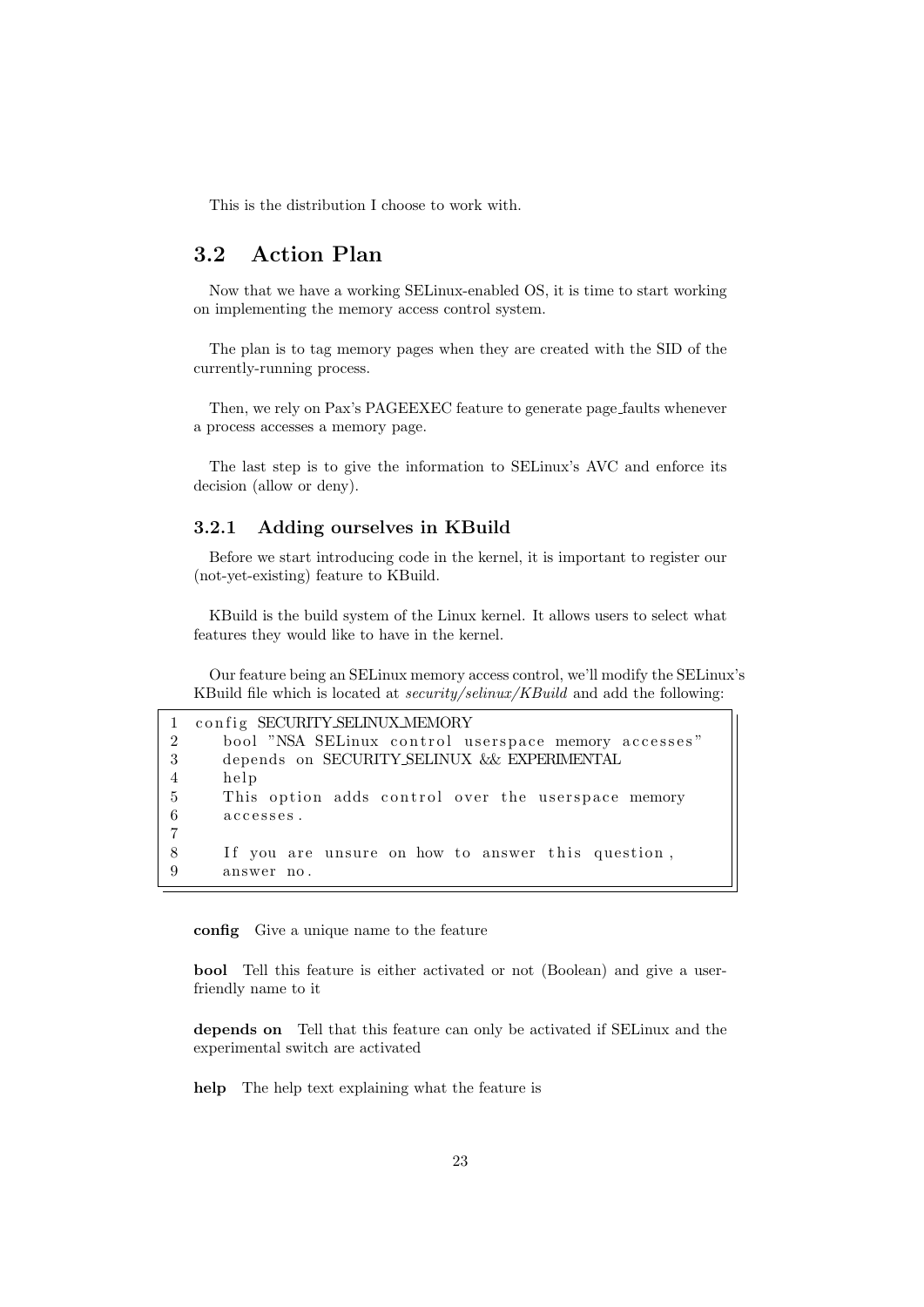We can now surround all our code related to this feature with  $\#ifdef$  CON-FIG SECURITY SELINUX MEMORY.

#### 3.2.2 Tag the memory pages

The first thing we need to do is to associate an SELinux SID to a memory page. This is done by adding a u32 in the struct page structure.

```
1 /∗
2 * Each physical page in the system has a struct page
3 * associated with it to keep track of whatever it is
4 * we are using the page for at the moment.
5 * Note that we have no way to track which tasks are
6 ∗ using a page, though if it is a pagecache page, rmap
7 * structures can tell us who is mapping it.
8 ∗/
9 struct page {
10 unsigned long flags; /* Atomic flags, some possibly
11 ∗ updated asynchronously */
12 atomic_t _count; /* Usage count, see below. */
13
14 . . .
15
16 + \text{\#ifdef} CONFIG SECURITY
17 + u32 \text{ sid};
18 + \text{\#endif}19 };
```
By default, SID will be 0. We now need to hook the page creation function in order to initialize the SID with the SID of the process which requested the allocation of the page.

#### 3.2.3 Finding the functions to hook

According to what we saw earlier, the page fault handler and the page allocator seem to be places to hook.

#### Hooking the page allocator

Finding the real "Page Allocator" wasn't an easy task. In the end, it seems like all the functions call the function *qet\_page\_from\_freelist*.

```
1 /∗
2 * get\_page\_from\_freelist goes through the zonelist
3 \times trying to allocate a page.
4 ∗/
5 static struct page *
6 get_page_from_freelist(gfp_t gfp_mask,
7 nodemask_t *nodemask, unsigned int order,
8 struct zonelist *zonelist, int high_zoneidx,
```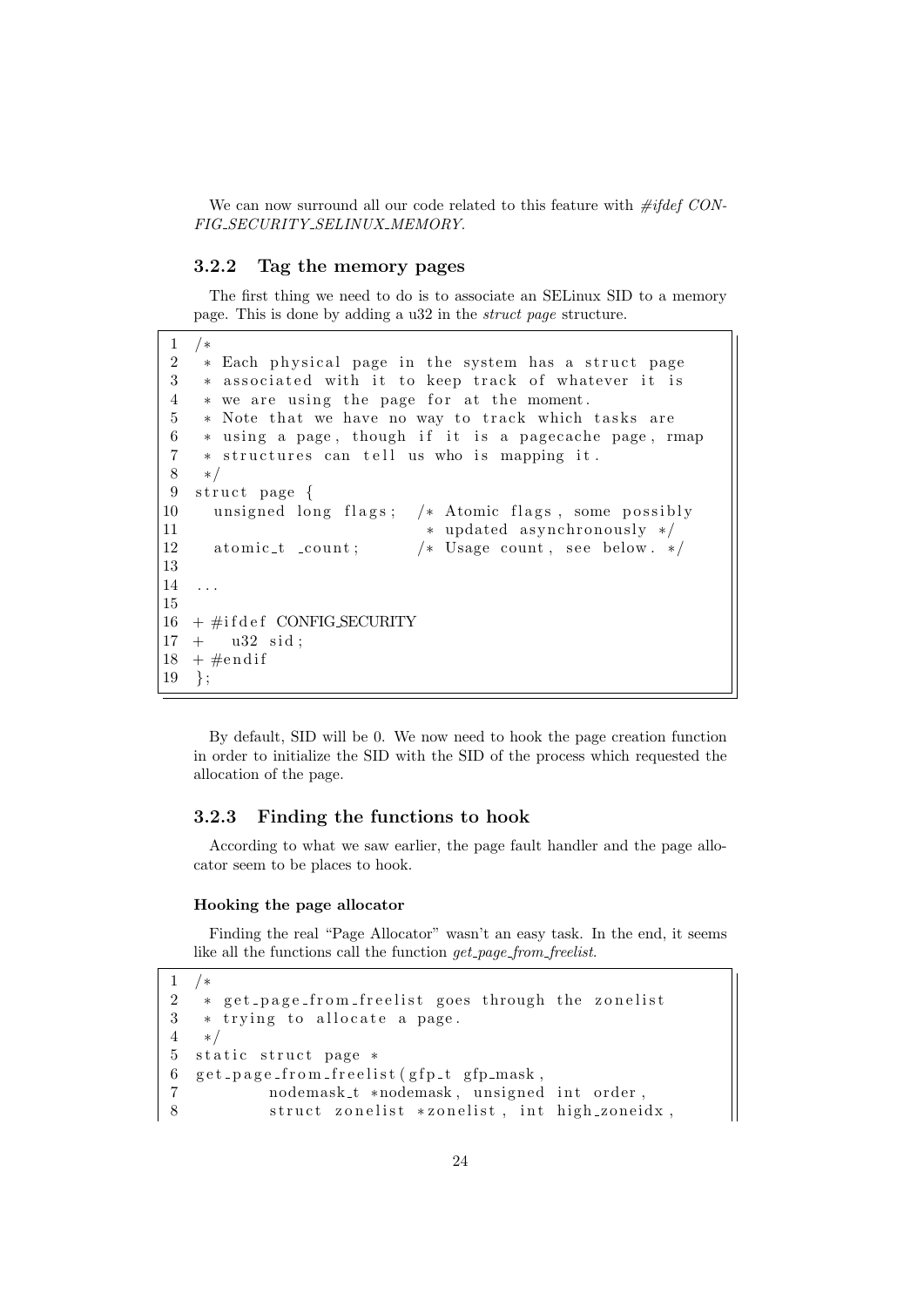```
9 int alloc_flags, struct zone *preferred_zone,
10 int migratetype)
11 {
12 struct zoneref *z;
13 struct page *page = NULL;
14
15 + i f ( page )
16 + security_page_alloc(page);
17
18 return page;
19 }
```
This hook is special as we don't need to prevent the allocation. LSM just needs to know when a memory page has been allocated because

#### Hook the page fault handler

From what we saw earlier, the page fault handler is the place where we can do the memory access control. As we want to be good Linux citizens, we create an LSM hook for it.

As seen on figure 2.8, following the page fault handler's flow of execution is a bit difficult. Anyway, we only want SELinux to do the access control when we are sure the page is valid. So, no need to look before the *good\_area* label.

I found out that trying to access the page before the call to handle\_mm\_fault was *really* painful. This is why I accepted that the page was mapped *before* I do any kind of access control. This shouldn't matter as I don't let the program execute any further (SIGSEGV) if SELinux denies access.

Here is the code:

```
1 /∗
2 * This routine handles page faults. It determines the
3 * address, and the problem, and then passes it off to
4 * one of the appropriate routines.
5 ∗/
6 dotraplinkage void __kprobes
7 do page fault (struct pt regs *regs,
8 unsigned long error_code)
9 {
10
11 \quad [\ldots]12
13 good_area:
14
15 \ldots16
17 /∗
```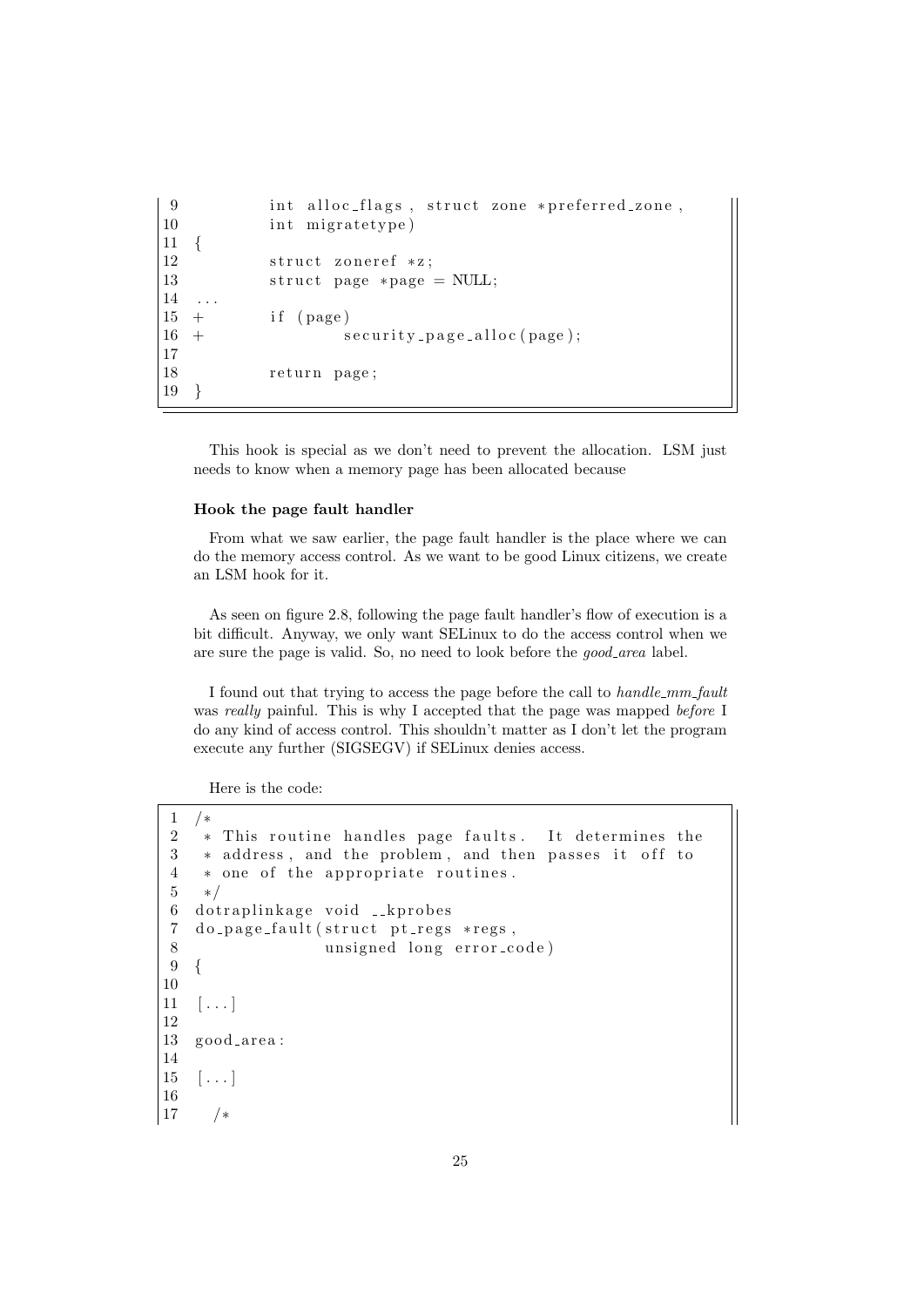```
18 * If for any reason at all we couldn't handle
19 * the fault, make sure we exit gracefully rather
20 * than endlessly redo the fault:
21 ∗/
22 fault = handle_mm_fault (mm, vma, address,
23 write ? FAULT FLAG_WRITE : 0);
24 if (un likely ( fault & UNFAULTERROR)) {
25 mm_fault_error(regs, error_code, address, fault);
26 return;
27 }
28
29 + /∗ LSM HOOK ∗/
30 + \text{page} = \text{follow-page}(\text{vma}, \text{address}, \text{FOLLGET});31 + if (likely (error-code & PFJSER))32 + i f (unlikely (security page fault (page, access))) {
33 + \frac{\times \text{bad} \cdot \text{area} \cdot \text{access} \cdot \text{error} (\text{regs}, \text{error} \cdot \text{code}, \text{pred})}{\times \text{bad} \cdot \text{area} \cdot \text{access} \cdot \text{error} (\text{regs}, \text{error} \cdot \text{code}, \text{pred})}34 + a d d r e s s ) ;
35 + \text{return } :*/
36 + \}37 + \}38
39 [...]
40
41 }
```
#### 3.2.4 Adding the LSM hooks

LSM is an abstraction layer, its sole purpose is to be called by the hooks and forward to the right security module. To do so, LSM uses a giant structure in which it stores function pointers. These pointers are then initialized by the LSM module that have been chosen by the Linux user.

#### Add the function pointers

The structure we need to hack is *struct security operations* located in *in*clude/linux/security.h. Let's add the two new function pointers we need at the end of *struct security\_operations*'s definition:

```
1 struct security operations {
2 char name [SECURITY NAME MAX + 1];
3 \quad [\ldots]4 + #ifdef COMFIG\_SECTIONITY\_SELINKV.MEMORY
5 + \text{int} (*page_fault) (struct page *page,
6 + enum page_access access);
7 + int (* page_alloc) (struct page * page);
8 + #endif /* CONFIG SECURITY SELINUX MEMORY */
9 \};
```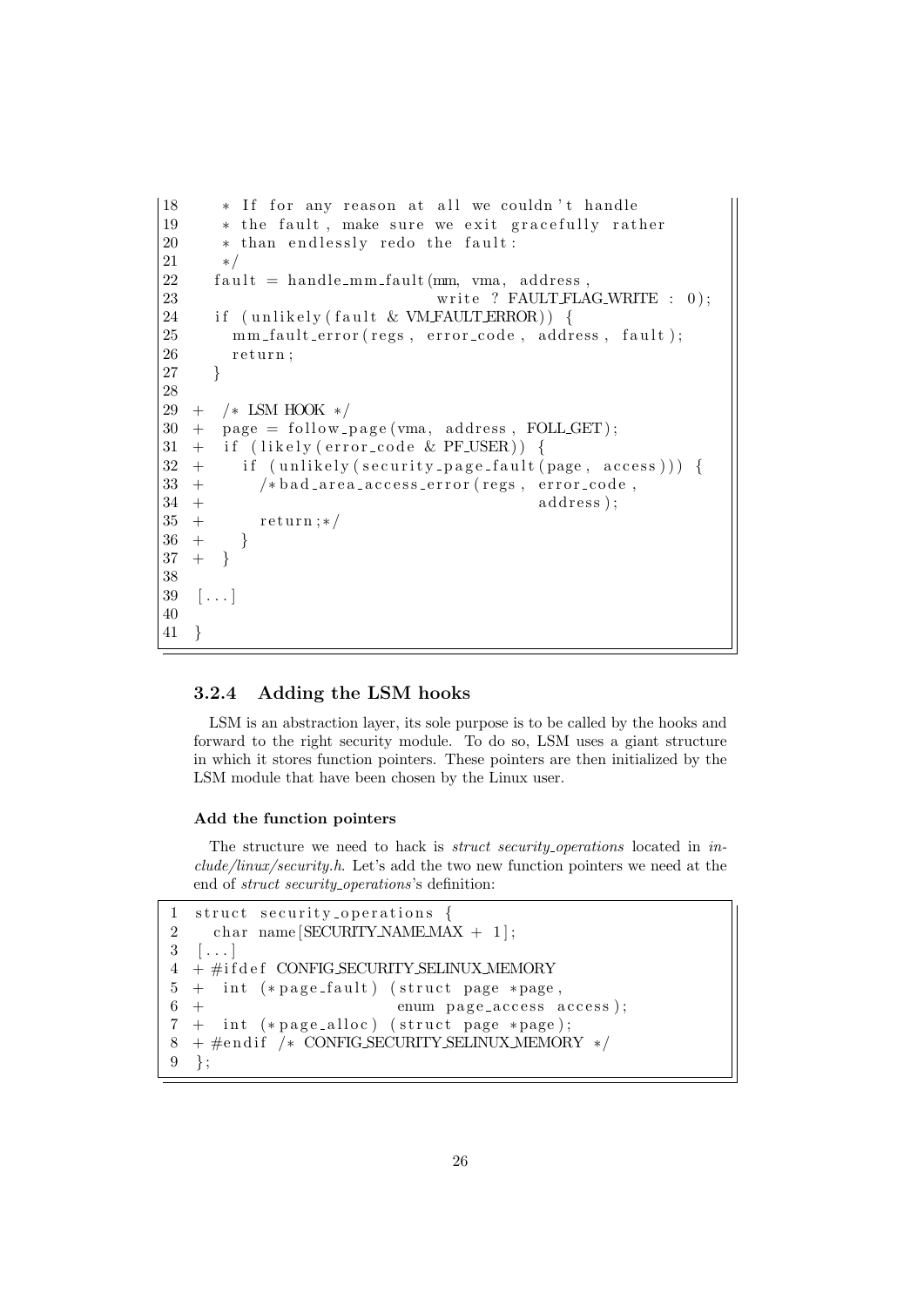#### Creating hook functions

To create new hook functions, you need to define them in security/security.c. In our case, we add at the end of the file this code:

```
1 + int security_page_fault (struct page *page,
2 + enum page_access access)
3 + \{4 + /* Test that security_ops has been initialised
5 + * before jumping to the right function.
6 + */7 + if (security_ops)8 + return security_ops ->page_fault (page, access);
9 + else
10 + return 0;
11 + \}12 +13 + int security_page_alloc(struct page *page)
14 + \{15 + /* We test for security_ops \rightarrowpage_alloc because
16 + * page_alloc shouldn't be called if SELinux
17 + * has not started yet. This means that at the
18 + * end of SELinux's starting process, we need to
19 + * set the security_ops->page_alloc function
20 + * pointer to the right place
21 + * (see selinux_complete_init () in
22 + * security/selinux/hooks.c).
23 + */24 + if (security_ops && security_ops->page_alloc)
25 + return security_ops \rightarrowpage_alloc(page);
\begin{array}{ccc} 26 & + & & \text{else} \\ 27 & + & & \text{re} \end{array}+ return 0;
28 +
```
Once we have defined the functions, we need to make them public by adding them at the end of *include/linux/security.h.* 

```
1 static inline void free_secdata(void *secdata)
2 { }
3 #endif /* CONFIG_SECURITY */
4 + int security_page_fault (struct page *page,
5 + enum page_access access);
6 + int security_page_alloc(struct page *page);
7 \#endif /* ! _LINUX_SECURITY_H */
```
### 3.2.5 From LSM to the SELinux's AVC

The LSM work is now done but we still need to implement SELinux's side.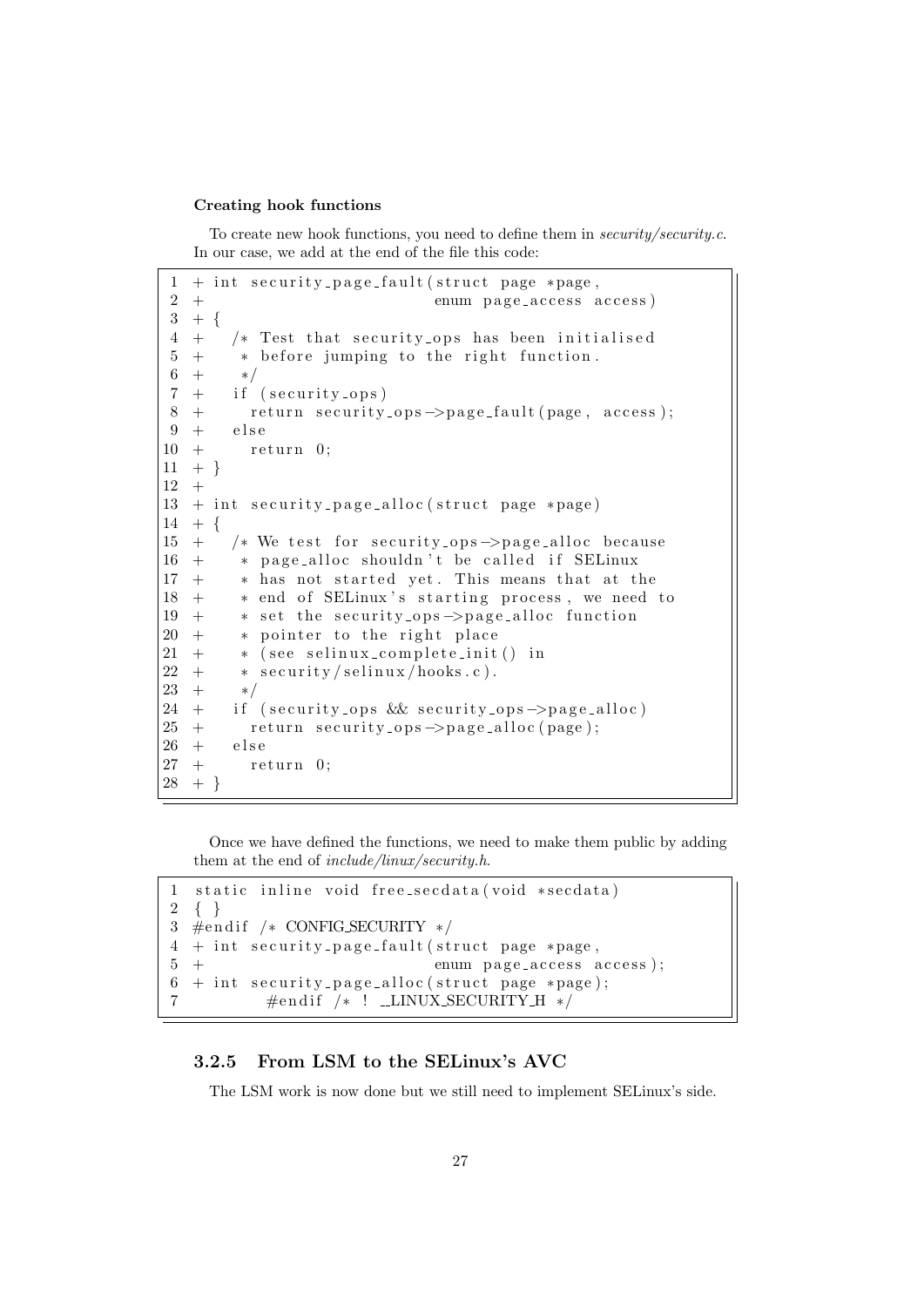Let's first implement the code that will receive the interaction from LSM and transmit it to SELinux's AVC:

```
1 #ifdef CONFIG_SECURITY_SELINUX_MEMORY
2 int selinux_page_fault (struct page *page,
3 enum page_access access)
4 {
5 u32 sid = current_sid ();
6 u32 t sid = 0;
7 \quad \text{int memory-class} = \text{MEMORY\_READ};8
9 if (!page) {
10 return 1;
11 }
12 t sid = page\rightarrowsid;
13
14 switch (access)
15 {
16 case page_read :
17 memory_class = MEMORY_READ;
18 break;
19 case page_write:
20 memory_class = MEMORY_WRITE;<br>21 break:
                break ;
22 case page_exec:
23 memory_class = MEMORY_EXEC;
24 break ;
25 }
26
27 return avc_has_perm(sid, tsid, SECCLASS_MEMORY,
28 memory_class, NULL);
29 }
30
31 int selinux_page_alloc(struct page *page)
32 {
33 u32 sid = current_sid ();
34
35 if (sid = SECINTSID\_UNLABELED)36 \quad sid = SECINITSID_KERNEL;
37
38 /* Label the memory pages */39 \qquad \qquad \text{page} \rightarrow \text{sid} = \text{sid};40
41 return 0;
42 }
43 \#endif
```
Then, we need to register these functions into the SELinux's *struct secu*rity operations: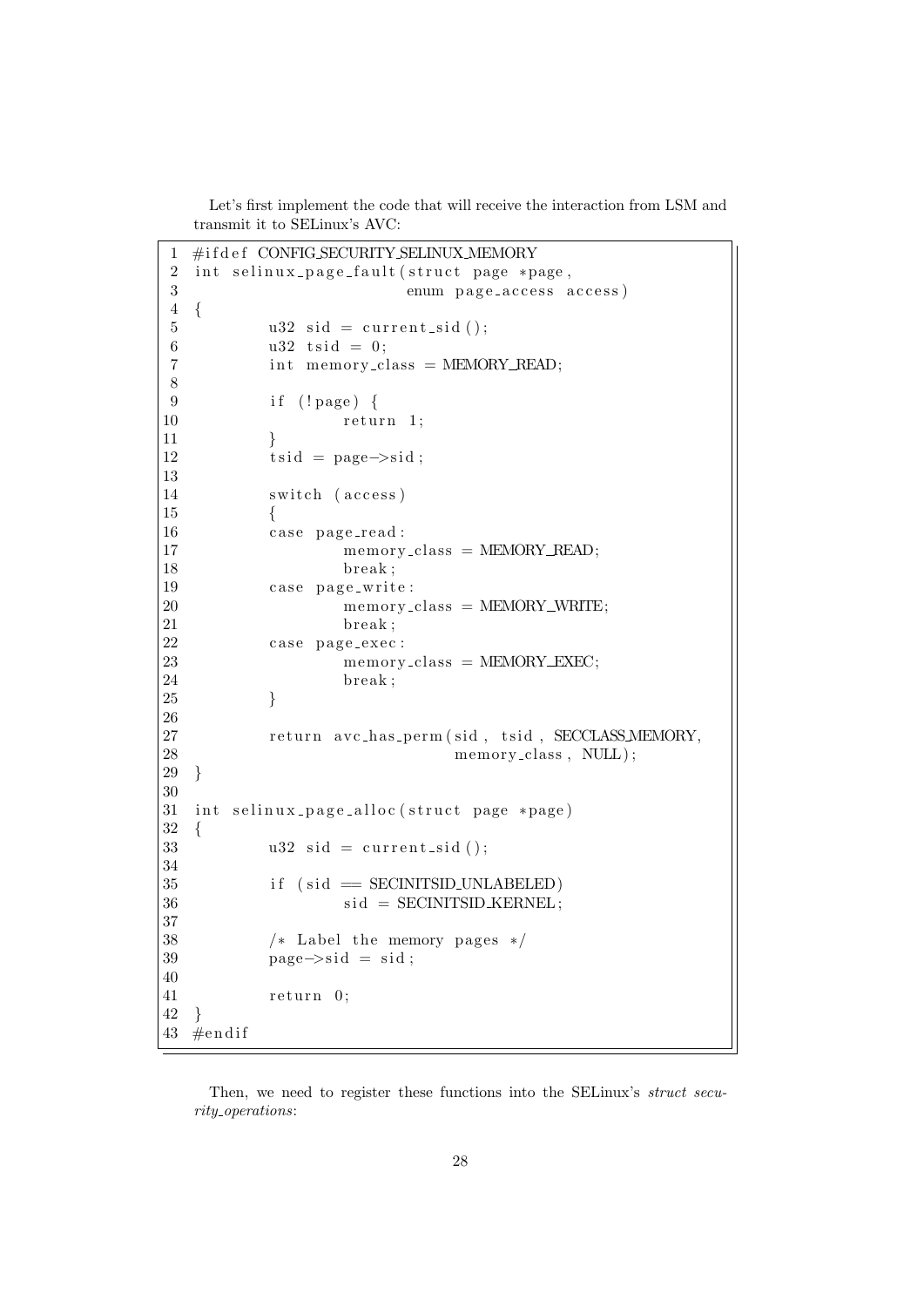```
1 static
2 struct security_operations selinux_ops __read_only = {
3 . name = " selinux",
4
5 \quad [\ldots]6
7 #ifdef CONFIG SECURITY SELINUX MEMORY
8 . page_fault = selinux_page_fault,
9 \qquad \text{page} \text{.} \text{page} = \text{NULL},10 \#endif
11 };
```
As you can see, page alloc is initialized to NULL. This is because this function shouldn't be called before SELinux has started. The initialization of the page alloc function pointer is then done in the function selinux complete init():

```
1 void selinux_complete_init (void)
2 {
3 printk (KERN DEBUG "SELinux: "
4 " Completing initialization \langle n'' \rangle;
5
6 /* Set up any superblocks initialized prior
7 * to the policy load.
8 ∗/
9 printk (KERN DEBUG "SELinux: "
10 "Setting up existing superblocks.\n",11 iterate_supers (delayed_superblock_init, NULL);
12
13 printk (KERN DEBUG "SELinux: "
14 " "Starting memory tagging \n\rightharpoonup j ;
15 selinux_ops.page_alloc = selinux_page_alloc;
16 }
```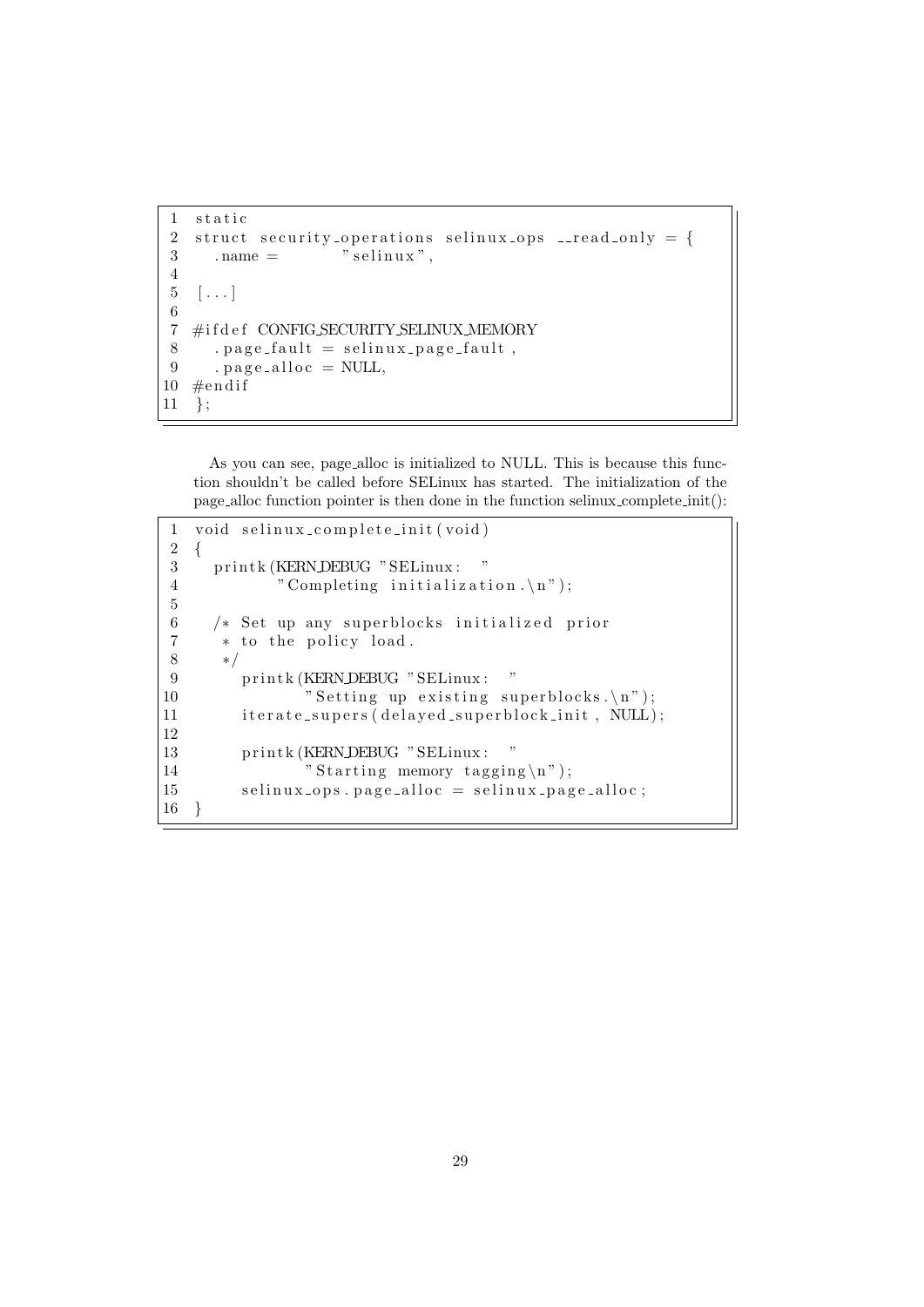# 3.3 Analysis

Recompiling the kernel and booting it leads to literally hundreds of thousands of lines in the kernel logs.

Looking at them revealed only a few untagged pages that could have been allocated before SELinux started as they were all related to the kernel logs.

#### Coverage

Given how low-level the memory protection we have implemented is, it is very difficult to test if it works in all the situations.

This is why I created a simple test program that you can see in the appendix B.3. The goal of this program is to first generate a read and a write access on a global and local variable and then on the heap. Secondly, it tries to execute a shellcode (to test PAX). The output of the program is available in the appendix B.3.2.

Analyzing the SELinux logs shows that all the read pages are untagged. This shouldn't be the case and means that the SID stored in the struct page is not permanent. There is still room for improvement.

#### Performance

When I first thought about doing this kind of memory access control, I thought the performance hit would be tremendous but, when I tried it, I couldn't feel any difference in speed. I then looked at some old benchmarks of the PAGEEXEC implementation[18] and realized how light was the performance hit.

In our case, the performance is roughly the same as we just add the cost of SELinux's AVC to the PAGEEXEC cost.

Of course, we need proper benchmarks to really put a boundary to the performance hit.

## 3.4 Conclusion

According to the results so far, it seems possible to implement an efficient Mandatory Access Control on memory pages. The method has been known for at least 10 years, yet, tried to implement it.

The reason for that may lie in the complexity of tagging memory and writing policies for it.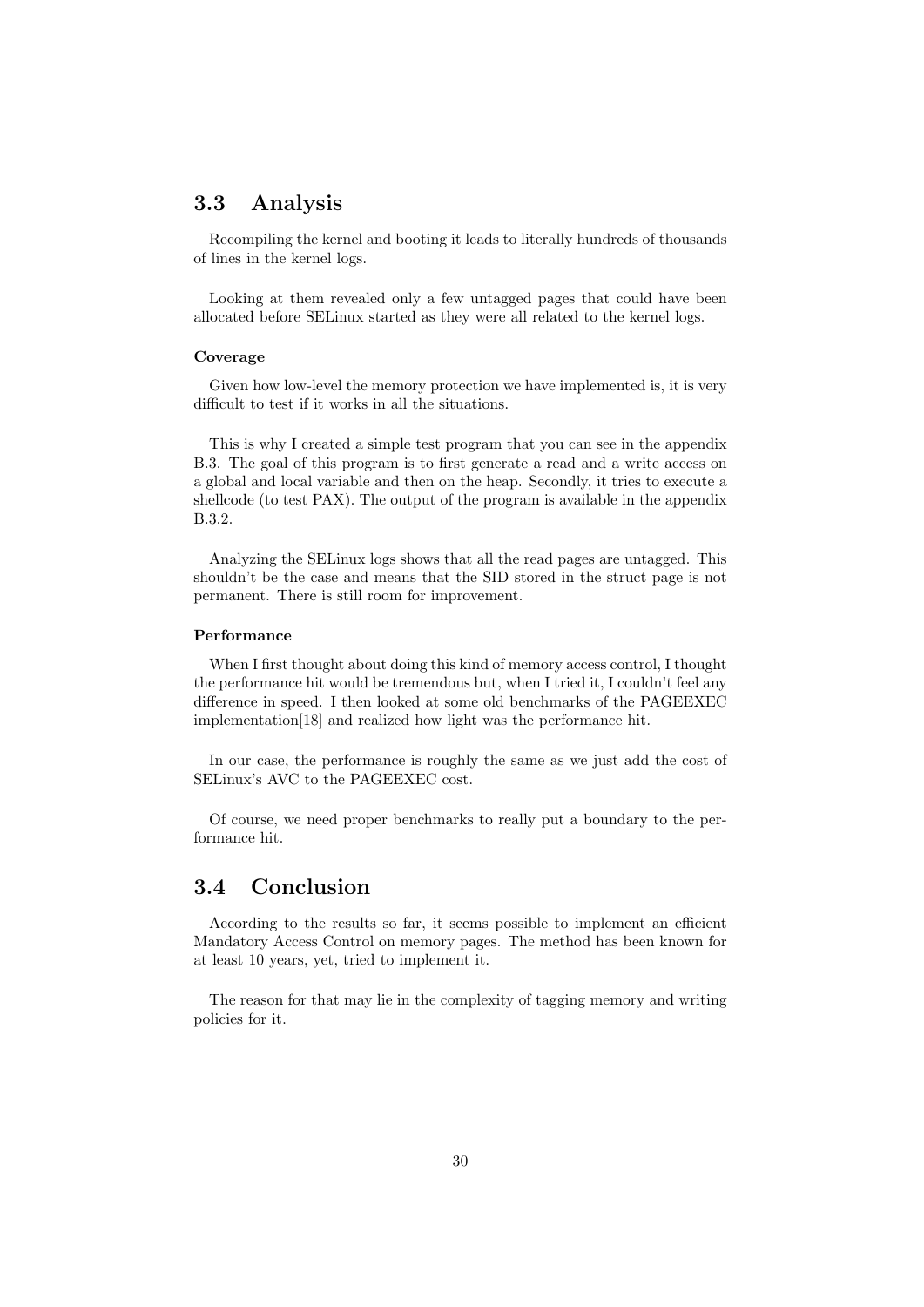# 3.5 Perspectives

When fixed, this research project could be used by the Userspace to tag the memory it allocates through malloc to achieve a greater granularity of memory sharing. With such a system, some applications like the x-server could no longer need to access all the memory but only some memory pages.

Another perspective is the ability to write a system-wide information flow control by feeding the information gathered by SELinux's AVC to PIGA[31]. PIGA could use the information from this research project to look for hidden communication channels without always being pessimistic.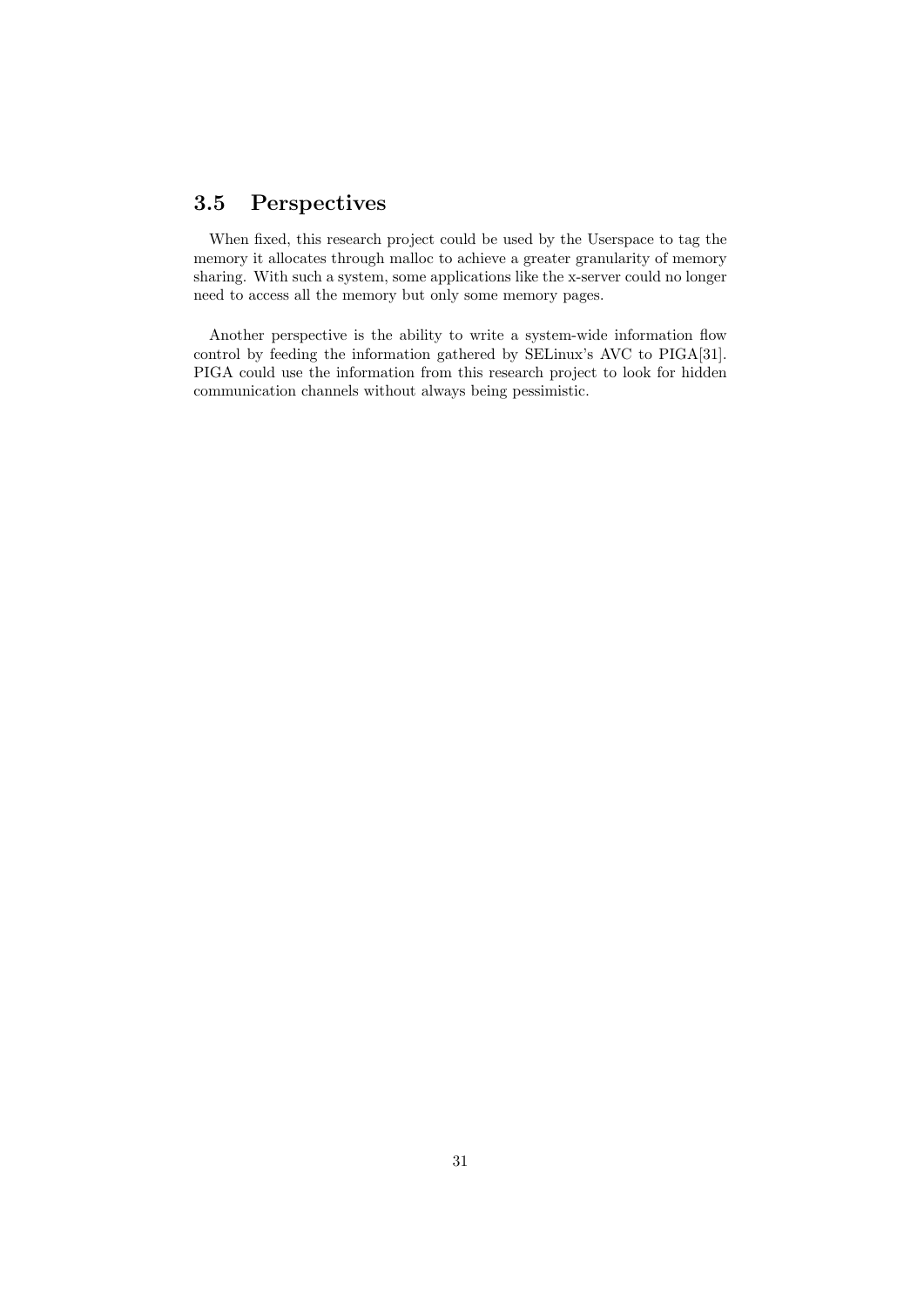# Appendix A

# SELinux

# A.1 Writing an SELinux policy

The best way to write a policy for an application is to write an selinux module which is composed of three files:

- my module.te: The type-enforcement file. Defines the allowed interactions.
- my module.fc: The file-constraint file. Defines the security label that will be given to a file.
- my module.if: The interface file. This file is generally useless.

my module.te The type-enforcement file Let's see an example of a template of a .te file:

```
1 policy_module (\frac{1}{2} \mod 1, 1.0.0)2
3 require \{ type \luser_t\}, tmp_t, var_log_t;4
5 type \{\text{module\_exec}\};
6 type \{\text{module\_domain_t}\};7 type \mathcal{S}{module_tmp_domain_t};
8 type {\mathcal{S}} module_log_domain_t};
9
10 #transition
11 role {\{user_r\}} types {\{module\_domain_t\}};12 domain_type (${module_domain_t});
13 domain_entry_file(\{\text{module\_domain_t}\}, \ \text{flmodule\_exec_t}\})
14 dom trans_pattern (\frac{1}{2} \{ user_t\}, \frac{1}{2} \{ module_e \vec{z}_t\}, \ \n\15 \{\text{module\_domain\_t}\};16
17 type_transition \{\text{module\_domain\_t}\} tmp_t:file \
18 \{\text{module\_tmp\_domain\_t}\};19 type_transition \{\text{module\_domain\_t}\} var_log_t:file \
20 \{\text{module}\_\text{log\_domain}\_\text{t}\};
```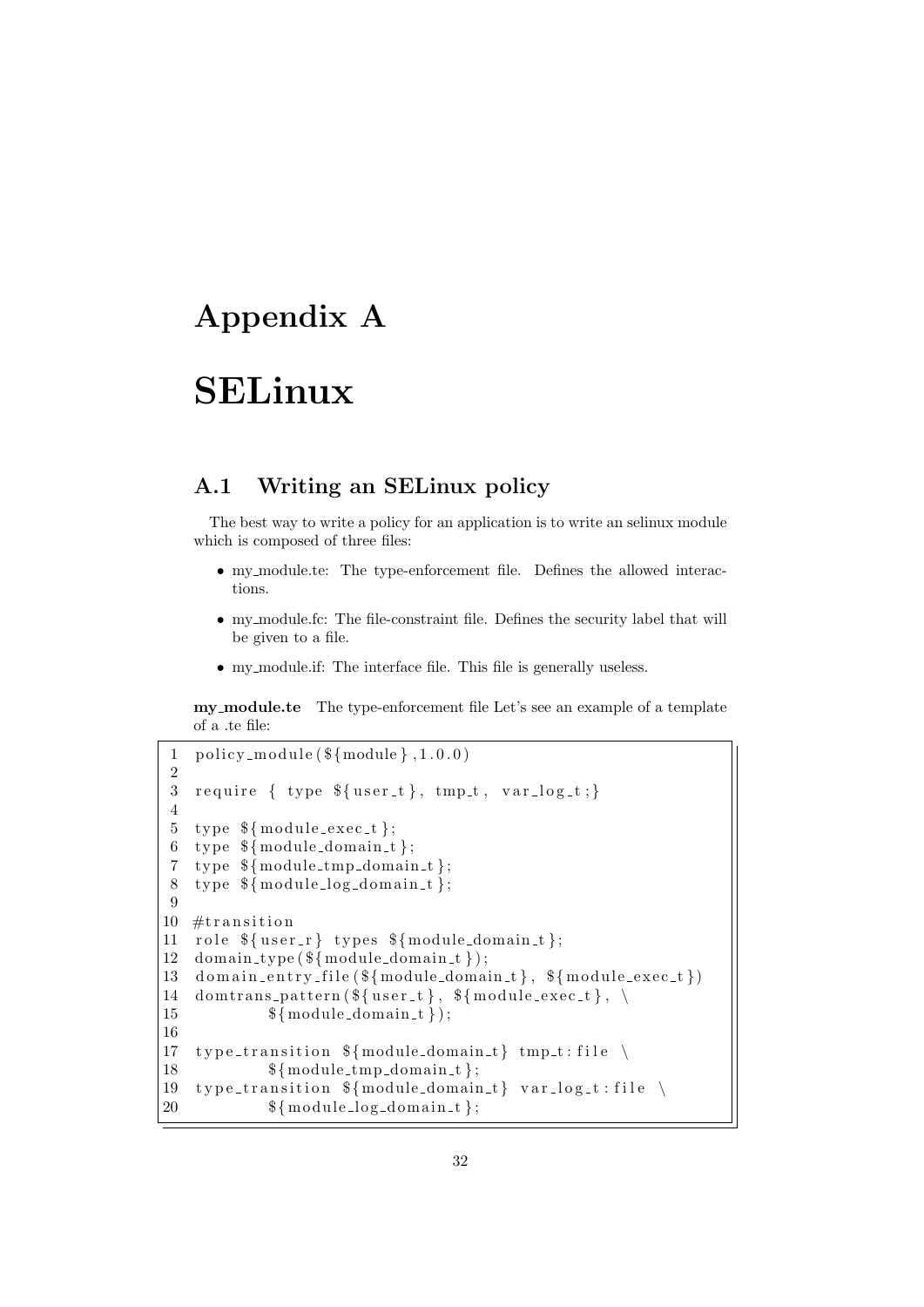Syntax The .te file syntax explained a bit

- policy module: Defines the name of the policy module and the version number
- require: The external domain dependencies of the policy module
- type: Type declarated in this module
- #transition: The minimum set of rules to confine an application into a domain at boot time
- role: Define a domain as a valid role for a domain
- domain type: A macro to define a new domain
- domain entry file: A macro to define the domain in which an app should be executed in
- domtrans pattern: A macro to allow \$user t to execute \$module exec t in the \$module domain t domain
- type\_transition: If domain  $$module\_domain\_t$ writes a file that would take$ the tmp  $t$  as a domain, change its security label to  $$module\_tmp\_domain\_t$

Template variables The meaning of the template variables

- module: The name of the module
- user\_t: The domain from which the user will launch the application
- $\bullet$  user\_r: The role of the user that will launch the application
- module exec t: The domain that will be given to the app's binary (file label)
- module domain t: The domain in which the application will be sandboxed
- module tmp domain t: The domain that will hold tmp files (file label)
- module\_log\_domain\_t: The domain that will hold log files (file label)

my module.fc The file-constraint file

```
1 #################################
2 ############ ############
3 ############ WARNING ############
4 ############ ############
5 #################################
6 \# If you update this file,
7 \# please remember to add the types in the te file
8 #
9
10 \# Store {\delta{app_path} under the
11 \# security label system_u:object_r: \{\text{module\_exec\_t}\}12 \quad \{\text{app-path}\} \qquad -- \qquad system_u:object_r: \{\text{module\_exec_t}\}
```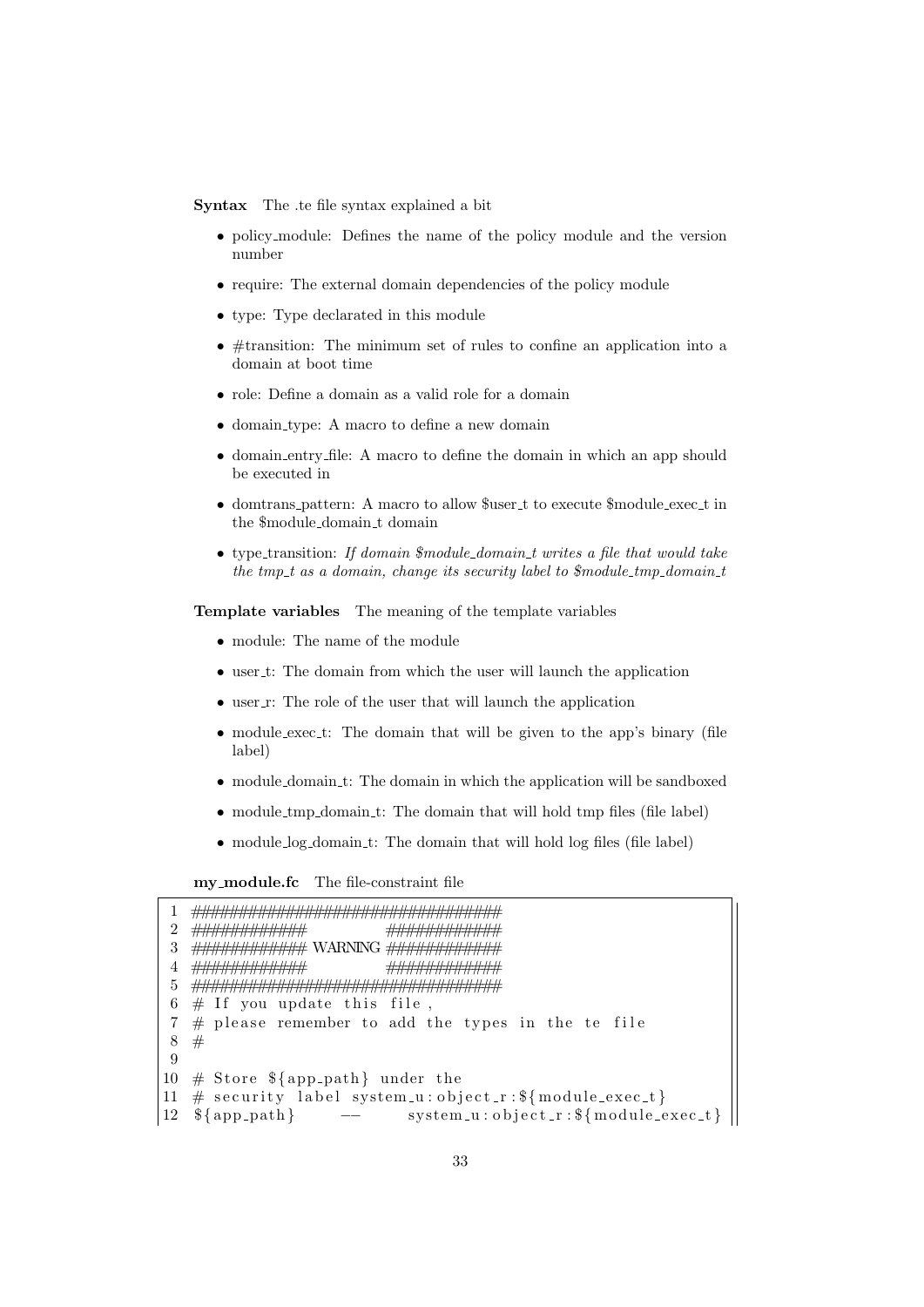13 14  $#$  Example of tagging a complete directory or anything  $15 \#$  else if you write the right regexp  $16$  #HOMEDIR/\.myapp(/.\*)? user\_u:object\_r:myapp\_home\_t

# A.2 Example of SELinux kernel logs

```
type = 1405 audit (1297364131.091:3): bool=
   xserver_object_manager val=1 old_val=0 auid=4294967295
    s \, \text{es} = 4294967295type = 1404 audit (1297364131.275:4): enforcing=1
   old_enforcing=0 auid=4294967295 ses=4294967295type = 1400 audit (1297364132.331:5): avc: denied { bind }
    for pid=1765 comm="agetty" ppid=1 scontext=system_u:
   system_r: getty_t to context=system_u: system_r: getty_tt c l a s s = n e t l i n k _ r o u t e _ s o c k e t
type = 1400 audit (1297364132.336:6): avc: denied { getcap
    \} for pid=1649 comm="syslog-ng" ppid=1648 scontext=
   system_u: system_r:syslog d_t to context=system_u:system_r: syslogd_t tclass=process
type = 1400 audit (1297364132.336.9): avc: denied { bind }
    for pid=1764 comm="agetty" ppid=1 scontext=system_u:
   system_r: getty_t to context=system_u: system_r: getty_tt c l as s = n e t l i n k _ r o u t e _ s o c k e t
type = 1400 audit (1297364360.545:14): avc: denied {
   module_request } for pid=1770 comm="sshd" ppid=1727
   kmod="net-pf-10" scontext=system_u:system_r:sshd_t
   t context=system_u:system_r:kernel_t t class=system
type = 1400 audit (1297364361.477:15): avc: denied {
   search } for pid=1770 comm="sshd" ppid=1727 name="
   dbus" dev=sdb1 in o = 73300 scontext=system_u:system_r:
   s sh d_t to context = system_u : object_r :s v s t em -d b u s d var run t t class = dir
```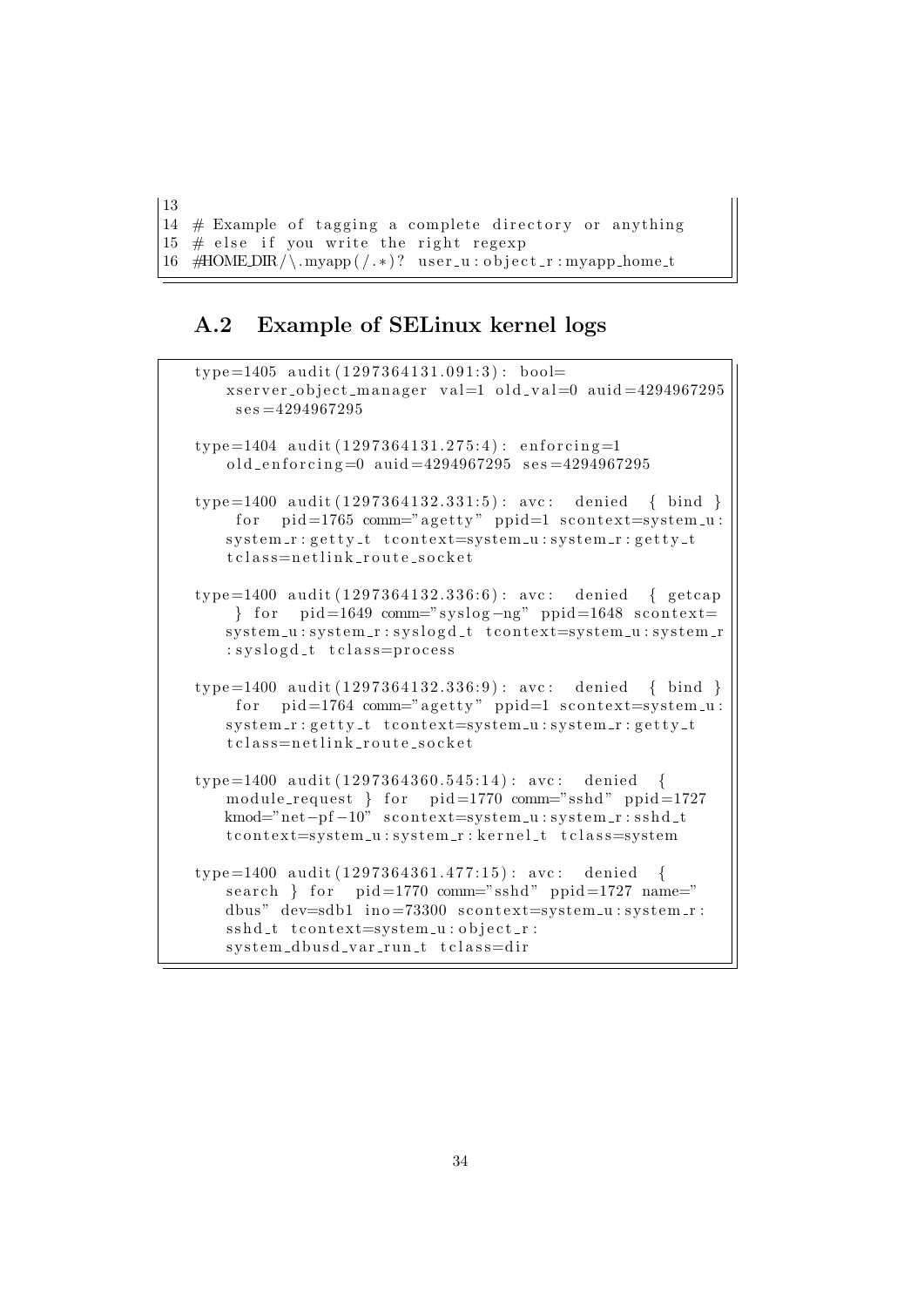# Appendix B

# Useful Pax documentation

# B.1 PageExec

#### B.1.1 Design

The goal of PAGEEXEC is to implement the non-executable page feature using the paging logic of IA-32 based CPUs.

Traditionally page protection is implemented by using the features of the CPU Memory Management Unit. Unfortunately IA-32 lacks the hardware support for execution protection, i.e., it is not possible to directly mark a page as executable/non-executable in the paging related structures (the page directory (pde) and table entries (pte)). What still makes it possible to implement nonexecutable pages is the fact that from the Pentium series on the Intel CPUs have a split Translation Lookaside Buffer for code and data (AMD CPUs have a split TLB since the K5 series however due to its organization it is usable for our purposes only since the K7 core based CPUs).

The role of the TLB is to act as a cache for virtual/physical address translations that the CPU has to perform for every single memory access (be that instruction fetch or data read/write). Without the TLB the CPU would have to perform an expensive page table walk operation for every such memory access and obviously that would be detrimental to performance.

The TLB operates in a simple manner: whenever the CPU wants to access a given virtual address, it will first check whether the TLB has a cached translation or not. On a TLB hit it will take the physical address directly from the TLB, otherwise it will perform a page table walk to look up the required translation and cache the result in the TLB as well (if the page table walk is unable to find the translation or the result is in conflict with the access type, e.g., a write to a read-only page, then the CPU will instead raise a page fault exception). Note that hardware assisted page table walking and automatic TLB loading are features specific to IA-32, other CPUs may have or need software assistance in this operation. Since the TLB has a finite size, sooner or later it becomes full and the CPU will have to purge entries to make room for new translations (on IA-32 this is again automatically done in hardware). Software can also purge TLB entries by either removing all translations (e.g., whenever a userland context switch happens) or those corresponding to a specific virtual address.

As mentioned already, from the Pentium on Intel CPUs have a split TLB,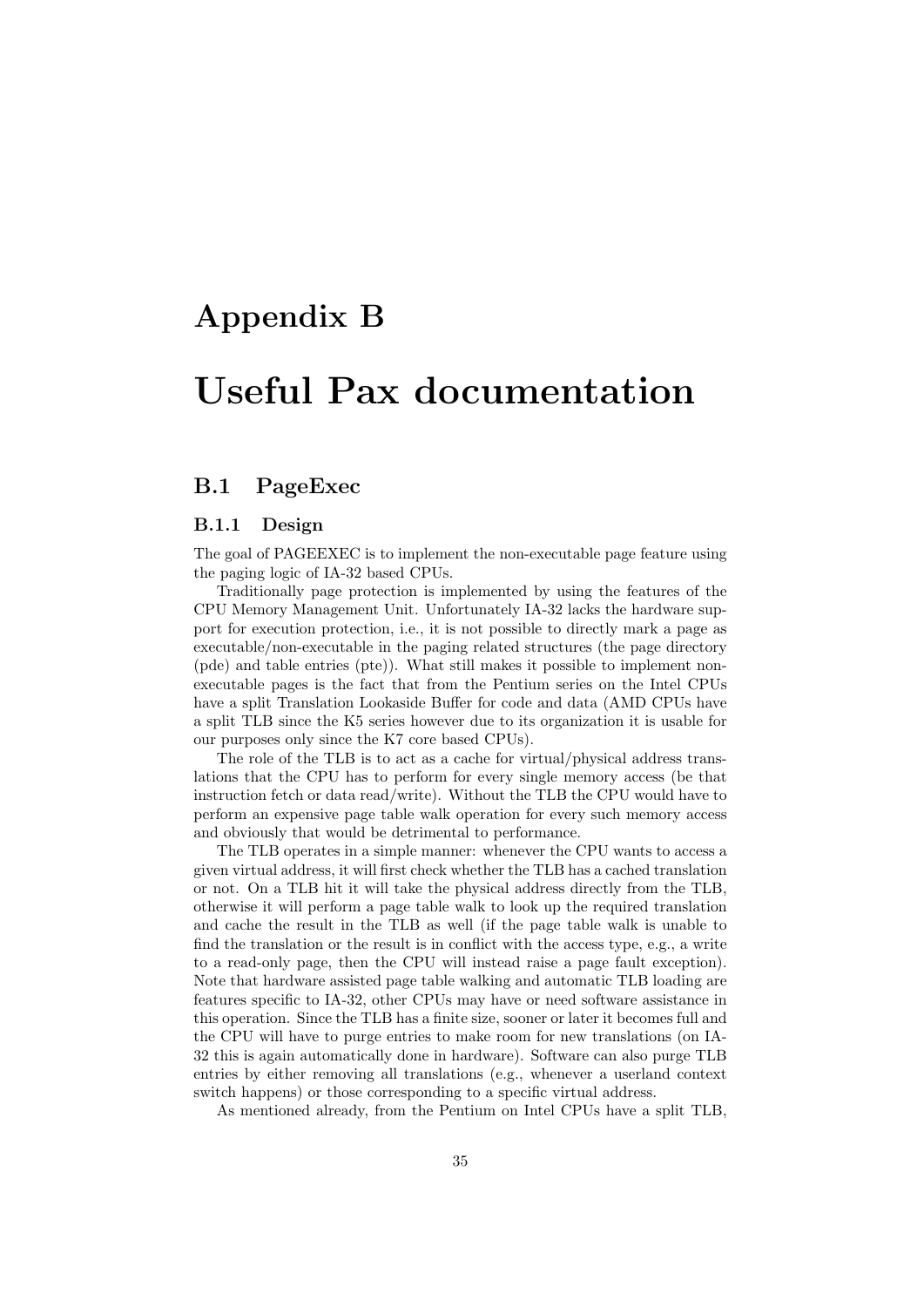that is, virtual/physical translations are cached in two independent TLBs depending on the access type: instruction fetch related memory accesses will load the ITLB, everything else loads the DTLB (if both kinds of accesses are made to a page then both TLBs will have an entry). TLB entry replacement works also on a per TLB basis except for the software initiated purges which act on both.

The above described TLB behaviour means that software has explicit control over ITLB/DTLB loading: it can get notified on hardware TLB load attempts if it sets up the page tables so that such attempts will fail and trigger a page fault exception, and it can also initiate a TLB load by making the appropriate memory access to have the CPU walk the page tables and load one of the TLBs. This in turn is the key to implement non-executable pages: such pages can be marked either as non-present or requiring supervisor level access in the page tables hence userland memory accesses would raise a page fault. The page fault handler can then decide whether it was an instruction fetch attempt (by comparing the fault address to that of the instruction that raised the fault) or a legitimate data access. In the former case we will have detected an execution attempt in a non-executable page and can act accordingly (terminate the task), in the latter case we can just change the affected page table entry temporarily to allow user level access and have the CPU load it into the DTLB (we will of course have to restore the page table entry to the old state so that further page table walks will again raise a page fault).

The decision between using non-present or supervisor mode page table entries for marking a page as non-executable comes down to performance in the end, the latter being less intrusive because kernel initiated data accesses to userland pages will not raise a page fault.

To sum it up, PAGEEXEC as implemented in PaX overloads the meaning of the User/Supervisor bit in the ptes to mean the executable/non-executable status and also makes sure that data accesses to non-executable pages still work as before.

#### B.1.2 Implementation

PAGEEXEC requires two sets of changes in Linux: the kernel has to be taught that the i386 architecture can do the proper non-executable semantics, and next we have to deal with the special page faults that require kernel assisted DTLB loading.

The lowlevel definitions of the capabilities of the paging logic are in include/asmi386/pgtable.h. Here we simply redefine the constants that are used for creating the ptes of non-executable pages. One such use of these constants is the protection map[] array defined in mm/mmap.c which is referenced whenever the kernel sets up a pte for a userland mapping. Since PAGEEXEC can be disabled on a per task basis we have to modify all code that accesses this array so that we provide an executable pte even if it was not explicitly requested. Affected files include fs/exec.c (where the stack pages are set up), mm/mprotect.c, mm/filemap.c and mm/mmap.c. The changes in the latter two cooperate in a nontrivial way: do mmap pgoff() creates executable nonanonymous mappings by default and it is the job of generic file mmap() to turn it into a non-executable one (as the mapping turned out to be a file mapping). This logic ensures that non-anonymous mappings of devices remain executable regardless of PAGE-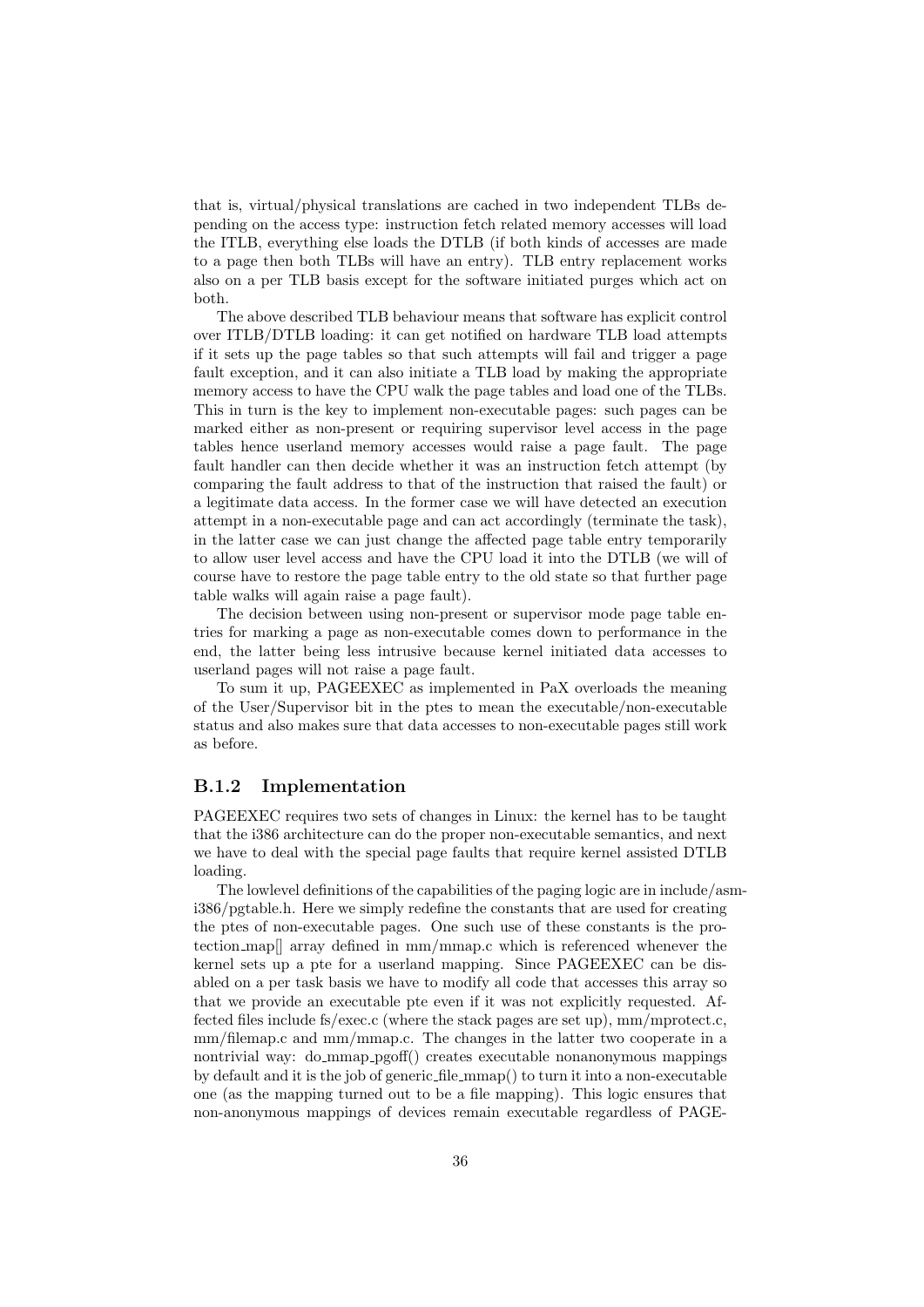EXEC. We opted for this approach to remain as compatible as possible (by not affecting all non-anonymous mappings) yet still make use of the non-executable feature in the most frequently encountered case.

The kernel assisted DTLB loading logic is in the IA32 specific page fault handler which in Linux is do page fault() in arch/i386/mm/fault.c. For easier code maintenance we created our own page fault entry point called pax  $\Delta$ o page fault () which gets called first from the lowlevel page fault exception handler page fault found in arch/i386/kernel/entry.S.

First we verify that the given page fault is ours by checking for a userland fault caused by access conflict (vs. not present page). Next we pay special attention to faults caused by an instruction fetch since this means an attempt of code execution in a non-executable page. Such faults are easily identified by checking for a read access where the target address of the page fault is equal to the userland instruction pointer (which is saved by the CPU at the time of the fault for us). The default action is of course a task termination along with a log message, only EMUTRAMP when enabled can change it (see separate document).

Next we prepare the mask for setting up the special pte for loading the DTLB and then we acquire the spinlock that guards MMU state changes (since we are about to cause such a change ourselves). Holding the spinlock is also necessary for looking up the target pte that we will modify and load into the DTLB. If the pte state we looked up no longer corresponds to the fault type then we must have raced with other MMU state changing code and pass down the fault to the original fault handler. It is also the time when we can identify (and pass down) copy-on-write page faults that have the same fault type but a different pte state than what is caused by the PAGEEXEC logic.

Finally we change the pte to allow userland accesses to the given page then perform a dummy read memory access that will have the CPU page table walk logic load it into the DTLB and then we change the state back to be in supervisor mode. There is a trick in this part of the code that is worth a few words. If the TLB already has an entry for a given virtual/physical translation then initiating a memory access will not cause a page table walk, that is, for our DTLB loading to work we would have to ensure that the DTLB has no entries for our virtual address. It turns out that different members of the Intel IA-32 family have a different behaviour when the CPU raises a page fault during a page table walk (which is our case): the old Pentium (but not the MMX version) CPUs would still cache the translation if it described a present mapping but had an access conflict (which is our case since we have a supervisor mode pte that is accessed while executing in user mode) whereas newer CPUs (P6 core based ones, P4 and probably future CPUs as well) would not cache them at all. This means that in the second case we can be sure that the DTLB has no translations for our target virtual address and can omit a very expensive 'invlpg' instruction (it sped up the fast path by some 20% on a P3).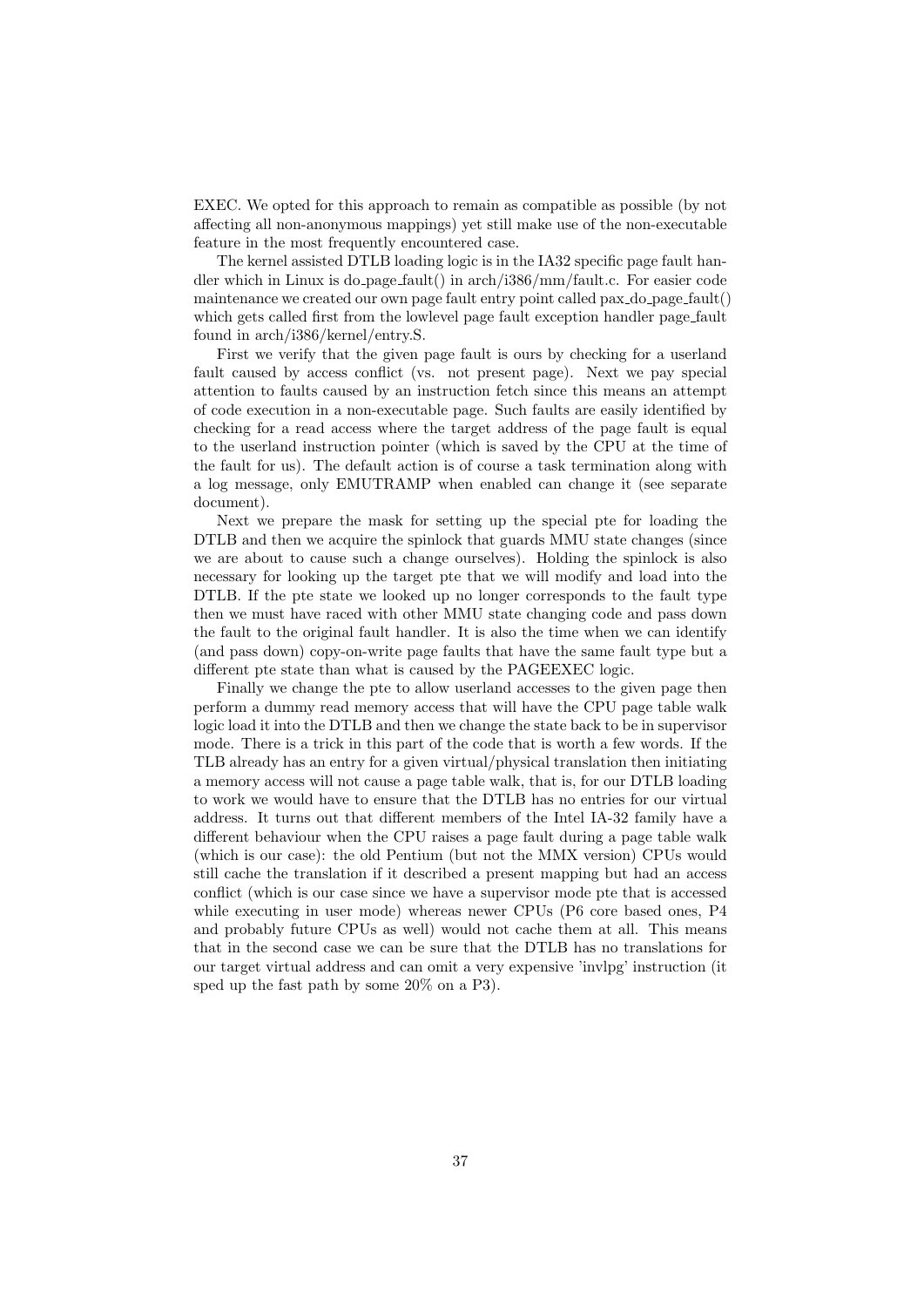# B.2 SegMem

#### B.2.1 Design

The goal of SEGMEXEC is to implement the non-executable page feature using the segmentation logic of IA-32 based CPUs.

On IA-32 Linux runs in protected mode with paging enabled. This means that for every memory access (be that instruction fetch or normal data access) the CPU will perform a two step address translation. In the first step the logical address decoded from the instruction is translated into a linear (or in another terminology, virtual) address. This translation is done by the segmentation logic whose details are explained in a separate document.

While Linux effectively does not use segmentation by creating 0 based and 4 GB limited segments for both code and data accesses (therefore logical addresses are the same as linear addresses), it is possible to set up segments that allow to implement non-executable pages.

The basic idea is that we divide the 3 GB userland linear address space into two equal halves and use one to store mappings meant for data access (that is, we define a data segment descriptor to cover the 0-1.5 GB linear address range) and the other for storing mappings for execution (that is, we define a code segment descriptor to cover the 1.5-3 GB linear address range). Since an executable mapping can be used for data accesses as well, we will have to ensure that such mappings are visible in both segments and mirror each other. This setup will then separate data accesses from instruction fetches in the sense that they will hit different linear addresses and therefore allow for control/intervention based on the access type. In particular, if a data-only (and therefore non-executable) mapping is present only in the 0-1.5 GB linear address range, then instruction fetches to the same logical addresses will end up in the 1.5-3 GB linear address range and will raise a page fault hence allow detecting such execution attempts.

#### B.2.2 Implementation

The core of SEGMEXEC is vma mirroring which is discussed in a separate document. The mirrors for executable file mappings are set up in do\_mmap() (an inline function defined in include/linux/mm.h) except for a special case with RANDEXEC (see separate document). do mmap() is the one common function called by both userland and kernel originated mapping requests.

The special code and data segment descriptors are placed into a new GDT called gdt table2 in arch/i386/kernel/head.S. The separate GDT is needed for two reasons: first it simplifies the implementation in that the CS/SS selectors used for userland do not have to change, and second, this setup prevents a simple attack that a single GDT setup would be subject to (the retf and other instructions could be abused to break out of the restricted code segment used for SEGMEXEC tasks). Since the GDT stores the userland code/data descriptors which are different for SEGMEXEC tasks, we have to modify the lowlevel context switching code called  $\text{\_switch_to}()$  in arch/i386/kernel/process.c and the last steps of load elf binary() in fs/binfmt elf.c (where the task is first prepared to execute in userland).

The GDT also has APM specific descriptors which are set up at runtime and must be propagated to the second GDT as well (in arch/i386/kernel/apm.c).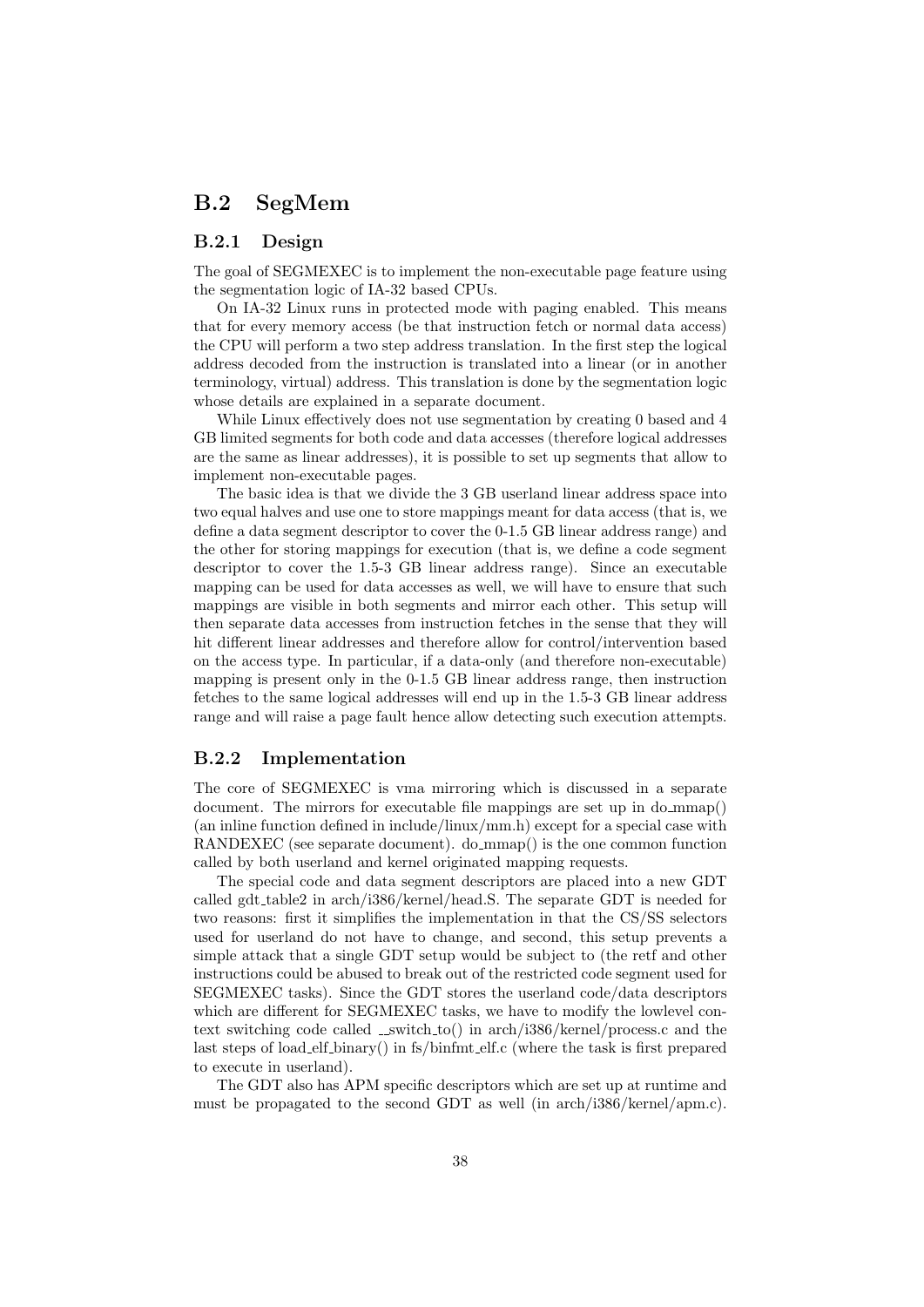Finally the GDT stores also the per CPU TSS and LDT descriptors whose content must be synchronized between the two GDTs (in set\_tss\_desc() and set ldt desc() in arch/i386/kernel/traps.c).

Since the kernel allows userland to define its own code segment descriptors in the LDT, we have to disallow it since it could be used to break out of the SEGMEXEC specific restricted code segment (the extra checks are in write ldt() in arch/i386/kernel/ldt.c).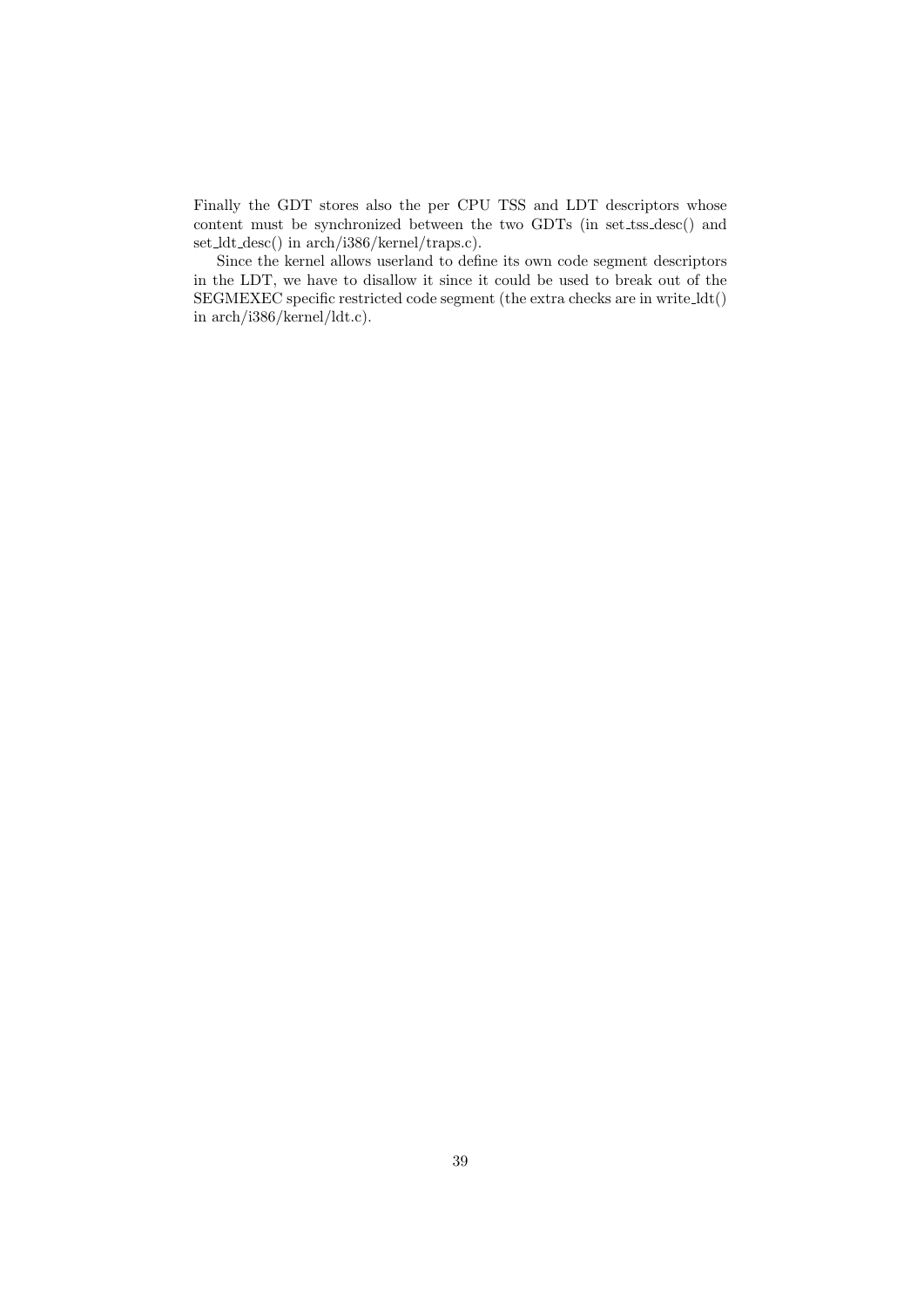## B.3 The coverage test

```
B.3.1 The test itself
```

```
1 \#include \ltstdio.h>
 2 \#includeclude \langlemalloc.h\rangle3
 4 char shellcode | =
 5 "\ \x0\ x1f\ x5e\ x89\ x76\ x08\ x31\ xc0\ x88\ x46\ x07\ x89\ x46\x0c \xb0 \x0b"
 6 "\ \x3\ x89\ xf3\ x8d\ x4e\ x08\ x8d\ x56\ x0c\ xc1\ x80\ x31\ xdb\ x89\xd8\x40\xcd"7 "\ \x80\ xe8\ xdc\ xff\ xff\ xff/bin/sh";8
9 int global;
10
11 void test_value(const char *var_name, int *value)
12 {
13 printf ("Test variable '%s' (\mathbb{Q} \text{--}\% \mathbb{Z}) \setminus \mathbb{N}", var_name,
               value);
14 printf(" write: ", value);
15 \starvalue = 0x42;
16 \text{print}(" ok\n");
17
18 printf(" read : ", value);
19 printf ("0x%x\n\cdot n", *value);20 }
21
22 int main (int argc, char **argv)
23 {
24 int local;
25
26 test_value ("local", \&local);
27 test_value ("global", &global);
28
29 printf ("Will create an heap variable: ");
30 int \astheap = (int\ast) malloc(size of (int));
31 printf (" ok (\mathbb{C}\text{-}\%p)\setminus n", heap);
32
33 test_value ("heap", heap);
34
35 printf ("Will now execute the shellcode \langle n" \rangle;
36 (* (void (*)()) \; schedule)();37
38 return 0;
39 }
```
#### B.3.2 Output of the program on the hardened Kernel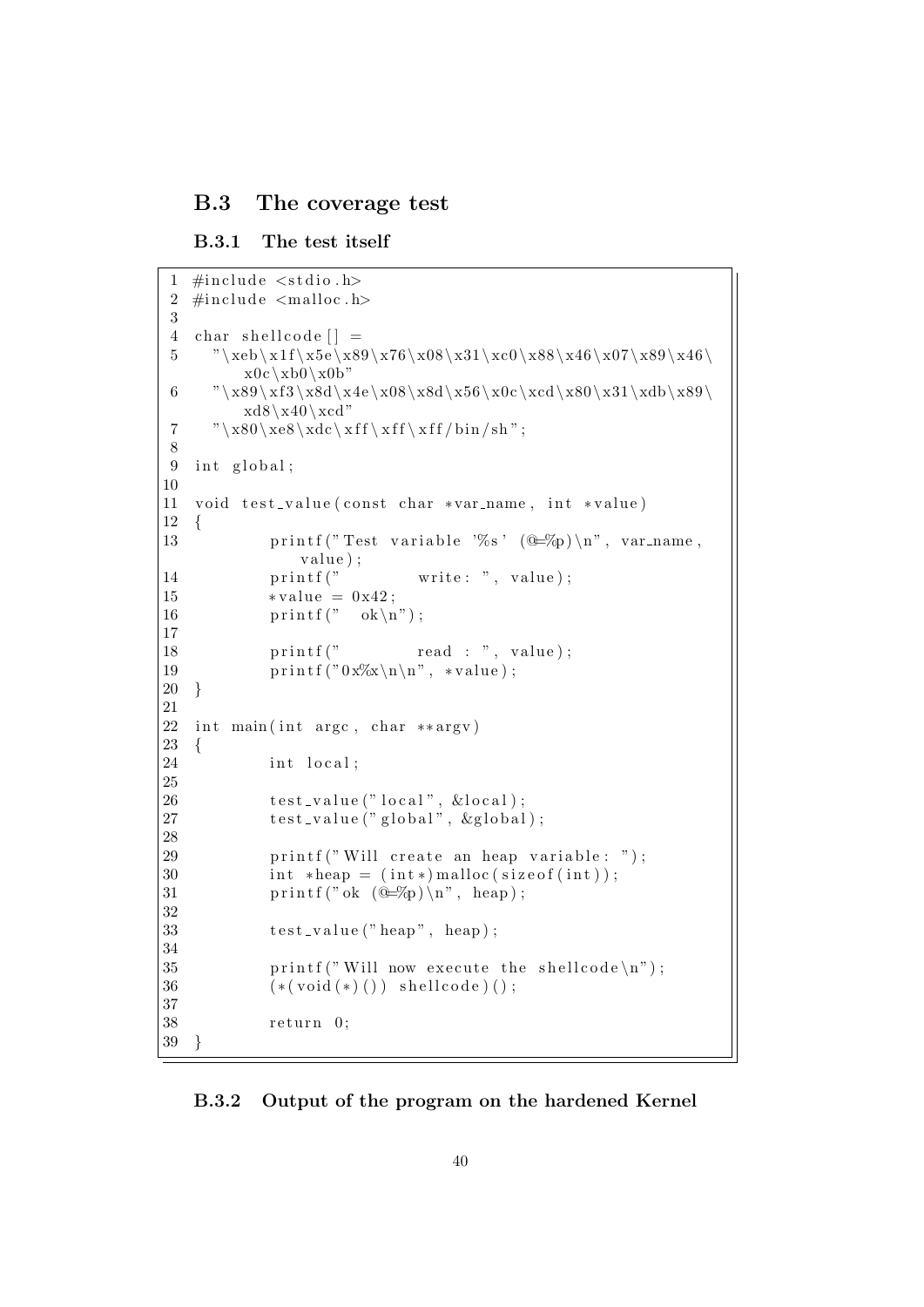```
1 pigaos \pi # ./a.out
2 Test variable '\lceil \log N \rceil' (@=0x5b45c2d8)<br>3 write: ok
           write: ok
4 re ad : 0 x42
5
 6 Test variable 'global' (@=0x804a078)7 write: ok
8 read : 0 \times 429
10 Will create an heap variable: ok (\mathbb{Q}=0x80548b8)11 Test variable 'heap' (\mathbb{Q}=0x80548b8)12 write: ok
13 re ad : 0 x42
14
15 Will now execute the shellcode
16 Processus arrete
```
### B.3.3 The generated SELinux trace

| $\mathbf{1}$            | 5408.342034] avc: granted { execute } for pid=1836<br>comm="bash" name="a.out" dev=sda3 ino=130496 scontext=<br>root:sysadm_r:sysadm_t_tcontext=root:object_r:<br>user_home_t tclass=file                   |
|-------------------------|-------------------------------------------------------------------------------------------------------------------------------------------------------------------------------------------------------------|
| $\,2$                   |                                                                                                                                                                                                             |
| 3                       | $5408.342034$ avc: granted { execute_no_trans } for<br>$pid=1836$ comm="bash" path="/root/a.out" dev=sda3 ino<br>=130496 scontext=root:sysadm_r:sysadm_t tcontext=root:<br>object_r:user_home_t tclass=file |
| $\overline{4}$          |                                                                                                                                                                                                             |
| $\overline{5}$          | 5408.344663 avc: granted { execute } for $pid=1836$<br>comm="a.out" path="/root/a.out" dev=sda3 ino=130496<br>scontext=root:sysadm_r:sysadm_t_tcontext=root:object_r<br>:user_home_t tclass=file            |
| $\,6$                   |                                                                                                                                                                                                             |
| $\overline{7}$<br>$8\,$ | $[5408.344900]$ avc: denied {read } for pid=1836 comm<br>="a.out" scontext=root:sysadm_r:sysadm_t tcontext=<br>system_u:object_r:unlabeled_t tclass=memory                                                  |
| 9                       | 5408.344928] avc: denied { read } for pid=1836 comm<br>="a.out" scontext=root:sysadm_r:sysadm_t tcontext=<br>system_u:object_r:unlabeled_t tclass=memory                                                    |
| 10                      |                                                                                                                                                                                                             |
| 11                      | $5408.344951$ avc: denied { read } for pid=1836 comm<br>="a.out" scontext=root:sysadm_r:sysadm_t tcontext=<br>system_u:object_r:unlabeled_t tclass=memory                                                   |
| 12                      |                                                                                                                                                                                                             |
| 13                      | $[5408.344974]$ avc: denied { write } for pid=1836 comm<br>="a.out" scontext=root:sysadm_r:sysadm_t tcontext=root                                                                                           |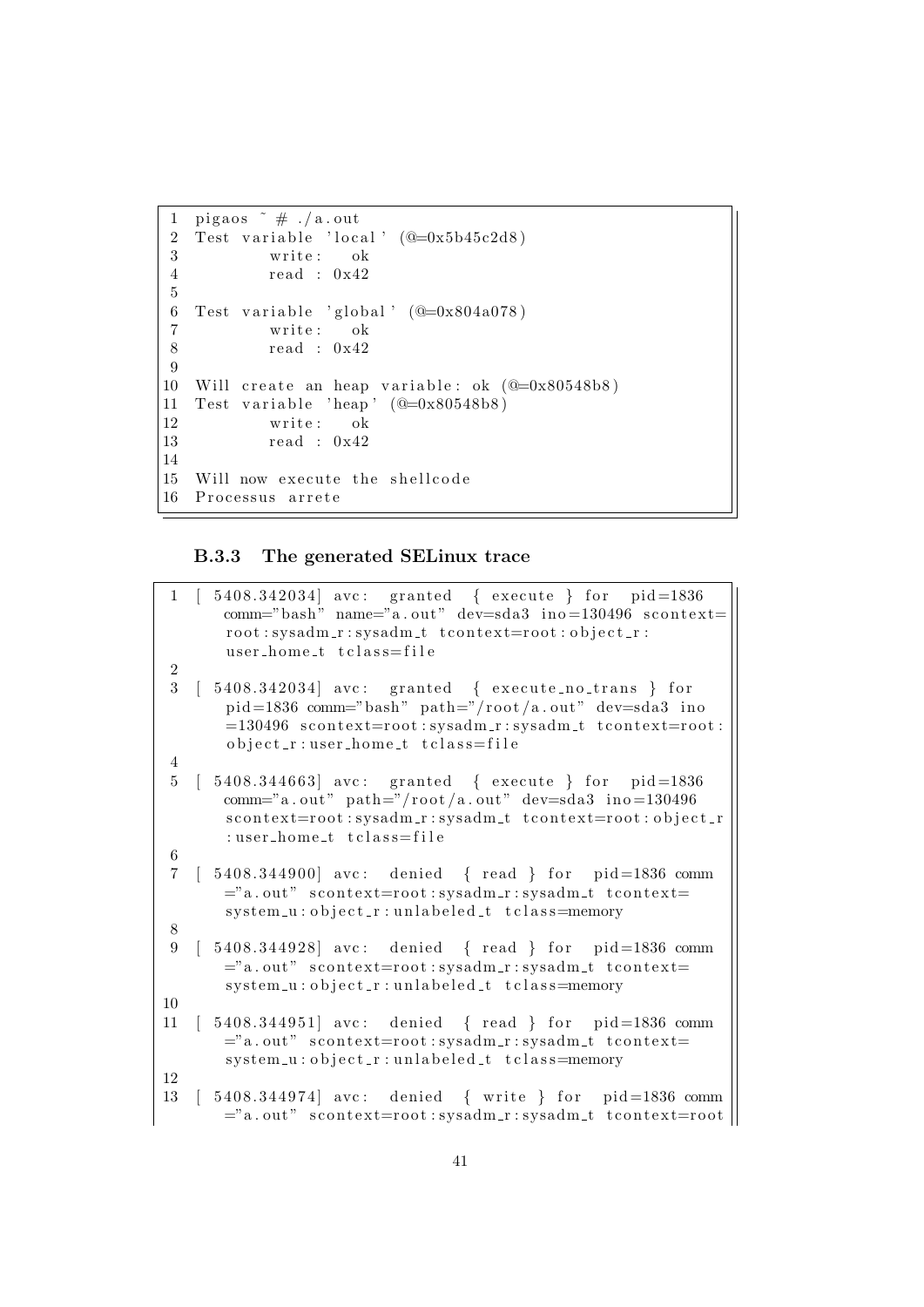```
: sysadm_r : sysadm_t t class=memory
14
15 [ 5408.345003] avc: denied { read } for pid=1836 comm
       ="a = "a.out" scontext=root: sysadm_r: sysadm_t tcontext=
       system_u : object_r : unlabeled_t t class = memory16
17 \t 5408.345022 avc: denied { read } for pid=1836 comm
       ="a. out" scontext=root:sysadm_r:sysadm_t tcontext=
       system_u:object_r:unlabeled_t tclass=memory
18
19 [ 5408.345042] avc: denied { read } for pid=1836 comm
       ="a.out" scontext=root:sysadm_r:sysadm_t tcontext=
       system_u:object_r:unlabeled_t tclass=memory
20
21 [ 5408.345057] avc: denied { read } for pid=1836 comm
       ="a. out" scontext=root: sysadm_r: sysadm_t tcontext=
       system_u:object_r:unlabeled_t tclass=memory
22
23 [ 5408.345072] avc: denied { read } for pid=1836 comm
       ="a. out" scontext=root:sysadm_r:sysadm_t tcontext=
       system_u:object_r:unlabeled_t tclass=memory
24
25 [ 5408.345086] avc: denied { read } for pid=1836 comm
       ="a. out" scontext=root:sysadm_r:sysadm_t tcontext=
       system_u:object_r:unlabeled_t tclass=memory
26
27 [ 5408.345101] avc: denied { read } for pid=1836 comm
       ="a. out" scontext=root:sysadm_r:sysadm_t tcontext=
       system_u:object_r:unlabeled_t tclass=memory
28
29 [ 5408.345126] avc: denied { read } for pid=1836 comm
       ="a. out" scontext=root:sysadm_r:sysadm_t tcontext=root
       : sysadm_r : sysadm_t t class=memory
30
31 [ 5408.345146] avc: denied { read } for pid=1836 comm
       ="a.out" scontext=root:sysadm_r:sysadm_t tcontext=root
       : sysadm_r : sysadm_t t class=memory
32
33 \mid 5408.345160 avc: denied { read } for pid=1836 comm
       ="a. out" scontext=root:sysadm_r:sysadm_t tcontext=
       system_u : object_r : unlabeled_t t_{class} = memory34
35 [ 5408.345175] avc: denied { read } for pid=1836 comm
       ="a. out" scontext=root: sysadm_r: sysadm_t tcontext=
       system_u : object_r : unlabeled_t t_{class} = memory36
37 [ 5408.345190] avc: denied { read } for pid=1836 comm
       ="a. out" scontext=root:sysadm_r:sysadm_t tcontext=
       system_u:object_r:unlabeled_t tclass=memory
38
```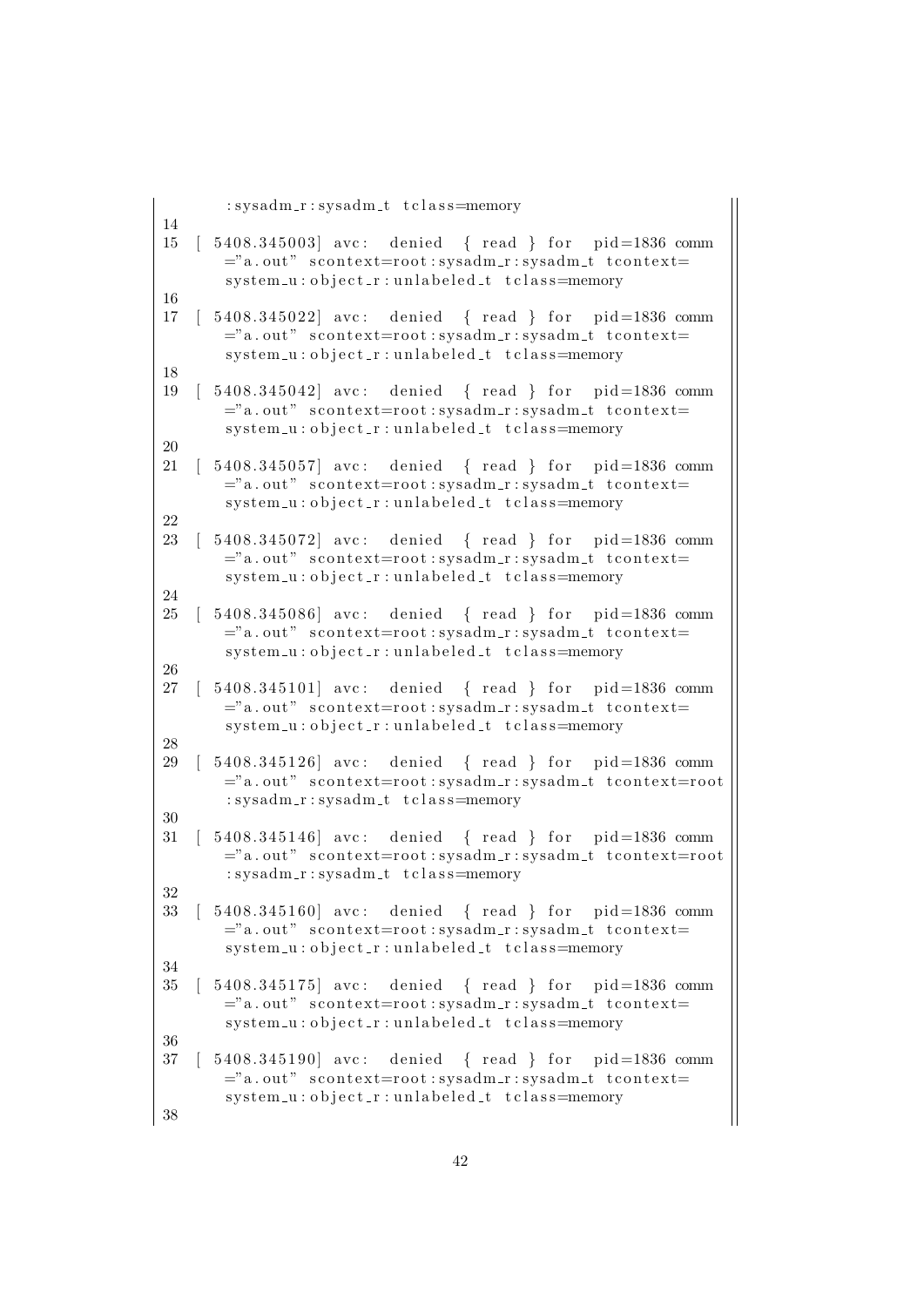```
39 [ 5408.345210] avc: denied { write } for pid=1836 comm
      ="a. out" scontext=root:sysadm_r:sysadm_t tcontext=root
       : sysadm_r : sysadm_t t class=memory
40
41 [ 5408.345226] avc: denied { read } for pid=1836 comm
      ="a. out" scontext=root:sysadm_r:sysadm_t tcontext=
       sy stem -u: object r: unlabeled t tclass=memory
42
43 [ 5408.345256] avc: denied { write } for pid=1836 comm
      ="a. out" scontext=root:sysadm_r:sysadm_t tcontext=root
       : sysadm_r : sysadm_t t class=memory
44
45 [ 5408.345270] avc: denied { read } for pid=1836 comm
      ="a. out" scontext=root:sysadm_r:sysadm_t tcontext=
       system_u : object_r : unlabeled_t t class = memory46
47 [ 5408.345274] avc: denied { read } for pid=1836 comm
      ="a. out" scontext=root: sysadm_r: sysadm_t tcontext=
       system_u : object_r : unlabeled_t t_{class} = memory48
49 [ 5408.345274] avc: denied { read } for pid=1836 comm
      ="a. out" scontext=root:sysadm_r:sysadm_t tcontext=
       system_u:object_r:unlabeled_t tclass=memory
50
51 [ 5408.345274] avc: denied { read } for pid=1836 comm
      ="a. out" scontext=root:sysadm_r:sysadm_t tcontext=
       system_u : object_r : unlabeled_t t class = memory52
53 [ 5408.345274] avc: denied { read } for pid=1836 comm
      ="a. out" scontext=root:sysadm_r:sysadm_t tcontext=
       system_u:object_r:unlabeled_t tclass=memory
54
55 [5408.345274] avc: denied \{ read \} for pid=1836 comm
      ="a. out" scontext=root:sysadm_r:sysadm_t tcontext=
       system_u:object_r:unlabeled_t tclass=memory
56
57 [ 5408.345274] avc: denied { read } for pid=1836 comm
      ="a. out" scontext=root: sysadm_r: sysadm_t tcontext=
       system_u : object_r : unlabeled_t t class = memory58
59 [ 5408.345274] avc: denied { read } for pid=1836 comm
      ="a. out" scontext=root:sysadm_r:sysadm_t tcontext=
      system_u : object_r : unlabeled_t t class = memory60
61 [ 5408.345274] avc: denied { read } for pid=1836 comm
      ="a. out" scontext=root:sysadm_r:sysadm_t tcontext=
       system_u:object_r:unlabeled_t tclass=memory
62
63 [ 5408.345274] avc: denied { read } for pid=1836 comm
      ="a. out" scontext=root: sysadm_r: sysadm_t tcontext=
```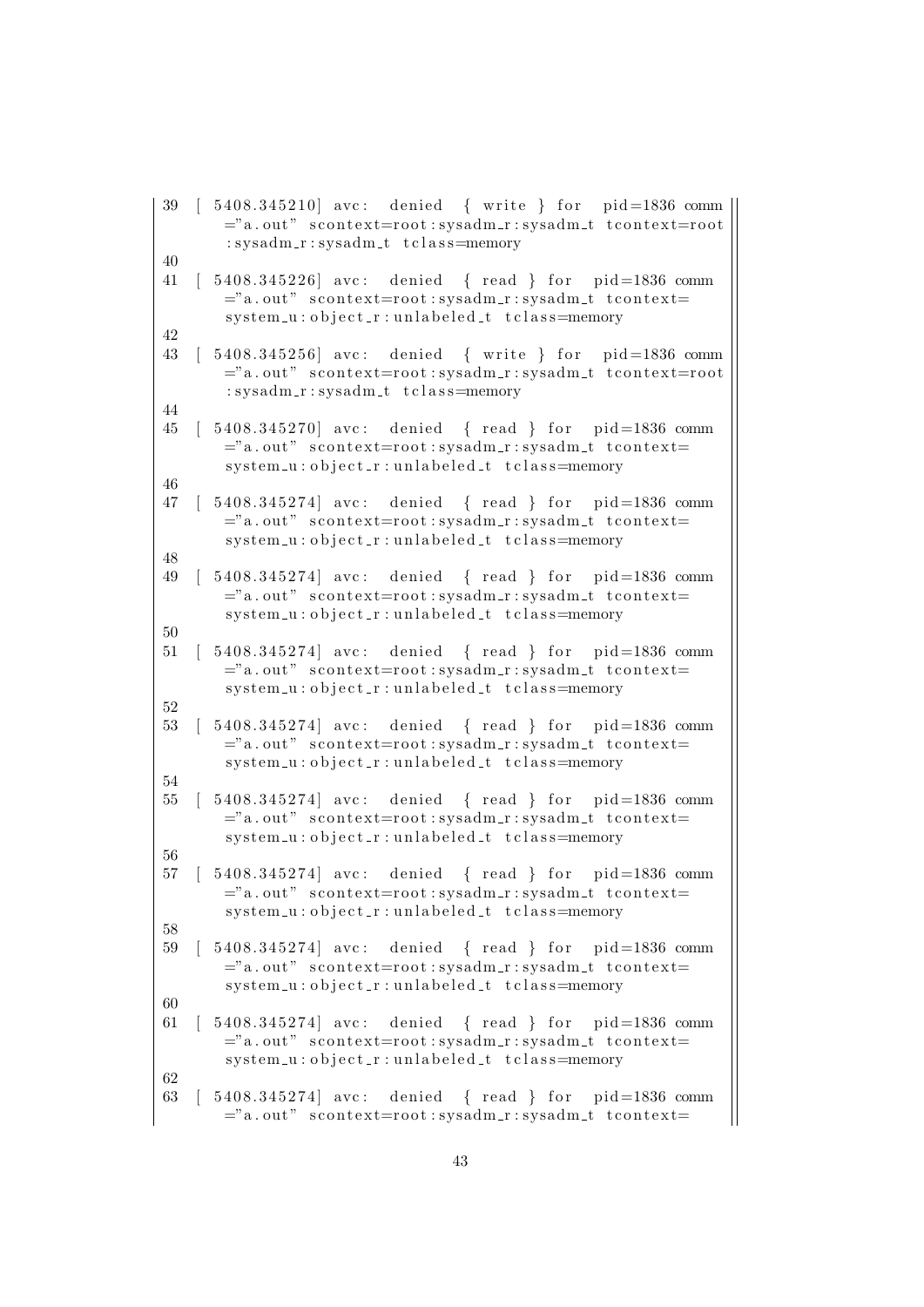```
system_u:object_r:unlabeled_t tclass=memory
64
65 [ 5408.345274] avc: denied { read } for pid=1836 comm
       ="a.out" scontext=root:sysadm_r:sysadm_t tcontext=
       system_u : object_r : unlabeled_t t class = memory66
67 [ 5408.345274] avc: denied { read } for pid=1836 comm
       ="a. out" scontext=root:sysadm_r:sysadm_t tcontext=
       system_u:object_r:unlabeled_t tclass=memory
68
69 [ 5408.345274] avc: denied { read } for pid=1836 comm
       ="a.out" scontext=root:sysadm_r:sysadm_t tcontext=
       system_u:object_r:unlabeled_t tclass=memory
70
71 [ 5408.345274] avc: denied { read } for pid=1836 comm
       ="a. out" scontext=root: sysadm_r: sysadm_t tcontext=
       system_u:object_r:unlabeled_t tclass=memory
72
73 [ 5408.345274] avc: denied { read } for pid=1836 comm
       ="a. out" scontext=root:sysadm_r:sysadm_t tcontext=
       system_u:object_r:unlabeled_t tclass=memory
74
75 [ 5408.345274] avc: denied { read } for pid=1836 comm
       ="a. out" scontext=root:sysadm_r:sysadm_t tcontext=
       system_u:object_r:unlabeled_t tclass=memory
76
77 [ 5408.345274] avc: denied { write } for pid=1836 comm
       ="a.out" scontext=root:sysadm_r:sysadm_t tcontext=root
       : sysadm_r : sysadm_t t class=memory
78
79 [ 5408.345274] avc: denied { read } for pid=1836 comm
       ="a. out" scontext=root: sysadm_r: sysadm_t tcontext=
       system_u : object_r : unlabeled_t t class = memory80
81 [ 5408.345274] avc: denied { write } for pid=1836 comm
       ="a.out" scontext=root:sysadm_r:sysadm_t tcontext=root
       : sysadm_r : sysadm_t t class=memory
82
83 [ 5408.347922] avc: denied { read } for pid=1836 comm
       ="a. out" scontext=root:sysadm_r:sysadm_t tcontext=
       system_u : object_r : unlabeled_t t_{class} = memory84
85 [ 5408.347947] avc: denied { read } for pid=1836 comm
       ="a. out" scontext=root: sysadm_r: sysadm_t tcontext=
       system_u : object_r : unlabeled_t t_{class} = memory86
87 [ 5408.347970] avc: denied { read } for pid=1836 comm
       ="a. out" scontext=root:sysadm_r:sysadm_t tcontext=
       system_u:object_r:unlabeled_t tclass=memory
88
```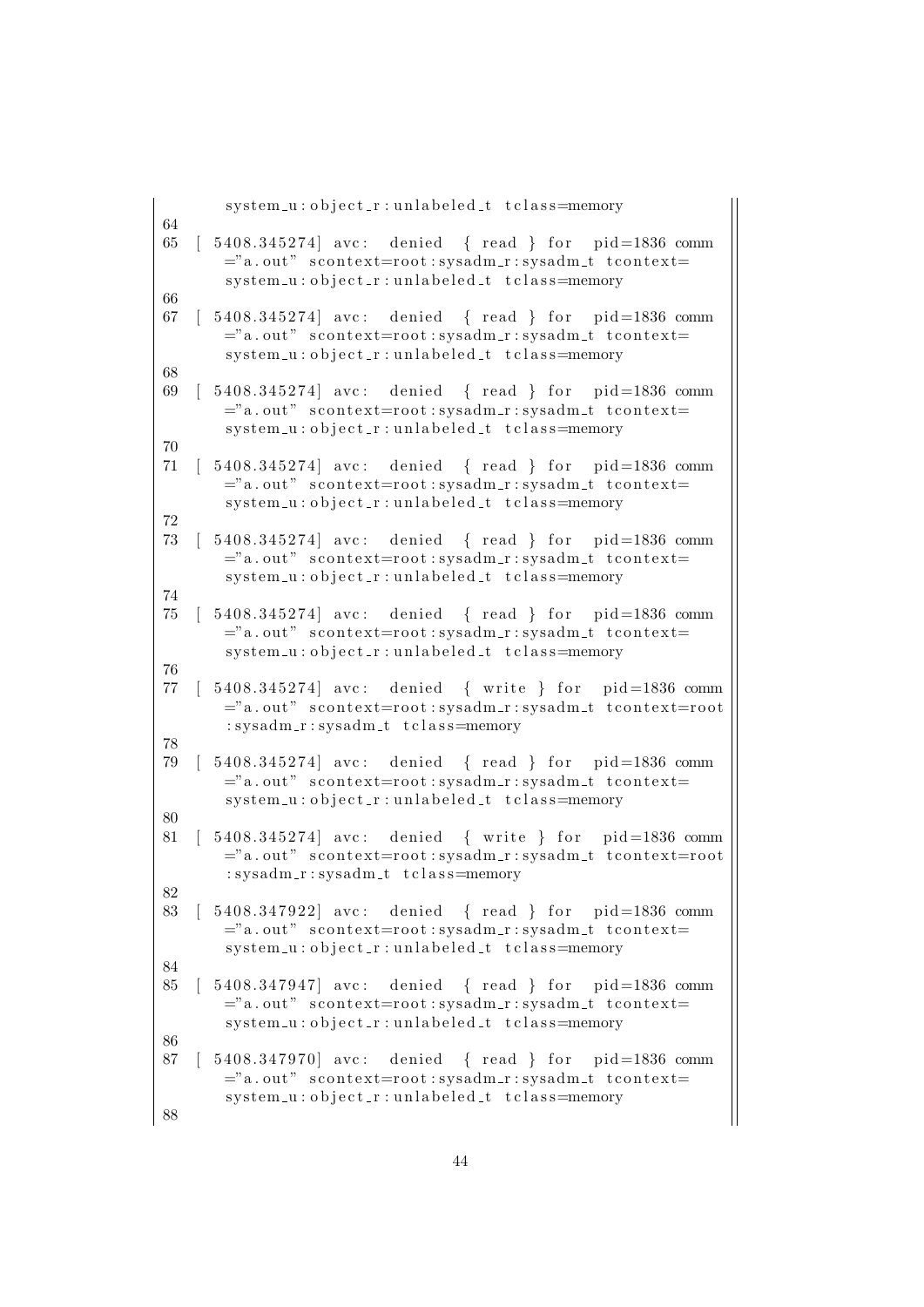```
89 [ 5408.347996] avc: denied { read } for pid=1836 comm
       ="a. out" scontext=root:sysadm_r:sysadm_t tcontext=
       system_u:object_r:unlabeled_t tclass=memory
90
91 [ 5408.348227] avc: denied { write } for pid=1836 comm
       ="a. out" scontext=root: sysadm_r: sysadm_t tcontext=root
       : sysadm_r : sysadm_t t class=memory
92
93 [ 5408.348255] avc: denied { read } for pid=1836 comm
       ="a. out" scontext=root:sysadm_r:sysadm_t tcontext=
       system_u:object_r:unlabeled_t tclass=memory
94
95 [ 5408.348280] avc: denied { write } for pid=1836 comm
       ="a. out" scontext=root:sysadm_r:sysadm_t tcontext=root
       : sysadm_r : sysadm_t t class=memory
96
97 [ 5408.348299] avc: denied { read } for pid=1836 comm
       ="a.out" scontext=root:sysadm_r:sysadm_t tcontext=
       system_u : object_r : unlabeled_t t_{class} = memory98
99 [ 5408.348320] avc: denied { read } for pid=1836 comm
       ="a. out" scontext=root:sysadm_r:sysadm_t tcontext=
       system_u:object_r:unlabeled_t tclass=memory
100
|101 \t | 5408.348340| avc: denied { read } for pid=1836 comm
       ="a. out" scontext=root:sysadm_r:sysadm_t tcontext=
       system_u : object_r : unlabeled_t t class = memory102
103 [ 5408.348361] avc: denied { read } for pid=1836 comm
       ="a. out" scontext=root:sysadm_r:sysadm_t tcontext=
       system_u:object_r:unlabeled_t tclass=memory
104105 [ 5408.348376] avc: denied { read } for pid=1836 comm
       ="a. out" scontext=root:sysadm_r:sysadm_t tcontext=
       system_u:object_r:unlabeled_t tclass=memory
106
|107 \t | 5408.348391| avc: denied { read } for pid=1836 comm
       ="a. out" scontext=root: sysadm_r: sysadm_t tcontext=
       system_u : object_r : unlabeled_t t class = memory108
|109 \t | 5408.348405| avc: denied { read } for pid=1836 comm
       ="a. out" scontext=root:sysadm_r:sysadm_t tcontext=
       system_u : object_r : unlabeled_t t class = memory|110111 [ 5408.348419] avc: denied { read } for pid=1836 comm
       ="a.out" scontext=root:sysadm_r:sysadm_t tcontext=
       system_u:object_r:unlabeled_t tclass=memory
112
113 [ 5408.348433] avc: denied { read } for pid=1836 comm
       ="a. out" scontext=root: sysadm_r: sysadm_t tcontext=
```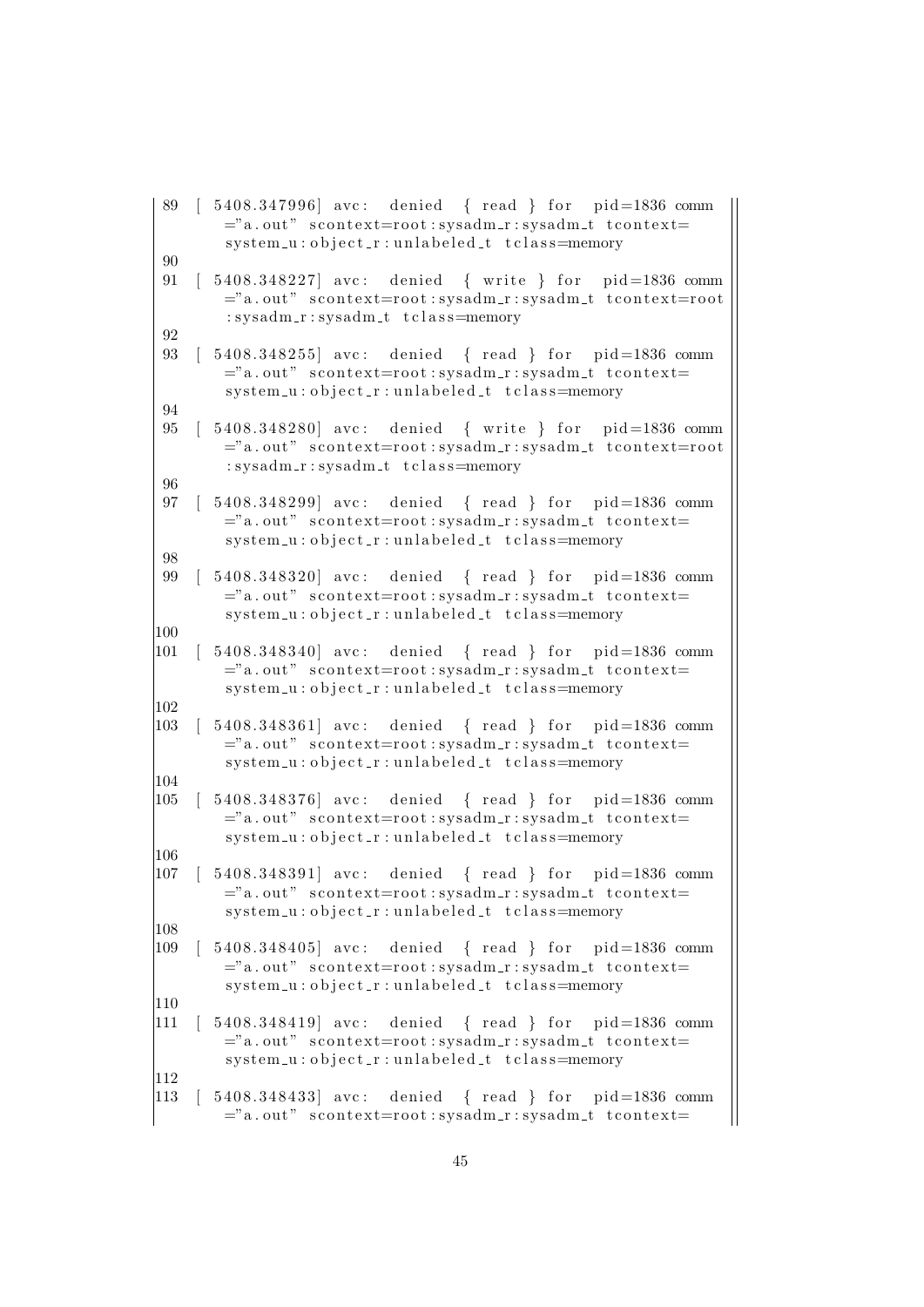| system_u:object_r:unlabeled_t tclass=memory                                                                                                                                  |  |
|------------------------------------------------------------------------------------------------------------------------------------------------------------------------------|--|
| 114<br>115<br>5408.348448 avc: denied { read } for pid=1836 comm<br>="a.out" scontext=root:sysadm_r:sysadm_t tcontext=<br>system_u:object_r:unlabeled_t tclass=memory        |  |
| 116<br>117<br>5408.348462 avc: denied { read } for pid=1836 comm<br>="a.out" scontext=root:sysadm_r:sysadm_t tcontext=<br>system_u:object_r:unlabeled_t tclass=memory        |  |
| 118<br>$[5408.348477]$ avc: denied { read } for pid=1836 comm<br>119<br>="a.out" scontext=root:sysadm_r:sysadm_t tcontext=<br>system_u:object_r:unlabeled_t tclass=memory    |  |
| 120<br>121<br>5408.348492 avc: denied { read } for pid=1836 comm<br>="a.out" scontext=root:sysadm_r:sysadm_t tcontext=<br>system_u:object_r:unlabeled_t tclass=memory        |  |
| 122<br>123<br>5408.348506 avc: denied { read } for pid=1836 comm<br>="a.out" scontext=root:sysadm_r:sysadm_t tcontext=<br>system_u:object_r:unlabeled_t tclass=memory        |  |
| 124<br>125<br>5408.348521 avc: denied { read } for pid=1836 comm<br>="a.out" scontext=root:sysadm_r:sysadm_t tcontext=<br>system_u:object_r:unlabeled_t tclass=memory        |  |
| 126<br>127<br>5408.348535 avc: denied { read } for pid=1836 comm<br>="a.out" scontext=root:sysadm_r:sysadm_t tcontext=<br>system_u:object_r:unlabeled_t tclass=memory        |  |
| 128<br>129<br>5408.348550 avc: denied { read } for pid=1836 comm<br>="a.out" scontext=root:sysadm_r:sysadm_t tcontext=<br>system_u:object_r:unlabeled_t tclass=memory        |  |
| 130<br>131<br>5408.348570 avc: denied { read } for pid=1836 comm<br>="a.out" scontext=root:sysadm_r:sysadm_t tcontext=<br>system_u:object_r:unlabeled_t tclass=memory        |  |
| 132<br>$[5408.348585]$ avc: denied { read } for pid=1836 comm<br>133<br>="a.out" scontext=root:sysadm_r:sysadm_t tcontext=<br>system_u:object_r:unlabeled_t tclass=memory    |  |
| 134<br>$[5408.348606]$ avc: denied { read } for pid=1836 comm<br>135<br>="a.out" scontext=root:sysadm_r:sysadm_t tcontext=<br>system_u:object_r:unlabeled_t tclass=memory    |  |
| 136<br>$[5408.348921]$ avc: denied { write } for pid=1836 comm<br>137<br>="a.out" scontext=root:sysadm_r:sysadm_t tcontext=root<br>: sysadm_r: sysadm_t tclass=memory<br>138 |  |
|                                                                                                                                                                              |  |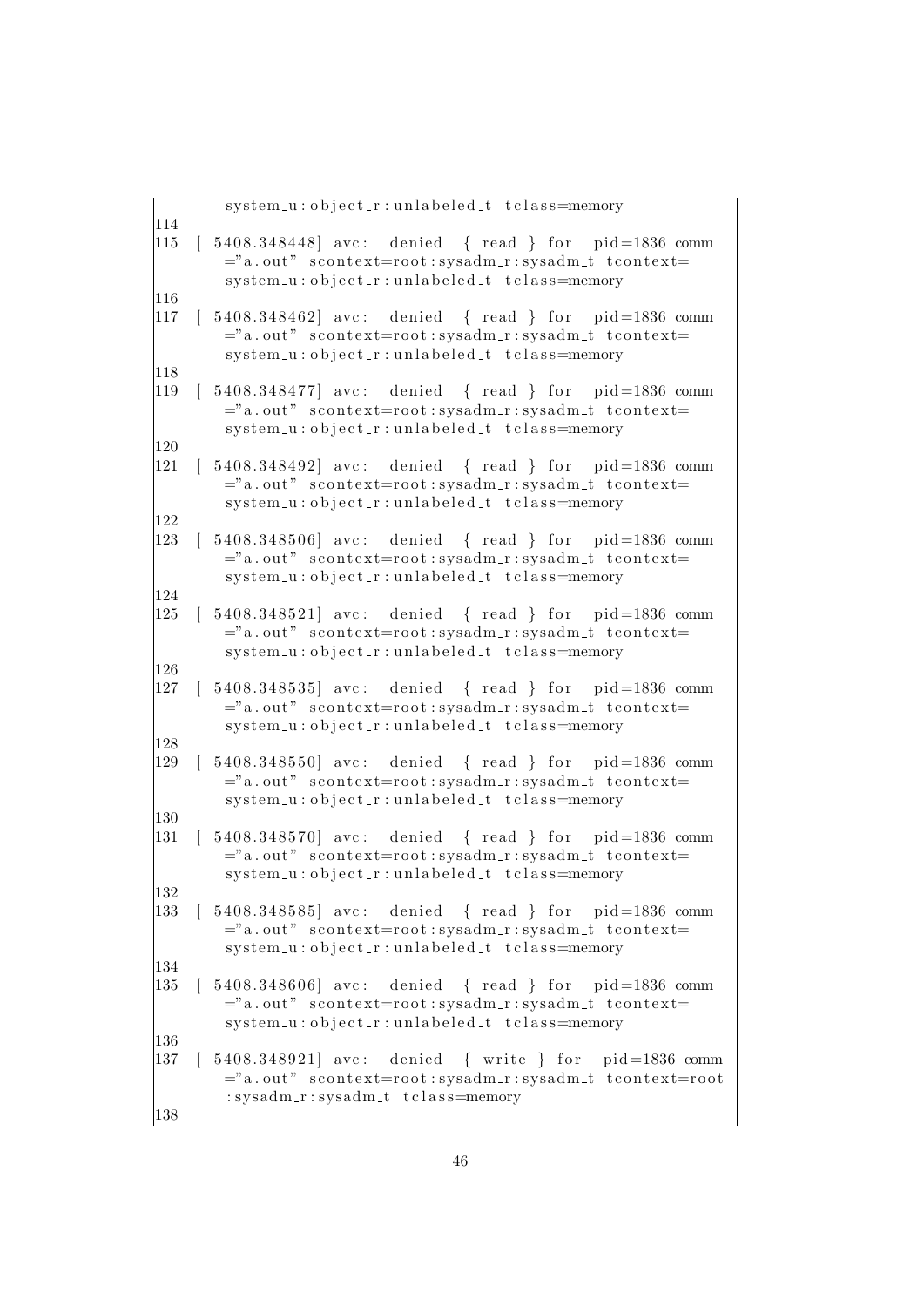```
|139 | 5408.348942 avc: denied { write } for pid=1836 comm
       ="a. out" scontext=root:sysadm_r:sysadm_t tcontext=root
        : sysadm_r : sysadm_t t class=memory
140
|141 \t | 5408.348966| avc: denied { read } for pid=1836 comm
       ="a. out" scontext=root:sysadm_r:sysadm_t tcontext=
        sy stem -u : o b ject r : unlabeled t tclass=memory
142
|143 \t| 5408.348989 avc: denied { read } for pid=1836 comm
       ="a. out" scontext=root:sysadm_r:sysadm_t tcontext=
        system_u:object_r:unlabeled_t tclass=memory
144
|145 \t | 5408.349012| avc: denied { read } for pid=1836 comm
       ="a. out" scontext=root:sysadm_r:sysadm_t tcontext=
        system_u : object_r : unlabeled_t t class = memory146
|147 \t | 5408.349027| avc: denied { read } for pid=1836 comm
       ="a. out" scontext=root:sysadm_r:sysadm_t tcontext=
        system_u:object_r:unlabeled_t tclass=memory
148
|149 \t | 5408.349027| avc: denied { read } for pid=1836 comm
       ="a. out" scontext=root:sysadm_r:sysadm_t tcontext=
        system_u:object_r:unlabeled_t tclass=memory
150
|151 \t | 5408.349027| avc: denied { read } for pid=1836 comm
       ="a. out" scontext=root:sysadm_r:sysadm_t tcontext=
        system_u:object_r:unlabeled_t tclass=memory
152
153 [ 5408.349027] avc: denied { read } for pid=1836 comm
       ="a. out" scontext=root:sysadm_r:sysadm_t tcontext=
        system_u:object_r:unlabeled_t tclass=memory
154
|155 \t | 5408.349027| avc: denied { read } for pid=1836 comm
       ="a. out" scontext=root:sysadm_r:sysadm_t tcontext=
        system_u:object_r:unlabeled_t tclass=memory
156
|157 \t | 5408.349027| avc: denied { read } for pid=1836 comm
       ="a. out" scontext=root: sysadm_r: sysadm_t tcontext=
       system_u : object_r : unlabeled_t t class = memory158
159 [ 5408.349027] avc: denied { read } for pid=1836 comm
       ="a. out" scontext=root:sysadm_r:sysadm_t tcontext=
       system_u : object_r : unlabeled_t t class = memory160
161 [ 5408.349027] avc: denied { read } for pid=1836 comm
       ="a.out" scontext=root:sysadm_r:sysadm_t tcontext=
        system_u:object_r:unlabeled_t tclass=memory
162
163 [ 5408.349027] avc: denied { read } for pid=1836 comm
       ="a. out" scontext=root: sysadm_r: sysadm_t tcontext=
```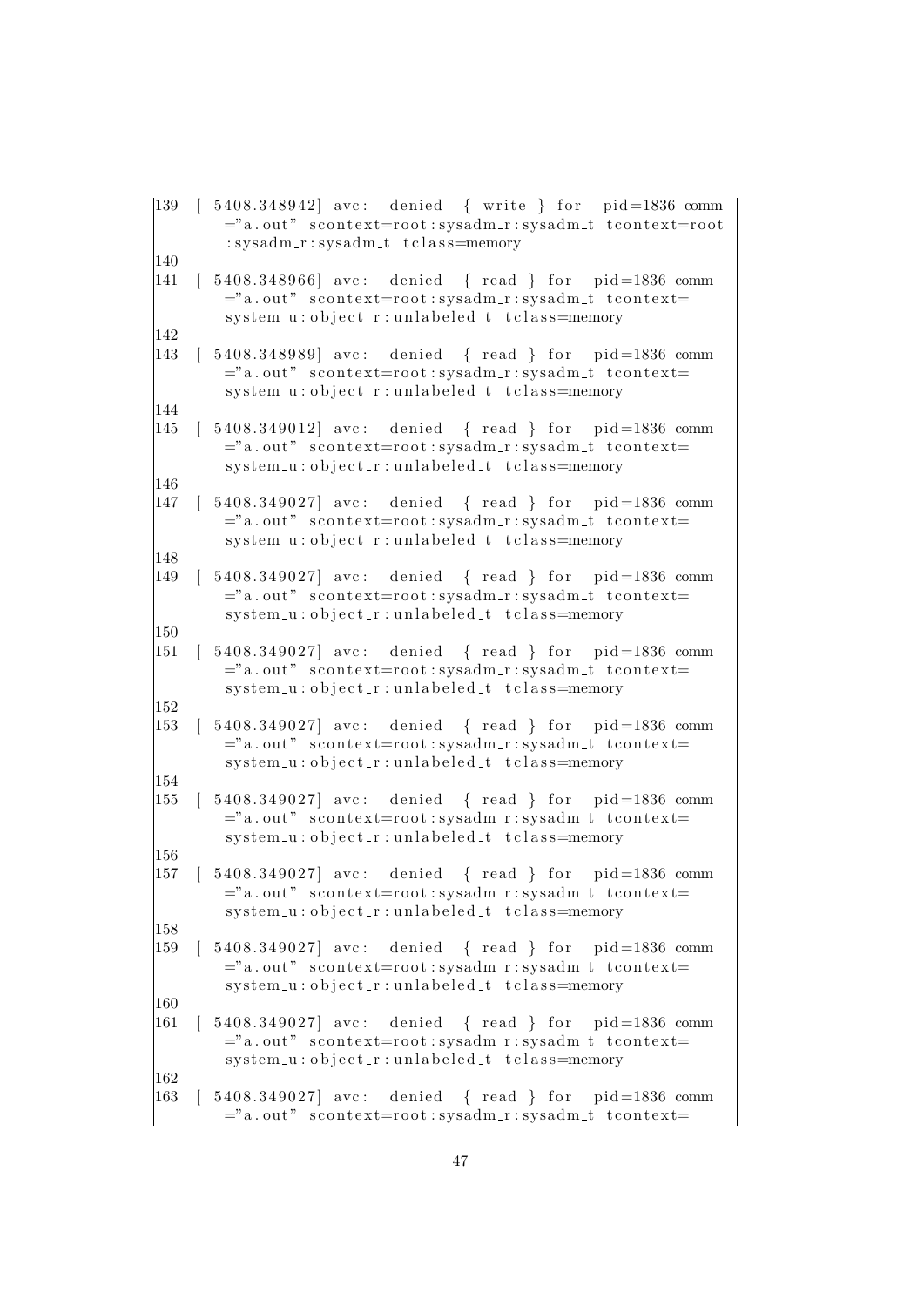|            | system_u:object_r:unlabeled_t tclass=memory                                                                                                                                                                                                             |
|------------|---------------------------------------------------------------------------------------------------------------------------------------------------------------------------------------------------------------------------------------------------------|
| 164<br>165 | $[5408.349027]$ avc: denied { read } for pid=1836 comm<br>="a.out" scontext=root:sysadm_r:sysadm_t tcontext=<br>system_u:object_r:unlabeled_t tclass=memory                                                                                             |
| 166        |                                                                                                                                                                                                                                                         |
| 167        | $\begin{bmatrix} 5408.349027 \end{bmatrix}$ avc: denied $\begin{bmatrix} 1 \end{bmatrix}$ read $\begin{bmatrix} 1 \end{bmatrix}$ for pid=1836 comm<br>="a.out" scontext=root:sysadm_r:sysadm_t tcontext=<br>system_u:object_r:unlabeled_t tclass=memory |
| 168        |                                                                                                                                                                                                                                                         |
| 169        | $[5408.349027]$ avc: denied $\{ read \}$ for pid=1836 comm<br>="a.out" scontext=root:sysadm_r:sysadm_t tcontext=<br>system_u:object_r:unlabeled_t tclass=memory                                                                                         |
| 170        |                                                                                                                                                                                                                                                         |
| 171        | $\begin{bmatrix} 5408.349027 \end{bmatrix}$ avc: denied $\begin{bmatrix} 1 \end{bmatrix}$ read $\begin{bmatrix} 1 \end{bmatrix}$ for pid=1836 comm<br>="a.out" scontext=root:sysadm_r:sysadm_t tcontext=<br>system_u:object_r:unlabeled_t tclass=memory |
| 172        |                                                                                                                                                                                                                                                         |
| 173        | $\begin{bmatrix} 5408.349027 \end{bmatrix}$ avc: denied $\begin{bmatrix} 1 \end{bmatrix}$ read $\begin{bmatrix} 1 \end{bmatrix}$ for pid=1836 comm<br>="a.out" scontext=root:sysadm_r:sysadm_t tcontext=<br>system_u:object_r:unlabeled_t tclass=memory |
| 174        |                                                                                                                                                                                                                                                         |
| 175        | $\begin{bmatrix} 5408.349027 \end{bmatrix}$ avc: denied $\begin{bmatrix} 1 \end{bmatrix}$ read $\begin{bmatrix} 1 \end{bmatrix}$ for pid=1836 comm<br>="a.out" scontext=root:sysadm_r:sysadm_t tcontext=<br>system_u:object_r:unlabeled_t tclass=memory |
| 176        |                                                                                                                                                                                                                                                         |
| 177        | $[5408.349027]$ avc: denied { read } for pid=1836 comm<br>="a.out" scontext=root:sysadm_r:sysadm_t tcontext=<br>system_u:object_r:unlabeled_t tclass=memory                                                                                             |
| 178        |                                                                                                                                                                                                                                                         |
| 179        | $[5408.349027]$ avc: denied { read } for pid=1836 comm<br>="a.out" scontext=root:sysadm_r:sysadm_t tcontext=<br>system_u:object_r:unlabeled_t tclass=memory                                                                                             |
| 180        |                                                                                                                                                                                                                                                         |
| 181        | $\begin{bmatrix} 5408.349027 \end{bmatrix}$ avc: denied $\begin{bmatrix} 1 \end{bmatrix}$ read $\begin{bmatrix} 1 \end{bmatrix}$ for pid=1836 comm<br>="a.out" scontext=root:sysadm_r:sysadm_t tcontext=<br>system_u:object_r:unlabeled_t tclass=memory |
| 182        |                                                                                                                                                                                                                                                         |
| 183        | $[5408.349027]$ avc: denied { write } for pid=1836 comm<br>="a.out" scontext=root:sysadm_r:sysadm_t tcontext=root<br>: sysadm_r: sysadm_t tclass=memory                                                                                                 |
| 184        |                                                                                                                                                                                                                                                         |
| 185        | 5408.349027] avc: denied { read } for pid=1836 comm<br>="a.out" scontext=root:sysadm_r:sysadm_t tcontext=<br>system_u:object_r:unlabeled_t tclass=memory                                                                                                |
| 186        |                                                                                                                                                                                                                                                         |
| 187        | 5408.349027 avc: denied { read } for pid=1836 comm<br>="a.out" scontext=root:sysadm_r:sysadm_t tcontext=<br>system_u:object_r:unlabeled_t tclass=memory                                                                                                 |
| 188        |                                                                                                                                                                                                                                                         |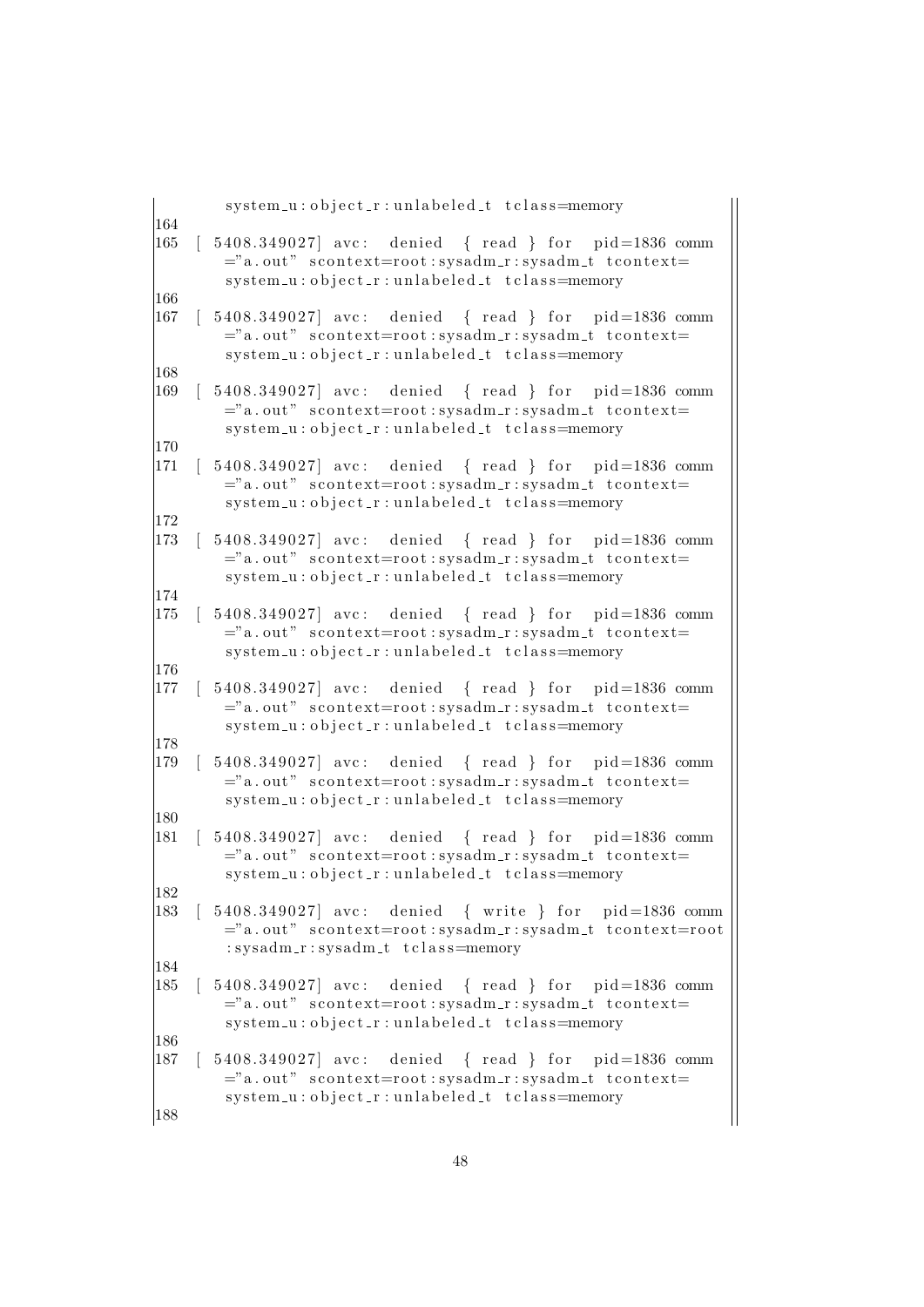```
|189 \t | 5408.349027| avc: denied { read } for pid=1836 comm
        ="a. out" scontext=root: sysadm_r: sysadm_t tcontext=
        system_u:object_r:unlabeled_t tclass=memory
|190|191 | 5408.349027 avc: denied { read } for pid=1836 comm
        ="a. out" scontext=root:sysadm_r:sysadm_t tcontext=
        sy stem -u : o b ject r : unlabeled t tclass=memory
192
|193 \t | 5408.349027| avc: denied { read } for pid=1836 comm
        ="a. out" scontext=root:sysadm_r:sysadm_t tcontext=
        system_u:object_r:unlabeled_t tclass=memory
194
|195 \t | 5408.349027| avc: denied { read } for pid=1836 comm
        ="a. out" scontext=root:sysadm_r:sysadm_t tcontext=
        system_u : object_r : unlabeled_t t class = memory196
|197 \t5408.349027| avc: denied { read } for pid=1836 comm
        ="a. out" scontext=root:sysadm_r:sysadm_t tcontext=
        system_u:object_r:unlabeled_t tclass=memory
198
|199 \t | 5408.349027| avc: denied { read } for pid=1836 comm
        ="a. out" scontext=root:sysadm_r:sysadm_t tcontext=
        system_u:object_r:unlabeled_t tclass=memory
200
[201 \quad [5408.349027] \text{ avec:} \text{ denied} \quad { \text{ read } } \text{ for } \text{ pid}=1836 \text{ comm}="a. out" scontext=root:sysadm_r:sysadm_t tcontext=
        system_u:object_r:unlabeled_t tclass=memory
202
[203 \; [ 5408.349027] \text{ avec:} \text{ denied} \; { \; read } \; } \text{ for } \text{ pid}=1836 \text{ comm}="a. out" scontext=root:sysadm_r:sysadm_t tcontext=
        system_u:object_r:unlabeled_t tclass=memory
\begin{array}{c} 204 \\ 205 \end{array}5408.349027 avc: denied { read } for pid=1836 comm
        ="a. out" scontext=root:sysadm_r:sysadm_t tcontext=
        system_u:object_r:unlabeled_t tclass=memory
206
[207 \t [ 5408.349027] avc: denied { read } for pid=1836 comm
        ="a. out" scontext=root: sysadm_r: sysadm_t tcontext=
        system_u : object_r : unlabeled_t t class = memory208
[209 \; [ \; 5408.349027] \; \text{arc}: denied { read } for pid=1836 comm
        ="a. out" scontext=root:sysadm_r:sysadm_t tcontext=
        system_u : object_r : unlabeled_t t class = memory210
|211 \t | 5408.349027| avc: denied { read } for pid=1836 comm
        ="a.out" scontext=root:sysadm_r:sysadm_t tcontext=
        system_u:object_r:unlabeled_t tclass=memory
212
213 [ 5408.349027] avc: denied { read } for pid=1836 comm
        ="a. out" scontext=root: sysadm_r: sysadm_t tcontext=
```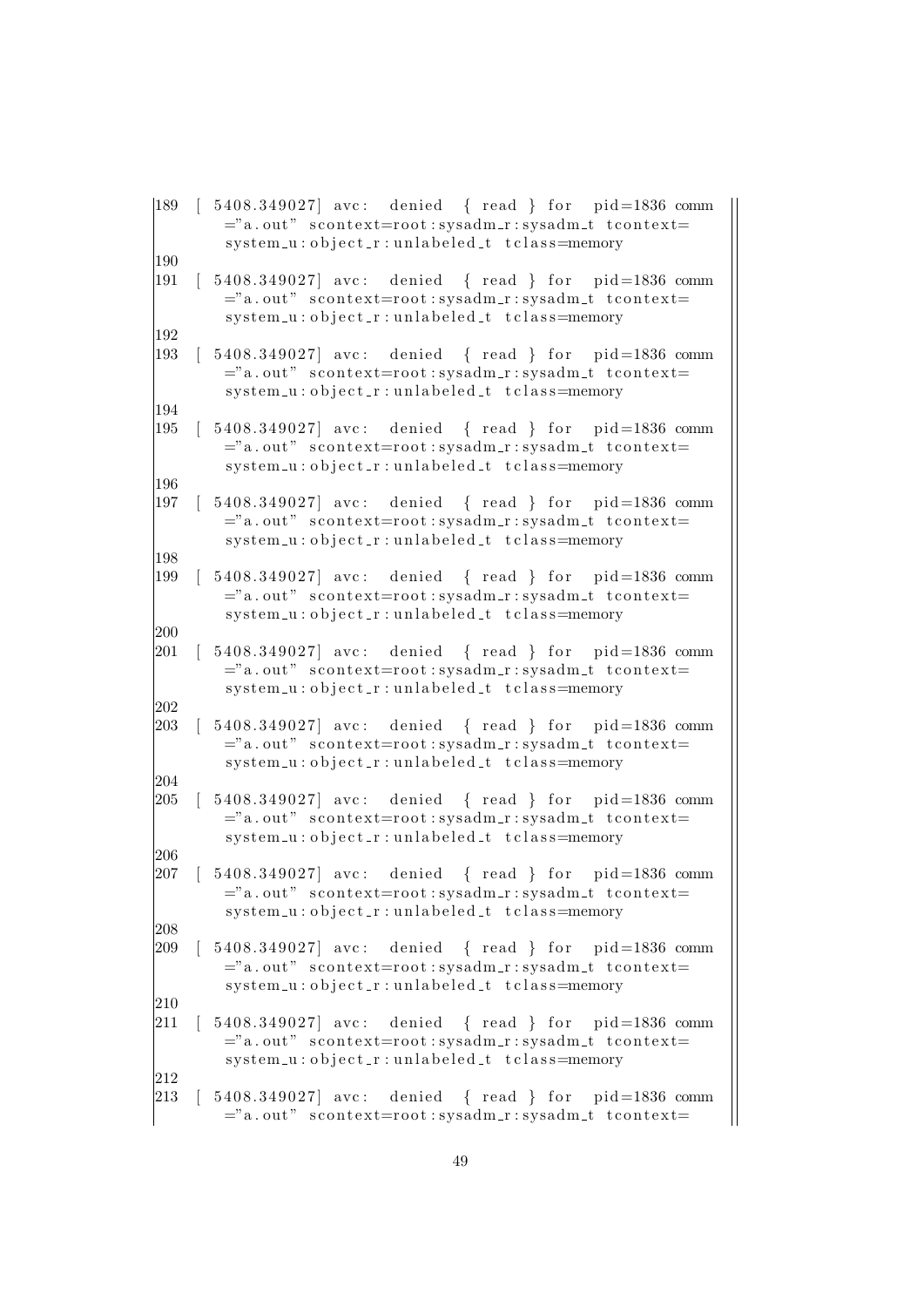|            | system_u:object_r:unlabeled_t tclass=memory                                                                                                                                                                                                             |
|------------|---------------------------------------------------------------------------------------------------------------------------------------------------------------------------------------------------------------------------------------------------------|
| 214<br>215 | $[5408.349027]$ avc: denied { read } for pid=1836 comm<br>="a.out" scontext=root:sysadm_r:sysadm_t tcontext=<br>system_u:object_r:unlabeled_t tclass=memory                                                                                             |
| 216<br>217 | 5408.349027] avc: denied { read } for pid=1836 comm<br>="a.out" scontext=root:sysadm_r:sysadm_t tcontext=<br>system_u:object_r:unlabeled_t tclass=memory                                                                                                |
| 218<br>219 | $\begin{bmatrix} 5408.349027 \end{bmatrix}$ ave: denied $\begin{bmatrix} 1 \end{bmatrix}$ read $\begin{bmatrix} 1 \end{bmatrix}$ for pid=1836 comm<br>="a.out" scontext=root:sysadm_r:sysadm_t tcontext=<br>system_u:object_r:unlabeled_t tclass=memory |
| 220<br>221 | 5408.349027 avc: denied { read } for pid=1836 comm<br>="a.out" scontext=root:sysadm_r:sysadm_t tcontext=<br>system_u:object_r:unlabeled_t tclass=memory                                                                                                 |
| 222<br>223 | 5408.349027 avc: denied { read } for pid=1836 comm<br>="a.out" scontext=root:sysadm_r:sysadm_t tcontext=<br>system_u:object_r:unlabeled_t tclass=memory                                                                                                 |
| 224<br>225 | 5408.349027 avc: denied { read } for pid=1836 comm<br>="a.out" scontext=root:sysadm_r:sysadm_t tcontext=<br>system_u:object_r:unlabeled_t tclass=memory                                                                                                 |
| 226<br>227 | 5408.349027 avc: denied { write } for pid=1836 comm<br>="a.out" scontext=root:sysadm_r:sysadm_t tcontext=root<br>: sysadm_r: sysadm_t tclass=memory                                                                                                     |
| 228<br>229 | 5408.349800 attempt in: $/root/a.out$ , 0804a000-0804b000<br>00001000                                                                                                                                                                                   |
| 230<br>231 | 5408.349800] task: /root/a.out(a.out):1836, uid/euid:<br>$0/0$ , PC: 0804a040, SP: 5e2aeb6c                                                                                                                                                             |
| 232<br>233 | 5408.349800] at PC: eb 1f 5e 89 76 08 31 c0 88 46 07 89<br>46 0c b0 0b 89 f3 8d 4e                                                                                                                                                                      |
| 234<br>235 | 5408.351088 at SP-4: 5e2aeb98 080485d8 08048738<br>08055188 080485f0 5e2aeb98 5234a605 52484b80 00000042<br>08055188 080485f0 00000000 5e2aec18 52333bd6 00000001<br>5e2aec44 5e2aec4c 523296a0 524743d0 524743d0 ffffffff                              |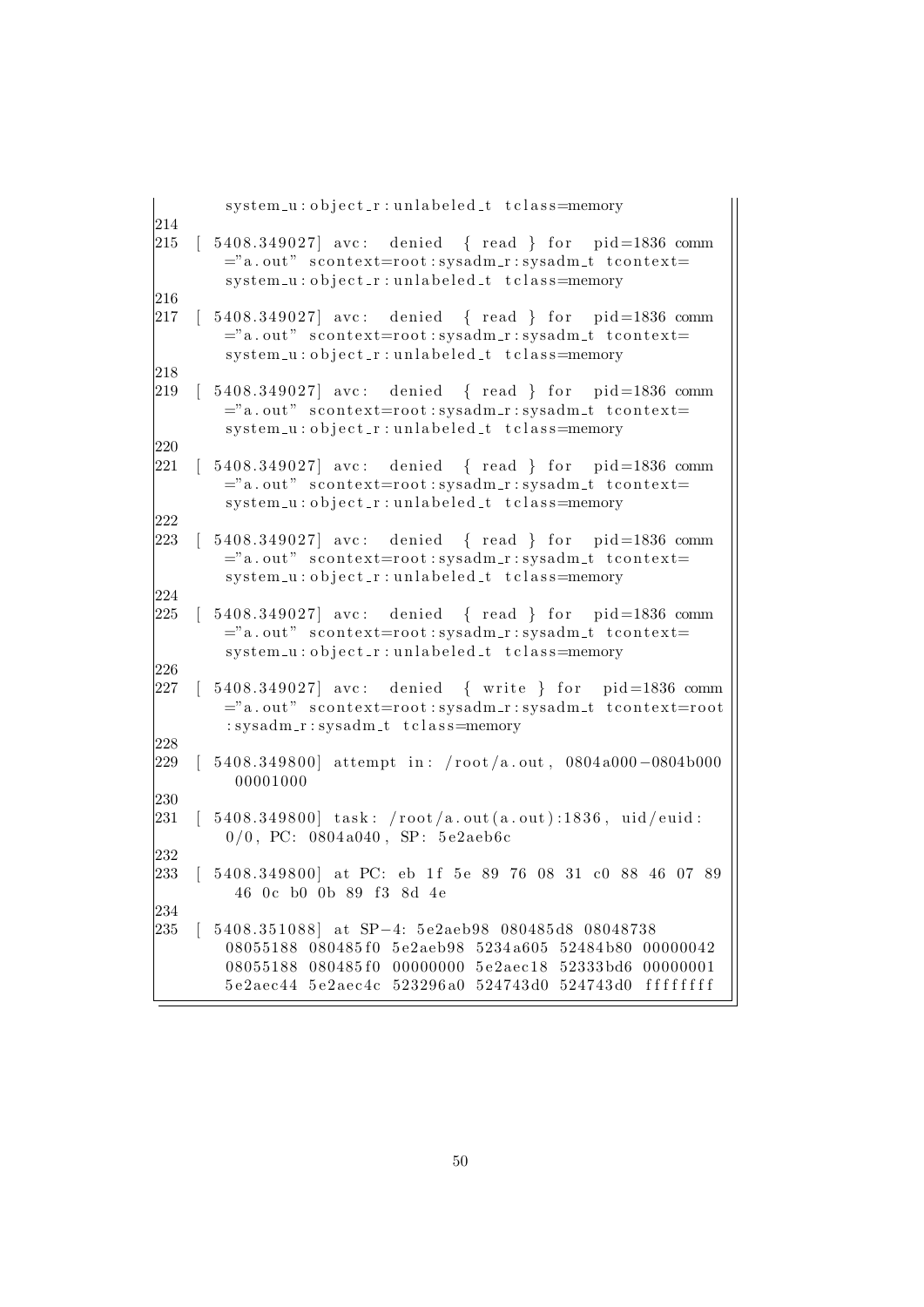# Bibliography

- [1] Roger Needham, Protection systems and protection implementations, Proc. 1972 Fall Joint Computer Conference, AFIPS Conf. Proc., vol. 41, pt. 1, pp. 571-578
- [2] James P. Anderson, Computer Security Threat Monitoring and Surveillance, James P. Anderson Co., Fort Washington, PA (Apr. 1980)
- [3] Robert L. Brotzman, CSC-STD-004-85: Computer Security Requirements - Guidance For Applying The Department Of Defense Trusted Computer System Evaluation Criteria In Specific Environments (June 25, 1985)
- [4] D. E. Bell and L. J. La Padula. Secure computer systems : Mathematical foundations and model. Technical Report M74-244, The MITRE Corporation, Bedford, MA, May 1973.
- [5] Biba, K. J. Integrity Considerations for Secure Computer Systems, MTR-3153, The Mitre Corporation, April 1977.
- [6] Boebert, W. E. and Kain, R. Y. . A practical alternative to hierarchical integrity policies. In The 8th National Computer Security Conference, pp. 18–27, Gaithersburg, MD, USA. (1985)
- [7] Ferraiolo, D.F. and Kuhn, D.R. (October 1992). Role-Based Access Control. 15th National Computer Security Conference. pp. 554–563
- [8] http://pax.grsecurity.net/docs/pageexec.txt
- [9] Chris Wright and Crispin Cowan. Linux Security Modules: General Security Support for the Linux Kernel. August 2002
- [10] Daniel P. Bovet, Marco Cesati. Understanding the Linux Kernel. O'Reilly, Third Edition. November 2005
- [11] Spengler, B. (2002). Detection, prevention, and containment : A study of grsecurity. In Libre Software Meeting 2002 (LSM2002), Bordeaux, France. http://www.grsecurity.net/papers.php.
- [12] http://pax.grsecurity.net/docs/pax.txt
- [13] Elias Levy. Smashing the Stack for Fun and Profit. August 1996